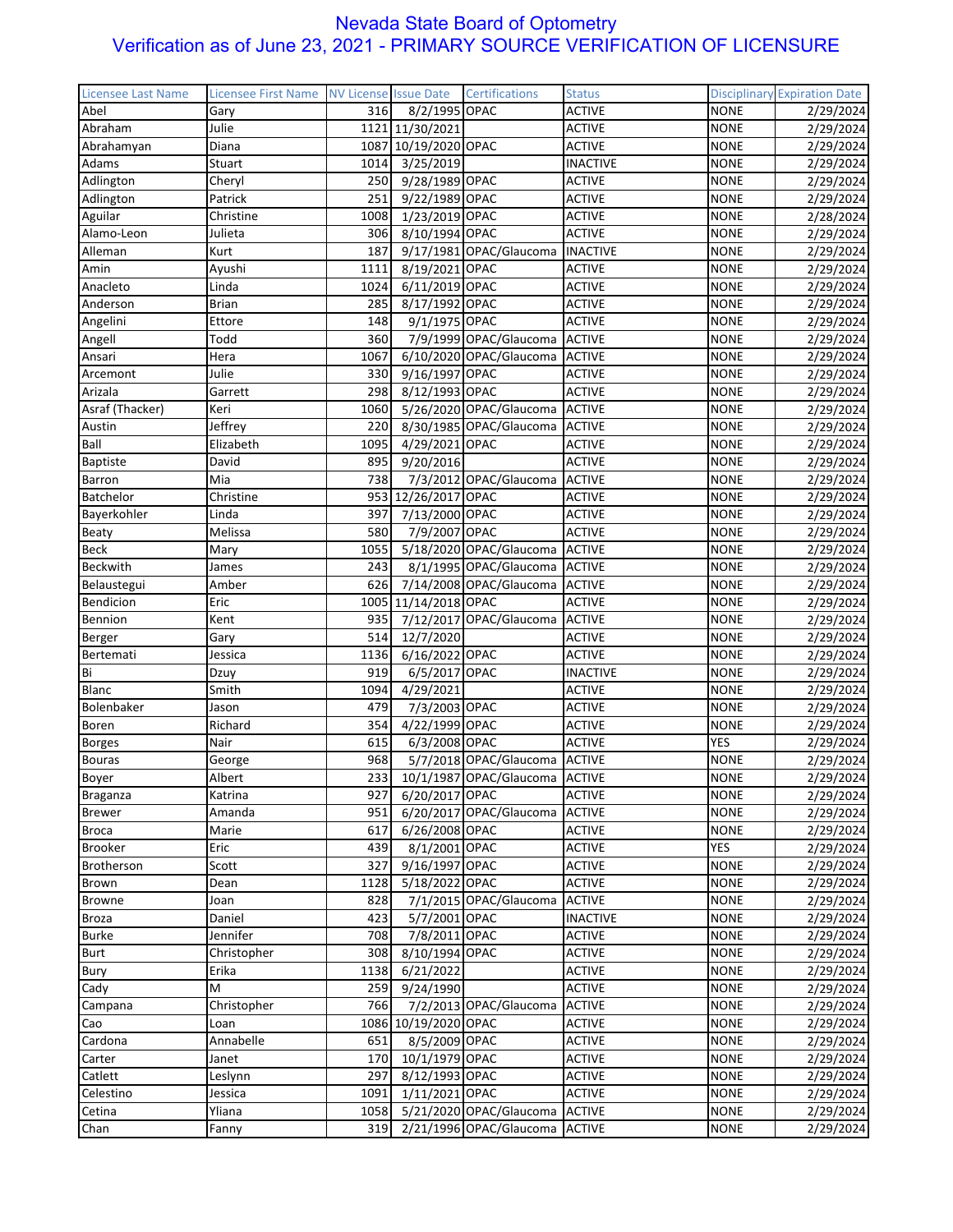| Chandler<br>7/8/2002 OPAC<br>Shannon<br>455<br><b>ACTIVE</b><br><b>NONE</b><br>2/29/2024<br>933<br>6/28/2017 OPAC<br><b>NONE</b><br>Chang<br>Diana<br><b>INACTIVE</b><br>2/29/2024<br>Julie<br>7/18/2000 OPAC<br><b>NONE</b><br>Chang<br>401<br><b>ACTIVE</b><br>2/29/2024<br>10/2/2000 OPAC<br><b>ACTIVE</b><br><b>NONE</b><br>Chang<br>410<br>Troy<br>2/29/2024<br>593<br>7/20/2007 OPAC<br><b>ACTIVE</b><br><b>NONE</b><br>Charoenchote<br>Wanwalee<br>2/29/2024<br>Chen<br><b>ACTIVE</b><br><b>NONE</b><br>Michelle<br>808<br>7/21/2014 OPAC<br>2/29/2024<br>746<br><b>ACTIVE</b><br><b>NONE</b><br>Chen<br>Paul<br>8/21/2012 OPAC<br>2/29/2024<br>Yen Chu<br>1064<br><b>ACTIVE</b><br><b>NONE</b><br>Chen<br>6/1/2020 OPAC<br>2/29/2024<br><b>ACTIVE</b><br><b>NONE</b><br>Cheung<br>Benjamin<br>1075<br>7/29/2020 OPAC<br>2/29/2024<br>Ka-Yan "Sandi"<br>678<br>7/6/2010 OPAC/Glaucoma<br><b>NONE</b><br>Cheung<br><b>ACTIVE</b><br>2/29/2024<br>986<br>7/19/2018 OPAC<br><b>ACTIVE</b><br><b>NONE</b><br>Chiapa<br>Matthew<br>2/29/2024<br>Chiara<br>Geoffrey<br>227<br>9/1/1986 OPAC/Glaucoma<br><b>ACTIVE</b><br><b>NONE</b><br>2/29/2024<br>Chin<br>Rickie<br>7/8/2019 OPAC<br><b>ACTIVE</b><br><b>NONE</b><br>2/29/2024<br>1034<br>8/12/1993 OPAC<br><b>NONE</b><br>294<br><b>ACTIVE</b><br>2/29/2024<br>Chiodo<br>Christopher<br>Chiu<br>744<br>8/7/2012 OPAC<br><b>ACTIVE</b><br><b>NONE</b><br>Jerrin<br>2/29/2024<br>Choi<br>Chin<br>562<br>8/22/2006 OPAC/Glaucoma<br><b>ACTIVE</b><br><b>NONE</b><br>2/29/2024<br>Cholico<br><b>INACTIVE</b><br><b>NONE</b><br>Bryan<br>877<br>8/3/2016 OPAC<br>2/29/2024<br>Jennifer<br>533<br>7/8/2005 OPAC<br><b>NONE</b><br>Chow<br><b>ACTIVE</b><br>2/29/2024<br>550<br><b>NONE</b><br>Christiansen<br>Jonathan<br>6/28/2006 OPAC<br><b>ACTIVE</b><br>2/29/2024<br>9/14/2021 OPAC<br><b>ACTIVE</b><br><b>NONE</b><br>Steven<br>1115<br>Chung<br>2/29/2024<br>Cluff<br>William<br><b>ACTIVE</b><br><b>NONE</b><br>966<br>4/16/2018 OPAC<br>2/29/2024<br>8/1/1985 OPAC<br><b>ACTIVE</b><br><b>NONE</b><br>Cochrane<br>Terance<br>221<br>2/29/2024<br>641<br>7/7/2009 OPAC<br><b>ACTIVE</b><br><b>NONE</b><br>2/29/2024<br>Coker<br>Christopher<br>9/1/1975 OPAC<br>Colon<br>149<br><b>ACTIVE</b><br><b>NONE</b><br>2/29/2024<br>Robert<br>9/1/1988 OPAC<br><b>ACTIVE</b><br><b>NONE</b><br>Conkey<br>244<br>2/29/2024<br>James<br>7/18/2006 OPAC/Glaucoma<br>Cooper<br>Corinne<br>559<br><b>ACTIVE</b><br><b>NONE</b><br>2/29/2024<br>156<br>9/1/1976 OPAC<br><b>NONE</b><br>Grant<br><b>ACTIVE</b><br>2/29/2024<br>Cox<br>586<br>7/11/2007 OPAC<br><b>ACTIVE</b><br><b>NONE</b><br><b>Crisler Cromer</b><br>Anne<br>2/29/2024<br>Crutchfield<br>181<br>9/1/1980 OPAC/Glaucoma<br><b>NONE</b><br>Michael<br><b>ACTIVE</b><br>2/29/2024<br>958<br><b>ACTIVE</b><br><b>NONE</b><br>Cruz<br>Lawrence-Stuart<br>2/27/2018 OPAC<br>2/29/2024<br>1056<br>5/20/2020 OPAC<br><b>ACTIVE</b><br><b>NONE</b><br>Cruz<br>Sergio<br>2/29/2024<br>Curtis<br>Colby<br>8/17/2007 OPAC/Glaucoma<br><b>ACTIVE</b><br><b>NONE</b><br>601<br>2/29/2024<br>Cutunilli<br>Nicholas<br>1088<br>11/4/2020 OPAC<br><b>ACTIVE</b><br><b>NONE</b><br>2/29/2024<br>Dadej<br>Rhett<br>7/20/2000 OPAC/Glaucoma<br><b>NONE</b><br>402<br><b>ACTIVE</b><br>2/29/2024<br>999<br>9/24/2018 OPAC<br><b>NONE</b><br>Danley<br>Christina<br><b>ACTIVE</b><br>2/29/2024<br>Davie<br>612<br>4/24/2008 OPAC<br><b>NONE</b><br>Laurie<br><b>INACTIVE</b><br>2/29/2024<br>9/1/1988 OPAC<br>Davis<br>David<br>245<br><b>ACTIVE</b><br><b>NONE</b><br>2/29/2024<br>8/1/1983 OPAC<br>203<br><b>ACTIVE</b><br><b>NONE</b><br>2/29/2024<br>Davis<br>Larry<br>Davis<br>418<br>1/16/2001 OPAC<br><b>ACTIVE</b><br><b>NONE</b><br>2/29/2024<br>Lesa<br><b>NONE</b><br>Davis<br>Linda<br>1025<br>6/13/2019 OPAC<br><b>ACTIVE</b><br>2/29/2024<br><b>ACTIVE</b><br><b>NONE</b><br><b>DeMers</b><br>Leslie<br>556<br>7/10/2006 OPAC<br>2/29/2024<br>6/26/2006 OPAC/Glaucoma<br><b>ACTIVE</b><br><b>NONE</b><br><b>DeMers</b><br>Scott<br>548<br>2/29/2024<br>7/29/2011 OPAC/Glaucoma<br><b>NONE</b><br>Dennis<br>715<br><b>ACTIVE</b><br>Jessica<br>2/29/2024<br>DeSelle<br>Sandra<br><b>NONE</b><br>1098<br>5/24/2021<br><b>INACTIVE</b><br>2/29/2024<br>Devries<br>Douglas<br>252<br>9/28/1989 OPAC<br><b>NONE</b><br><b>ACTIVE</b><br>2/29/2024<br><b>NONE</b><br>Dickerson<br>Neil<br>717<br>8/22/2011 OPAC<br><b>ACTIVE</b><br>2/29/2024<br>324<br>8/28/1996 OPAC<br><b>ACTIVE</b><br><b>NONE</b><br>Diep<br>2/29/2024<br>Long<br>1072<br>7/7/2020 OPAC<br><b>ACTIVE</b><br><b>NONE</b><br>2/29/2024<br>Difuntorum-Inouye<br>Kristin<br>996<br>8/23/2018 OPAC<br><b>ACTIVE</b><br><b>NONE</b><br>2/29/2024<br>Dimit<br>Ryan<br>8/30/2017<br><b>INACTIVE</b><br><b>NONE</b><br>Dishman<br>William<br>945<br>2/29/2024<br>6/26/2018 OPAC<br>979<br><b>ACTIVE</b><br><b>NONE</b><br>2/29/2024<br>Doan<br>Thang<br>Michele<br>6/25/1996 OPAC<br>Dominick<br>320<br><b>INACTIVE</b><br><b>NONE</b><br>2/29/2024<br>622<br><b>NONE</b><br>Donahue<br>Jacqueline<br>7/7/2008 OPAC<br><b>ACTIVE</b><br>2/29/2024<br>5/27/2020 OPAC<br><b>NONE</b><br>Doyle<br>Brian<br>1063<br><b>ACTIVE</b><br>2/29/2024<br>483<br><b>ACTIVE</b><br><b>NONE</b><br><b>Drakulich</b><br>Janet<br>7/9/2003 OPAC<br>2/29/2024<br><b>INACTIVE</b><br><b>NONE</b><br>Duesing<br>Pamela<br>260<br>9/24/1990<br>2/29/2024<br><b>Duffus</b><br>7/9/2010 OPAC/Glaucoma<br><b>ACTIVE</b><br><b>NONE</b><br>Umari<br>680<br>2/29/2024<br>501<br>7/2/2004 OPAC/Glaucoma<br><b>ACTIVE</b><br><b>NONE</b><br>Duggan<br>Erika<br>2/29/2024<br>7/18/2019 OPAC<br>Duong<br>Lisa<br>1035<br><b>ACTIVE</b><br><b>NONE</b><br>2/29/2024 | Chan | John | 975 | 6/14/2018 OPAC/Glaucoma ACTIVE | <b>NONE</b> | 2/29/2024 |
|-------------------------------------------------------------------------------------------------------------------------------------------------------------------------------------------------------------------------------------------------------------------------------------------------------------------------------------------------------------------------------------------------------------------------------------------------------------------------------------------------------------------------------------------------------------------------------------------------------------------------------------------------------------------------------------------------------------------------------------------------------------------------------------------------------------------------------------------------------------------------------------------------------------------------------------------------------------------------------------------------------------------------------------------------------------------------------------------------------------------------------------------------------------------------------------------------------------------------------------------------------------------------------------------------------------------------------------------------------------------------------------------------------------------------------------------------------------------------------------------------------------------------------------------------------------------------------------------------------------------------------------------------------------------------------------------------------------------------------------------------------------------------------------------------------------------------------------------------------------------------------------------------------------------------------------------------------------------------------------------------------------------------------------------------------------------------------------------------------------------------------------------------------------------------------------------------------------------------------------------------------------------------------------------------------------------------------------------------------------------------------------------------------------------------------------------------------------------------------------------------------------------------------------------------------------------------------------------------------------------------------------------------------------------------------------------------------------------------------------------------------------------------------------------------------------------------------------------------------------------------------------------------------------------------------------------------------------------------------------------------------------------------------------------------------------------------------------------------------------------------------------------------------------------------------------------------------------------------------------------------------------------------------------------------------------------------------------------------------------------------------------------------------------------------------------------------------------------------------------------------------------------------------------------------------------------------------------------------------------------------------------------------------------------------------------------------------------------------------------------------------------------------------------------------------------------------------------------------------------------------------------------------------------------------------------------------------------------------------------------------------------------------------------------------------------------------------------------------------------------------------------------------------------------------------------------------------------------------------------------------------------------------------------------------------------------------------------------------------------------------------------------------------------------------------------------------------------------------------------------------------------------------------------------------------------------------------------------------------------------------------------------------------------------------------------------------------------------------------------------------------------------------------------------------------------------------------------------------------------------------------------------------------------------------------------------------------------------------------------------------------------------------------------------------------------------------------------------------------------------------------------------------------------------------------------------------------------------------------------------------------------------------------------------------------------------------------------------------------------------------------------------------------------------------------------------------------------------------------------------------------------------------------------------------------------------------------------------------------------------------------------------------------------------------------------------------|------|------|-----|--------------------------------|-------------|-----------|
|                                                                                                                                                                                                                                                                                                                                                                                                                                                                                                                                                                                                                                                                                                                                                                                                                                                                                                                                                                                                                                                                                                                                                                                                                                                                                                                                                                                                                                                                                                                                                                                                                                                                                                                                                                                                                                                                                                                                                                                                                                                                                                                                                                                                                                                                                                                                                                                                                                                                                                                                                                                                                                                                                                                                                                                                                                                                                                                                                                                                                                                                                                                                                                                                                                                                                                                                                                                                                                                                                                                                                                                                                                                                                                                                                                                                                                                                                                                                                                                                                                                                                                                                                                                                                                                                                                                                                                                                                                                                                                                                                                                                                                                                                                                                                                                                                                                                                                                                                                                                                                                                                                                                                                                                                                                                                                                                                                                                                                                                                                                                                                                                                                                                                                 |      |      |     |                                |             |           |
|                                                                                                                                                                                                                                                                                                                                                                                                                                                                                                                                                                                                                                                                                                                                                                                                                                                                                                                                                                                                                                                                                                                                                                                                                                                                                                                                                                                                                                                                                                                                                                                                                                                                                                                                                                                                                                                                                                                                                                                                                                                                                                                                                                                                                                                                                                                                                                                                                                                                                                                                                                                                                                                                                                                                                                                                                                                                                                                                                                                                                                                                                                                                                                                                                                                                                                                                                                                                                                                                                                                                                                                                                                                                                                                                                                                                                                                                                                                                                                                                                                                                                                                                                                                                                                                                                                                                                                                                                                                                                                                                                                                                                                                                                                                                                                                                                                                                                                                                                                                                                                                                                                                                                                                                                                                                                                                                                                                                                                                                                                                                                                                                                                                                                                 |      |      |     |                                |             |           |
|                                                                                                                                                                                                                                                                                                                                                                                                                                                                                                                                                                                                                                                                                                                                                                                                                                                                                                                                                                                                                                                                                                                                                                                                                                                                                                                                                                                                                                                                                                                                                                                                                                                                                                                                                                                                                                                                                                                                                                                                                                                                                                                                                                                                                                                                                                                                                                                                                                                                                                                                                                                                                                                                                                                                                                                                                                                                                                                                                                                                                                                                                                                                                                                                                                                                                                                                                                                                                                                                                                                                                                                                                                                                                                                                                                                                                                                                                                                                                                                                                                                                                                                                                                                                                                                                                                                                                                                                                                                                                                                                                                                                                                                                                                                                                                                                                                                                                                                                                                                                                                                                                                                                                                                                                                                                                                                                                                                                                                                                                                                                                                                                                                                                                                 |      |      |     |                                |             |           |
|                                                                                                                                                                                                                                                                                                                                                                                                                                                                                                                                                                                                                                                                                                                                                                                                                                                                                                                                                                                                                                                                                                                                                                                                                                                                                                                                                                                                                                                                                                                                                                                                                                                                                                                                                                                                                                                                                                                                                                                                                                                                                                                                                                                                                                                                                                                                                                                                                                                                                                                                                                                                                                                                                                                                                                                                                                                                                                                                                                                                                                                                                                                                                                                                                                                                                                                                                                                                                                                                                                                                                                                                                                                                                                                                                                                                                                                                                                                                                                                                                                                                                                                                                                                                                                                                                                                                                                                                                                                                                                                                                                                                                                                                                                                                                                                                                                                                                                                                                                                                                                                                                                                                                                                                                                                                                                                                                                                                                                                                                                                                                                                                                                                                                                 |      |      |     |                                |             |           |
|                                                                                                                                                                                                                                                                                                                                                                                                                                                                                                                                                                                                                                                                                                                                                                                                                                                                                                                                                                                                                                                                                                                                                                                                                                                                                                                                                                                                                                                                                                                                                                                                                                                                                                                                                                                                                                                                                                                                                                                                                                                                                                                                                                                                                                                                                                                                                                                                                                                                                                                                                                                                                                                                                                                                                                                                                                                                                                                                                                                                                                                                                                                                                                                                                                                                                                                                                                                                                                                                                                                                                                                                                                                                                                                                                                                                                                                                                                                                                                                                                                                                                                                                                                                                                                                                                                                                                                                                                                                                                                                                                                                                                                                                                                                                                                                                                                                                                                                                                                                                                                                                                                                                                                                                                                                                                                                                                                                                                                                                                                                                                                                                                                                                                                 |      |      |     |                                |             |           |
|                                                                                                                                                                                                                                                                                                                                                                                                                                                                                                                                                                                                                                                                                                                                                                                                                                                                                                                                                                                                                                                                                                                                                                                                                                                                                                                                                                                                                                                                                                                                                                                                                                                                                                                                                                                                                                                                                                                                                                                                                                                                                                                                                                                                                                                                                                                                                                                                                                                                                                                                                                                                                                                                                                                                                                                                                                                                                                                                                                                                                                                                                                                                                                                                                                                                                                                                                                                                                                                                                                                                                                                                                                                                                                                                                                                                                                                                                                                                                                                                                                                                                                                                                                                                                                                                                                                                                                                                                                                                                                                                                                                                                                                                                                                                                                                                                                                                                                                                                                                                                                                                                                                                                                                                                                                                                                                                                                                                                                                                                                                                                                                                                                                                                                 |      |      |     |                                |             |           |
|                                                                                                                                                                                                                                                                                                                                                                                                                                                                                                                                                                                                                                                                                                                                                                                                                                                                                                                                                                                                                                                                                                                                                                                                                                                                                                                                                                                                                                                                                                                                                                                                                                                                                                                                                                                                                                                                                                                                                                                                                                                                                                                                                                                                                                                                                                                                                                                                                                                                                                                                                                                                                                                                                                                                                                                                                                                                                                                                                                                                                                                                                                                                                                                                                                                                                                                                                                                                                                                                                                                                                                                                                                                                                                                                                                                                                                                                                                                                                                                                                                                                                                                                                                                                                                                                                                                                                                                                                                                                                                                                                                                                                                                                                                                                                                                                                                                                                                                                                                                                                                                                                                                                                                                                                                                                                                                                                                                                                                                                                                                                                                                                                                                                                                 |      |      |     |                                |             |           |
|                                                                                                                                                                                                                                                                                                                                                                                                                                                                                                                                                                                                                                                                                                                                                                                                                                                                                                                                                                                                                                                                                                                                                                                                                                                                                                                                                                                                                                                                                                                                                                                                                                                                                                                                                                                                                                                                                                                                                                                                                                                                                                                                                                                                                                                                                                                                                                                                                                                                                                                                                                                                                                                                                                                                                                                                                                                                                                                                                                                                                                                                                                                                                                                                                                                                                                                                                                                                                                                                                                                                                                                                                                                                                                                                                                                                                                                                                                                                                                                                                                                                                                                                                                                                                                                                                                                                                                                                                                                                                                                                                                                                                                                                                                                                                                                                                                                                                                                                                                                                                                                                                                                                                                                                                                                                                                                                                                                                                                                                                                                                                                                                                                                                                                 |      |      |     |                                |             |           |
|                                                                                                                                                                                                                                                                                                                                                                                                                                                                                                                                                                                                                                                                                                                                                                                                                                                                                                                                                                                                                                                                                                                                                                                                                                                                                                                                                                                                                                                                                                                                                                                                                                                                                                                                                                                                                                                                                                                                                                                                                                                                                                                                                                                                                                                                                                                                                                                                                                                                                                                                                                                                                                                                                                                                                                                                                                                                                                                                                                                                                                                                                                                                                                                                                                                                                                                                                                                                                                                                                                                                                                                                                                                                                                                                                                                                                                                                                                                                                                                                                                                                                                                                                                                                                                                                                                                                                                                                                                                                                                                                                                                                                                                                                                                                                                                                                                                                                                                                                                                                                                                                                                                                                                                                                                                                                                                                                                                                                                                                                                                                                                                                                                                                                                 |      |      |     |                                |             |           |
|                                                                                                                                                                                                                                                                                                                                                                                                                                                                                                                                                                                                                                                                                                                                                                                                                                                                                                                                                                                                                                                                                                                                                                                                                                                                                                                                                                                                                                                                                                                                                                                                                                                                                                                                                                                                                                                                                                                                                                                                                                                                                                                                                                                                                                                                                                                                                                                                                                                                                                                                                                                                                                                                                                                                                                                                                                                                                                                                                                                                                                                                                                                                                                                                                                                                                                                                                                                                                                                                                                                                                                                                                                                                                                                                                                                                                                                                                                                                                                                                                                                                                                                                                                                                                                                                                                                                                                                                                                                                                                                                                                                                                                                                                                                                                                                                                                                                                                                                                                                                                                                                                                                                                                                                                                                                                                                                                                                                                                                                                                                                                                                                                                                                                                 |      |      |     |                                |             |           |
|                                                                                                                                                                                                                                                                                                                                                                                                                                                                                                                                                                                                                                                                                                                                                                                                                                                                                                                                                                                                                                                                                                                                                                                                                                                                                                                                                                                                                                                                                                                                                                                                                                                                                                                                                                                                                                                                                                                                                                                                                                                                                                                                                                                                                                                                                                                                                                                                                                                                                                                                                                                                                                                                                                                                                                                                                                                                                                                                                                                                                                                                                                                                                                                                                                                                                                                                                                                                                                                                                                                                                                                                                                                                                                                                                                                                                                                                                                                                                                                                                                                                                                                                                                                                                                                                                                                                                                                                                                                                                                                                                                                                                                                                                                                                                                                                                                                                                                                                                                                                                                                                                                                                                                                                                                                                                                                                                                                                                                                                                                                                                                                                                                                                                                 |      |      |     |                                |             |           |
|                                                                                                                                                                                                                                                                                                                                                                                                                                                                                                                                                                                                                                                                                                                                                                                                                                                                                                                                                                                                                                                                                                                                                                                                                                                                                                                                                                                                                                                                                                                                                                                                                                                                                                                                                                                                                                                                                                                                                                                                                                                                                                                                                                                                                                                                                                                                                                                                                                                                                                                                                                                                                                                                                                                                                                                                                                                                                                                                                                                                                                                                                                                                                                                                                                                                                                                                                                                                                                                                                                                                                                                                                                                                                                                                                                                                                                                                                                                                                                                                                                                                                                                                                                                                                                                                                                                                                                                                                                                                                                                                                                                                                                                                                                                                                                                                                                                                                                                                                                                                                                                                                                                                                                                                                                                                                                                                                                                                                                                                                                                                                                                                                                                                                                 |      |      |     |                                |             |           |
|                                                                                                                                                                                                                                                                                                                                                                                                                                                                                                                                                                                                                                                                                                                                                                                                                                                                                                                                                                                                                                                                                                                                                                                                                                                                                                                                                                                                                                                                                                                                                                                                                                                                                                                                                                                                                                                                                                                                                                                                                                                                                                                                                                                                                                                                                                                                                                                                                                                                                                                                                                                                                                                                                                                                                                                                                                                                                                                                                                                                                                                                                                                                                                                                                                                                                                                                                                                                                                                                                                                                                                                                                                                                                                                                                                                                                                                                                                                                                                                                                                                                                                                                                                                                                                                                                                                                                                                                                                                                                                                                                                                                                                                                                                                                                                                                                                                                                                                                                                                                                                                                                                                                                                                                                                                                                                                                                                                                                                                                                                                                                                                                                                                                                                 |      |      |     |                                |             |           |
|                                                                                                                                                                                                                                                                                                                                                                                                                                                                                                                                                                                                                                                                                                                                                                                                                                                                                                                                                                                                                                                                                                                                                                                                                                                                                                                                                                                                                                                                                                                                                                                                                                                                                                                                                                                                                                                                                                                                                                                                                                                                                                                                                                                                                                                                                                                                                                                                                                                                                                                                                                                                                                                                                                                                                                                                                                                                                                                                                                                                                                                                                                                                                                                                                                                                                                                                                                                                                                                                                                                                                                                                                                                                                                                                                                                                                                                                                                                                                                                                                                                                                                                                                                                                                                                                                                                                                                                                                                                                                                                                                                                                                                                                                                                                                                                                                                                                                                                                                                                                                                                                                                                                                                                                                                                                                                                                                                                                                                                                                                                                                                                                                                                                                                 |      |      |     |                                |             |           |
|                                                                                                                                                                                                                                                                                                                                                                                                                                                                                                                                                                                                                                                                                                                                                                                                                                                                                                                                                                                                                                                                                                                                                                                                                                                                                                                                                                                                                                                                                                                                                                                                                                                                                                                                                                                                                                                                                                                                                                                                                                                                                                                                                                                                                                                                                                                                                                                                                                                                                                                                                                                                                                                                                                                                                                                                                                                                                                                                                                                                                                                                                                                                                                                                                                                                                                                                                                                                                                                                                                                                                                                                                                                                                                                                                                                                                                                                                                                                                                                                                                                                                                                                                                                                                                                                                                                                                                                                                                                                                                                                                                                                                                                                                                                                                                                                                                                                                                                                                                                                                                                                                                                                                                                                                                                                                                                                                                                                                                                                                                                                                                                                                                                                                                 |      |      |     |                                |             |           |
|                                                                                                                                                                                                                                                                                                                                                                                                                                                                                                                                                                                                                                                                                                                                                                                                                                                                                                                                                                                                                                                                                                                                                                                                                                                                                                                                                                                                                                                                                                                                                                                                                                                                                                                                                                                                                                                                                                                                                                                                                                                                                                                                                                                                                                                                                                                                                                                                                                                                                                                                                                                                                                                                                                                                                                                                                                                                                                                                                                                                                                                                                                                                                                                                                                                                                                                                                                                                                                                                                                                                                                                                                                                                                                                                                                                                                                                                                                                                                                                                                                                                                                                                                                                                                                                                                                                                                                                                                                                                                                                                                                                                                                                                                                                                                                                                                                                                                                                                                                                                                                                                                                                                                                                                                                                                                                                                                                                                                                                                                                                                                                                                                                                                                                 |      |      |     |                                |             |           |
|                                                                                                                                                                                                                                                                                                                                                                                                                                                                                                                                                                                                                                                                                                                                                                                                                                                                                                                                                                                                                                                                                                                                                                                                                                                                                                                                                                                                                                                                                                                                                                                                                                                                                                                                                                                                                                                                                                                                                                                                                                                                                                                                                                                                                                                                                                                                                                                                                                                                                                                                                                                                                                                                                                                                                                                                                                                                                                                                                                                                                                                                                                                                                                                                                                                                                                                                                                                                                                                                                                                                                                                                                                                                                                                                                                                                                                                                                                                                                                                                                                                                                                                                                                                                                                                                                                                                                                                                                                                                                                                                                                                                                                                                                                                                                                                                                                                                                                                                                                                                                                                                                                                                                                                                                                                                                                                                                                                                                                                                                                                                                                                                                                                                                                 |      |      |     |                                |             |           |
|                                                                                                                                                                                                                                                                                                                                                                                                                                                                                                                                                                                                                                                                                                                                                                                                                                                                                                                                                                                                                                                                                                                                                                                                                                                                                                                                                                                                                                                                                                                                                                                                                                                                                                                                                                                                                                                                                                                                                                                                                                                                                                                                                                                                                                                                                                                                                                                                                                                                                                                                                                                                                                                                                                                                                                                                                                                                                                                                                                                                                                                                                                                                                                                                                                                                                                                                                                                                                                                                                                                                                                                                                                                                                                                                                                                                                                                                                                                                                                                                                                                                                                                                                                                                                                                                                                                                                                                                                                                                                                                                                                                                                                                                                                                                                                                                                                                                                                                                                                                                                                                                                                                                                                                                                                                                                                                                                                                                                                                                                                                                                                                                                                                                                                 |      |      |     |                                |             |           |
|                                                                                                                                                                                                                                                                                                                                                                                                                                                                                                                                                                                                                                                                                                                                                                                                                                                                                                                                                                                                                                                                                                                                                                                                                                                                                                                                                                                                                                                                                                                                                                                                                                                                                                                                                                                                                                                                                                                                                                                                                                                                                                                                                                                                                                                                                                                                                                                                                                                                                                                                                                                                                                                                                                                                                                                                                                                                                                                                                                                                                                                                                                                                                                                                                                                                                                                                                                                                                                                                                                                                                                                                                                                                                                                                                                                                                                                                                                                                                                                                                                                                                                                                                                                                                                                                                                                                                                                                                                                                                                                                                                                                                                                                                                                                                                                                                                                                                                                                                                                                                                                                                                                                                                                                                                                                                                                                                                                                                                                                                                                                                                                                                                                                                                 |      |      |     |                                |             |           |
|                                                                                                                                                                                                                                                                                                                                                                                                                                                                                                                                                                                                                                                                                                                                                                                                                                                                                                                                                                                                                                                                                                                                                                                                                                                                                                                                                                                                                                                                                                                                                                                                                                                                                                                                                                                                                                                                                                                                                                                                                                                                                                                                                                                                                                                                                                                                                                                                                                                                                                                                                                                                                                                                                                                                                                                                                                                                                                                                                                                                                                                                                                                                                                                                                                                                                                                                                                                                                                                                                                                                                                                                                                                                                                                                                                                                                                                                                                                                                                                                                                                                                                                                                                                                                                                                                                                                                                                                                                                                                                                                                                                                                                                                                                                                                                                                                                                                                                                                                                                                                                                                                                                                                                                                                                                                                                                                                                                                                                                                                                                                                                                                                                                                                                 |      |      |     |                                |             |           |
|                                                                                                                                                                                                                                                                                                                                                                                                                                                                                                                                                                                                                                                                                                                                                                                                                                                                                                                                                                                                                                                                                                                                                                                                                                                                                                                                                                                                                                                                                                                                                                                                                                                                                                                                                                                                                                                                                                                                                                                                                                                                                                                                                                                                                                                                                                                                                                                                                                                                                                                                                                                                                                                                                                                                                                                                                                                                                                                                                                                                                                                                                                                                                                                                                                                                                                                                                                                                                                                                                                                                                                                                                                                                                                                                                                                                                                                                                                                                                                                                                                                                                                                                                                                                                                                                                                                                                                                                                                                                                                                                                                                                                                                                                                                                                                                                                                                                                                                                                                                                                                                                                                                                                                                                                                                                                                                                                                                                                                                                                                                                                                                                                                                                                                 |      |      |     |                                |             |           |
|                                                                                                                                                                                                                                                                                                                                                                                                                                                                                                                                                                                                                                                                                                                                                                                                                                                                                                                                                                                                                                                                                                                                                                                                                                                                                                                                                                                                                                                                                                                                                                                                                                                                                                                                                                                                                                                                                                                                                                                                                                                                                                                                                                                                                                                                                                                                                                                                                                                                                                                                                                                                                                                                                                                                                                                                                                                                                                                                                                                                                                                                                                                                                                                                                                                                                                                                                                                                                                                                                                                                                                                                                                                                                                                                                                                                                                                                                                                                                                                                                                                                                                                                                                                                                                                                                                                                                                                                                                                                                                                                                                                                                                                                                                                                                                                                                                                                                                                                                                                                                                                                                                                                                                                                                                                                                                                                                                                                                                                                                                                                                                                                                                                                                                 |      |      |     |                                |             |           |
|                                                                                                                                                                                                                                                                                                                                                                                                                                                                                                                                                                                                                                                                                                                                                                                                                                                                                                                                                                                                                                                                                                                                                                                                                                                                                                                                                                                                                                                                                                                                                                                                                                                                                                                                                                                                                                                                                                                                                                                                                                                                                                                                                                                                                                                                                                                                                                                                                                                                                                                                                                                                                                                                                                                                                                                                                                                                                                                                                                                                                                                                                                                                                                                                                                                                                                                                                                                                                                                                                                                                                                                                                                                                                                                                                                                                                                                                                                                                                                                                                                                                                                                                                                                                                                                                                                                                                                                                                                                                                                                                                                                                                                                                                                                                                                                                                                                                                                                                                                                                                                                                                                                                                                                                                                                                                                                                                                                                                                                                                                                                                                                                                                                                                                 |      |      |     |                                |             |           |
|                                                                                                                                                                                                                                                                                                                                                                                                                                                                                                                                                                                                                                                                                                                                                                                                                                                                                                                                                                                                                                                                                                                                                                                                                                                                                                                                                                                                                                                                                                                                                                                                                                                                                                                                                                                                                                                                                                                                                                                                                                                                                                                                                                                                                                                                                                                                                                                                                                                                                                                                                                                                                                                                                                                                                                                                                                                                                                                                                                                                                                                                                                                                                                                                                                                                                                                                                                                                                                                                                                                                                                                                                                                                                                                                                                                                                                                                                                                                                                                                                                                                                                                                                                                                                                                                                                                                                                                                                                                                                                                                                                                                                                                                                                                                                                                                                                                                                                                                                                                                                                                                                                                                                                                                                                                                                                                                                                                                                                                                                                                                                                                                                                                                                                 |      |      |     |                                |             |           |
|                                                                                                                                                                                                                                                                                                                                                                                                                                                                                                                                                                                                                                                                                                                                                                                                                                                                                                                                                                                                                                                                                                                                                                                                                                                                                                                                                                                                                                                                                                                                                                                                                                                                                                                                                                                                                                                                                                                                                                                                                                                                                                                                                                                                                                                                                                                                                                                                                                                                                                                                                                                                                                                                                                                                                                                                                                                                                                                                                                                                                                                                                                                                                                                                                                                                                                                                                                                                                                                                                                                                                                                                                                                                                                                                                                                                                                                                                                                                                                                                                                                                                                                                                                                                                                                                                                                                                                                                                                                                                                                                                                                                                                                                                                                                                                                                                                                                                                                                                                                                                                                                                                                                                                                                                                                                                                                                                                                                                                                                                                                                                                                                                                                                                                 |      |      |     |                                |             |           |
|                                                                                                                                                                                                                                                                                                                                                                                                                                                                                                                                                                                                                                                                                                                                                                                                                                                                                                                                                                                                                                                                                                                                                                                                                                                                                                                                                                                                                                                                                                                                                                                                                                                                                                                                                                                                                                                                                                                                                                                                                                                                                                                                                                                                                                                                                                                                                                                                                                                                                                                                                                                                                                                                                                                                                                                                                                                                                                                                                                                                                                                                                                                                                                                                                                                                                                                                                                                                                                                                                                                                                                                                                                                                                                                                                                                                                                                                                                                                                                                                                                                                                                                                                                                                                                                                                                                                                                                                                                                                                                                                                                                                                                                                                                                                                                                                                                                                                                                                                                                                                                                                                                                                                                                                                                                                                                                                                                                                                                                                                                                                                                                                                                                                                                 |      |      |     |                                |             |           |
|                                                                                                                                                                                                                                                                                                                                                                                                                                                                                                                                                                                                                                                                                                                                                                                                                                                                                                                                                                                                                                                                                                                                                                                                                                                                                                                                                                                                                                                                                                                                                                                                                                                                                                                                                                                                                                                                                                                                                                                                                                                                                                                                                                                                                                                                                                                                                                                                                                                                                                                                                                                                                                                                                                                                                                                                                                                                                                                                                                                                                                                                                                                                                                                                                                                                                                                                                                                                                                                                                                                                                                                                                                                                                                                                                                                                                                                                                                                                                                                                                                                                                                                                                                                                                                                                                                                                                                                                                                                                                                                                                                                                                                                                                                                                                                                                                                                                                                                                                                                                                                                                                                                                                                                                                                                                                                                                                                                                                                                                                                                                                                                                                                                                                                 |      |      |     |                                |             |           |
|                                                                                                                                                                                                                                                                                                                                                                                                                                                                                                                                                                                                                                                                                                                                                                                                                                                                                                                                                                                                                                                                                                                                                                                                                                                                                                                                                                                                                                                                                                                                                                                                                                                                                                                                                                                                                                                                                                                                                                                                                                                                                                                                                                                                                                                                                                                                                                                                                                                                                                                                                                                                                                                                                                                                                                                                                                                                                                                                                                                                                                                                                                                                                                                                                                                                                                                                                                                                                                                                                                                                                                                                                                                                                                                                                                                                                                                                                                                                                                                                                                                                                                                                                                                                                                                                                                                                                                                                                                                                                                                                                                                                                                                                                                                                                                                                                                                                                                                                                                                                                                                                                                                                                                                                                                                                                                                                                                                                                                                                                                                                                                                                                                                                                                 |      |      |     |                                |             |           |
|                                                                                                                                                                                                                                                                                                                                                                                                                                                                                                                                                                                                                                                                                                                                                                                                                                                                                                                                                                                                                                                                                                                                                                                                                                                                                                                                                                                                                                                                                                                                                                                                                                                                                                                                                                                                                                                                                                                                                                                                                                                                                                                                                                                                                                                                                                                                                                                                                                                                                                                                                                                                                                                                                                                                                                                                                                                                                                                                                                                                                                                                                                                                                                                                                                                                                                                                                                                                                                                                                                                                                                                                                                                                                                                                                                                                                                                                                                                                                                                                                                                                                                                                                                                                                                                                                                                                                                                                                                                                                                                                                                                                                                                                                                                                                                                                                                                                                                                                                                                                                                                                                                                                                                                                                                                                                                                                                                                                                                                                                                                                                                                                                                                                                                 |      |      |     |                                |             |           |
|                                                                                                                                                                                                                                                                                                                                                                                                                                                                                                                                                                                                                                                                                                                                                                                                                                                                                                                                                                                                                                                                                                                                                                                                                                                                                                                                                                                                                                                                                                                                                                                                                                                                                                                                                                                                                                                                                                                                                                                                                                                                                                                                                                                                                                                                                                                                                                                                                                                                                                                                                                                                                                                                                                                                                                                                                                                                                                                                                                                                                                                                                                                                                                                                                                                                                                                                                                                                                                                                                                                                                                                                                                                                                                                                                                                                                                                                                                                                                                                                                                                                                                                                                                                                                                                                                                                                                                                                                                                                                                                                                                                                                                                                                                                                                                                                                                                                                                                                                                                                                                                                                                                                                                                                                                                                                                                                                                                                                                                                                                                                                                                                                                                                                                 |      |      |     |                                |             |           |
|                                                                                                                                                                                                                                                                                                                                                                                                                                                                                                                                                                                                                                                                                                                                                                                                                                                                                                                                                                                                                                                                                                                                                                                                                                                                                                                                                                                                                                                                                                                                                                                                                                                                                                                                                                                                                                                                                                                                                                                                                                                                                                                                                                                                                                                                                                                                                                                                                                                                                                                                                                                                                                                                                                                                                                                                                                                                                                                                                                                                                                                                                                                                                                                                                                                                                                                                                                                                                                                                                                                                                                                                                                                                                                                                                                                                                                                                                                                                                                                                                                                                                                                                                                                                                                                                                                                                                                                                                                                                                                                                                                                                                                                                                                                                                                                                                                                                                                                                                                                                                                                                                                                                                                                                                                                                                                                                                                                                                                                                                                                                                                                                                                                                                                 |      |      |     |                                |             |           |
|                                                                                                                                                                                                                                                                                                                                                                                                                                                                                                                                                                                                                                                                                                                                                                                                                                                                                                                                                                                                                                                                                                                                                                                                                                                                                                                                                                                                                                                                                                                                                                                                                                                                                                                                                                                                                                                                                                                                                                                                                                                                                                                                                                                                                                                                                                                                                                                                                                                                                                                                                                                                                                                                                                                                                                                                                                                                                                                                                                                                                                                                                                                                                                                                                                                                                                                                                                                                                                                                                                                                                                                                                                                                                                                                                                                                                                                                                                                                                                                                                                                                                                                                                                                                                                                                                                                                                                                                                                                                                                                                                                                                                                                                                                                                                                                                                                                                                                                                                                                                                                                                                                                                                                                                                                                                                                                                                                                                                                                                                                                                                                                                                                                                                                 |      |      |     |                                |             |           |
|                                                                                                                                                                                                                                                                                                                                                                                                                                                                                                                                                                                                                                                                                                                                                                                                                                                                                                                                                                                                                                                                                                                                                                                                                                                                                                                                                                                                                                                                                                                                                                                                                                                                                                                                                                                                                                                                                                                                                                                                                                                                                                                                                                                                                                                                                                                                                                                                                                                                                                                                                                                                                                                                                                                                                                                                                                                                                                                                                                                                                                                                                                                                                                                                                                                                                                                                                                                                                                                                                                                                                                                                                                                                                                                                                                                                                                                                                                                                                                                                                                                                                                                                                                                                                                                                                                                                                                                                                                                                                                                                                                                                                                                                                                                                                                                                                                                                                                                                                                                                                                                                                                                                                                                                                                                                                                                                                                                                                                                                                                                                                                                                                                                                                                 |      |      |     |                                |             |           |
|                                                                                                                                                                                                                                                                                                                                                                                                                                                                                                                                                                                                                                                                                                                                                                                                                                                                                                                                                                                                                                                                                                                                                                                                                                                                                                                                                                                                                                                                                                                                                                                                                                                                                                                                                                                                                                                                                                                                                                                                                                                                                                                                                                                                                                                                                                                                                                                                                                                                                                                                                                                                                                                                                                                                                                                                                                                                                                                                                                                                                                                                                                                                                                                                                                                                                                                                                                                                                                                                                                                                                                                                                                                                                                                                                                                                                                                                                                                                                                                                                                                                                                                                                                                                                                                                                                                                                                                                                                                                                                                                                                                                                                                                                                                                                                                                                                                                                                                                                                                                                                                                                                                                                                                                                                                                                                                                                                                                                                                                                                                                                                                                                                                                                                 |      |      |     |                                |             |           |
|                                                                                                                                                                                                                                                                                                                                                                                                                                                                                                                                                                                                                                                                                                                                                                                                                                                                                                                                                                                                                                                                                                                                                                                                                                                                                                                                                                                                                                                                                                                                                                                                                                                                                                                                                                                                                                                                                                                                                                                                                                                                                                                                                                                                                                                                                                                                                                                                                                                                                                                                                                                                                                                                                                                                                                                                                                                                                                                                                                                                                                                                                                                                                                                                                                                                                                                                                                                                                                                                                                                                                                                                                                                                                                                                                                                                                                                                                                                                                                                                                                                                                                                                                                                                                                                                                                                                                                                                                                                                                                                                                                                                                                                                                                                                                                                                                                                                                                                                                                                                                                                                                                                                                                                                                                                                                                                                                                                                                                                                                                                                                                                                                                                                                                 |      |      |     |                                |             |           |
|                                                                                                                                                                                                                                                                                                                                                                                                                                                                                                                                                                                                                                                                                                                                                                                                                                                                                                                                                                                                                                                                                                                                                                                                                                                                                                                                                                                                                                                                                                                                                                                                                                                                                                                                                                                                                                                                                                                                                                                                                                                                                                                                                                                                                                                                                                                                                                                                                                                                                                                                                                                                                                                                                                                                                                                                                                                                                                                                                                                                                                                                                                                                                                                                                                                                                                                                                                                                                                                                                                                                                                                                                                                                                                                                                                                                                                                                                                                                                                                                                                                                                                                                                                                                                                                                                                                                                                                                                                                                                                                                                                                                                                                                                                                                                                                                                                                                                                                                                                                                                                                                                                                                                                                                                                                                                                                                                                                                                                                                                                                                                                                                                                                                                                 |      |      |     |                                |             |           |
|                                                                                                                                                                                                                                                                                                                                                                                                                                                                                                                                                                                                                                                                                                                                                                                                                                                                                                                                                                                                                                                                                                                                                                                                                                                                                                                                                                                                                                                                                                                                                                                                                                                                                                                                                                                                                                                                                                                                                                                                                                                                                                                                                                                                                                                                                                                                                                                                                                                                                                                                                                                                                                                                                                                                                                                                                                                                                                                                                                                                                                                                                                                                                                                                                                                                                                                                                                                                                                                                                                                                                                                                                                                                                                                                                                                                                                                                                                                                                                                                                                                                                                                                                                                                                                                                                                                                                                                                                                                                                                                                                                                                                                                                                                                                                                                                                                                                                                                                                                                                                                                                                                                                                                                                                                                                                                                                                                                                                                                                                                                                                                                                                                                                                                 |      |      |     |                                |             |           |
|                                                                                                                                                                                                                                                                                                                                                                                                                                                                                                                                                                                                                                                                                                                                                                                                                                                                                                                                                                                                                                                                                                                                                                                                                                                                                                                                                                                                                                                                                                                                                                                                                                                                                                                                                                                                                                                                                                                                                                                                                                                                                                                                                                                                                                                                                                                                                                                                                                                                                                                                                                                                                                                                                                                                                                                                                                                                                                                                                                                                                                                                                                                                                                                                                                                                                                                                                                                                                                                                                                                                                                                                                                                                                                                                                                                                                                                                                                                                                                                                                                                                                                                                                                                                                                                                                                                                                                                                                                                                                                                                                                                                                                                                                                                                                                                                                                                                                                                                                                                                                                                                                                                                                                                                                                                                                                                                                                                                                                                                                                                                                                                                                                                                                                 |      |      |     |                                |             |           |
|                                                                                                                                                                                                                                                                                                                                                                                                                                                                                                                                                                                                                                                                                                                                                                                                                                                                                                                                                                                                                                                                                                                                                                                                                                                                                                                                                                                                                                                                                                                                                                                                                                                                                                                                                                                                                                                                                                                                                                                                                                                                                                                                                                                                                                                                                                                                                                                                                                                                                                                                                                                                                                                                                                                                                                                                                                                                                                                                                                                                                                                                                                                                                                                                                                                                                                                                                                                                                                                                                                                                                                                                                                                                                                                                                                                                                                                                                                                                                                                                                                                                                                                                                                                                                                                                                                                                                                                                                                                                                                                                                                                                                                                                                                                                                                                                                                                                                                                                                                                                                                                                                                                                                                                                                                                                                                                                                                                                                                                                                                                                                                                                                                                                                                 |      |      |     |                                |             |           |
|                                                                                                                                                                                                                                                                                                                                                                                                                                                                                                                                                                                                                                                                                                                                                                                                                                                                                                                                                                                                                                                                                                                                                                                                                                                                                                                                                                                                                                                                                                                                                                                                                                                                                                                                                                                                                                                                                                                                                                                                                                                                                                                                                                                                                                                                                                                                                                                                                                                                                                                                                                                                                                                                                                                                                                                                                                                                                                                                                                                                                                                                                                                                                                                                                                                                                                                                                                                                                                                                                                                                                                                                                                                                                                                                                                                                                                                                                                                                                                                                                                                                                                                                                                                                                                                                                                                                                                                                                                                                                                                                                                                                                                                                                                                                                                                                                                                                                                                                                                                                                                                                                                                                                                                                                                                                                                                                                                                                                                                                                                                                                                                                                                                                                                 |      |      |     |                                |             |           |
|                                                                                                                                                                                                                                                                                                                                                                                                                                                                                                                                                                                                                                                                                                                                                                                                                                                                                                                                                                                                                                                                                                                                                                                                                                                                                                                                                                                                                                                                                                                                                                                                                                                                                                                                                                                                                                                                                                                                                                                                                                                                                                                                                                                                                                                                                                                                                                                                                                                                                                                                                                                                                                                                                                                                                                                                                                                                                                                                                                                                                                                                                                                                                                                                                                                                                                                                                                                                                                                                                                                                                                                                                                                                                                                                                                                                                                                                                                                                                                                                                                                                                                                                                                                                                                                                                                                                                                                                                                                                                                                                                                                                                                                                                                                                                                                                                                                                                                                                                                                                                                                                                                                                                                                                                                                                                                                                                                                                                                                                                                                                                                                                                                                                                                 |      |      |     |                                |             |           |
|                                                                                                                                                                                                                                                                                                                                                                                                                                                                                                                                                                                                                                                                                                                                                                                                                                                                                                                                                                                                                                                                                                                                                                                                                                                                                                                                                                                                                                                                                                                                                                                                                                                                                                                                                                                                                                                                                                                                                                                                                                                                                                                                                                                                                                                                                                                                                                                                                                                                                                                                                                                                                                                                                                                                                                                                                                                                                                                                                                                                                                                                                                                                                                                                                                                                                                                                                                                                                                                                                                                                                                                                                                                                                                                                                                                                                                                                                                                                                                                                                                                                                                                                                                                                                                                                                                                                                                                                                                                                                                                                                                                                                                                                                                                                                                                                                                                                                                                                                                                                                                                                                                                                                                                                                                                                                                                                                                                                                                                                                                                                                                                                                                                                                                 |      |      |     |                                |             |           |
|                                                                                                                                                                                                                                                                                                                                                                                                                                                                                                                                                                                                                                                                                                                                                                                                                                                                                                                                                                                                                                                                                                                                                                                                                                                                                                                                                                                                                                                                                                                                                                                                                                                                                                                                                                                                                                                                                                                                                                                                                                                                                                                                                                                                                                                                                                                                                                                                                                                                                                                                                                                                                                                                                                                                                                                                                                                                                                                                                                                                                                                                                                                                                                                                                                                                                                                                                                                                                                                                                                                                                                                                                                                                                                                                                                                                                                                                                                                                                                                                                                                                                                                                                                                                                                                                                                                                                                                                                                                                                                                                                                                                                                                                                                                                                                                                                                                                                                                                                                                                                                                                                                                                                                                                                                                                                                                                                                                                                                                                                                                                                                                                                                                                                                 |      |      |     |                                |             |           |
|                                                                                                                                                                                                                                                                                                                                                                                                                                                                                                                                                                                                                                                                                                                                                                                                                                                                                                                                                                                                                                                                                                                                                                                                                                                                                                                                                                                                                                                                                                                                                                                                                                                                                                                                                                                                                                                                                                                                                                                                                                                                                                                                                                                                                                                                                                                                                                                                                                                                                                                                                                                                                                                                                                                                                                                                                                                                                                                                                                                                                                                                                                                                                                                                                                                                                                                                                                                                                                                                                                                                                                                                                                                                                                                                                                                                                                                                                                                                                                                                                                                                                                                                                                                                                                                                                                                                                                                                                                                                                                                                                                                                                                                                                                                                                                                                                                                                                                                                                                                                                                                                                                                                                                                                                                                                                                                                                                                                                                                                                                                                                                                                                                                                                                 |      |      |     |                                |             |           |
|                                                                                                                                                                                                                                                                                                                                                                                                                                                                                                                                                                                                                                                                                                                                                                                                                                                                                                                                                                                                                                                                                                                                                                                                                                                                                                                                                                                                                                                                                                                                                                                                                                                                                                                                                                                                                                                                                                                                                                                                                                                                                                                                                                                                                                                                                                                                                                                                                                                                                                                                                                                                                                                                                                                                                                                                                                                                                                                                                                                                                                                                                                                                                                                                                                                                                                                                                                                                                                                                                                                                                                                                                                                                                                                                                                                                                                                                                                                                                                                                                                                                                                                                                                                                                                                                                                                                                                                                                                                                                                                                                                                                                                                                                                                                                                                                                                                                                                                                                                                                                                                                                                                                                                                                                                                                                                                                                                                                                                                                                                                                                                                                                                                                                                 |      |      |     |                                |             |           |
|                                                                                                                                                                                                                                                                                                                                                                                                                                                                                                                                                                                                                                                                                                                                                                                                                                                                                                                                                                                                                                                                                                                                                                                                                                                                                                                                                                                                                                                                                                                                                                                                                                                                                                                                                                                                                                                                                                                                                                                                                                                                                                                                                                                                                                                                                                                                                                                                                                                                                                                                                                                                                                                                                                                                                                                                                                                                                                                                                                                                                                                                                                                                                                                                                                                                                                                                                                                                                                                                                                                                                                                                                                                                                                                                                                                                                                                                                                                                                                                                                                                                                                                                                                                                                                                                                                                                                                                                                                                                                                                                                                                                                                                                                                                                                                                                                                                                                                                                                                                                                                                                                                                                                                                                                                                                                                                                                                                                                                                                                                                                                                                                                                                                                                 |      |      |     |                                |             |           |
|                                                                                                                                                                                                                                                                                                                                                                                                                                                                                                                                                                                                                                                                                                                                                                                                                                                                                                                                                                                                                                                                                                                                                                                                                                                                                                                                                                                                                                                                                                                                                                                                                                                                                                                                                                                                                                                                                                                                                                                                                                                                                                                                                                                                                                                                                                                                                                                                                                                                                                                                                                                                                                                                                                                                                                                                                                                                                                                                                                                                                                                                                                                                                                                                                                                                                                                                                                                                                                                                                                                                                                                                                                                                                                                                                                                                                                                                                                                                                                                                                                                                                                                                                                                                                                                                                                                                                                                                                                                                                                                                                                                                                                                                                                                                                                                                                                                                                                                                                                                                                                                                                                                                                                                                                                                                                                                                                                                                                                                                                                                                                                                                                                                                                                 |      |      |     |                                |             |           |
|                                                                                                                                                                                                                                                                                                                                                                                                                                                                                                                                                                                                                                                                                                                                                                                                                                                                                                                                                                                                                                                                                                                                                                                                                                                                                                                                                                                                                                                                                                                                                                                                                                                                                                                                                                                                                                                                                                                                                                                                                                                                                                                                                                                                                                                                                                                                                                                                                                                                                                                                                                                                                                                                                                                                                                                                                                                                                                                                                                                                                                                                                                                                                                                                                                                                                                                                                                                                                                                                                                                                                                                                                                                                                                                                                                                                                                                                                                                                                                                                                                                                                                                                                                                                                                                                                                                                                                                                                                                                                                                                                                                                                                                                                                                                                                                                                                                                                                                                                                                                                                                                                                                                                                                                                                                                                                                                                                                                                                                                                                                                                                                                                                                                                                 |      |      |     |                                |             |           |
|                                                                                                                                                                                                                                                                                                                                                                                                                                                                                                                                                                                                                                                                                                                                                                                                                                                                                                                                                                                                                                                                                                                                                                                                                                                                                                                                                                                                                                                                                                                                                                                                                                                                                                                                                                                                                                                                                                                                                                                                                                                                                                                                                                                                                                                                                                                                                                                                                                                                                                                                                                                                                                                                                                                                                                                                                                                                                                                                                                                                                                                                                                                                                                                                                                                                                                                                                                                                                                                                                                                                                                                                                                                                                                                                                                                                                                                                                                                                                                                                                                                                                                                                                                                                                                                                                                                                                                                                                                                                                                                                                                                                                                                                                                                                                                                                                                                                                                                                                                                                                                                                                                                                                                                                                                                                                                                                                                                                                                                                                                                                                                                                                                                                                                 |      |      |     |                                |             |           |
|                                                                                                                                                                                                                                                                                                                                                                                                                                                                                                                                                                                                                                                                                                                                                                                                                                                                                                                                                                                                                                                                                                                                                                                                                                                                                                                                                                                                                                                                                                                                                                                                                                                                                                                                                                                                                                                                                                                                                                                                                                                                                                                                                                                                                                                                                                                                                                                                                                                                                                                                                                                                                                                                                                                                                                                                                                                                                                                                                                                                                                                                                                                                                                                                                                                                                                                                                                                                                                                                                                                                                                                                                                                                                                                                                                                                                                                                                                                                                                                                                                                                                                                                                                                                                                                                                                                                                                                                                                                                                                                                                                                                                                                                                                                                                                                                                                                                                                                                                                                                                                                                                                                                                                                                                                                                                                                                                                                                                                                                                                                                                                                                                                                                                                 |      |      |     |                                |             |           |
|                                                                                                                                                                                                                                                                                                                                                                                                                                                                                                                                                                                                                                                                                                                                                                                                                                                                                                                                                                                                                                                                                                                                                                                                                                                                                                                                                                                                                                                                                                                                                                                                                                                                                                                                                                                                                                                                                                                                                                                                                                                                                                                                                                                                                                                                                                                                                                                                                                                                                                                                                                                                                                                                                                                                                                                                                                                                                                                                                                                                                                                                                                                                                                                                                                                                                                                                                                                                                                                                                                                                                                                                                                                                                                                                                                                                                                                                                                                                                                                                                                                                                                                                                                                                                                                                                                                                                                                                                                                                                                                                                                                                                                                                                                                                                                                                                                                                                                                                                                                                                                                                                                                                                                                                                                                                                                                                                                                                                                                                                                                                                                                                                                                                                                 |      |      |     |                                |             |           |
|                                                                                                                                                                                                                                                                                                                                                                                                                                                                                                                                                                                                                                                                                                                                                                                                                                                                                                                                                                                                                                                                                                                                                                                                                                                                                                                                                                                                                                                                                                                                                                                                                                                                                                                                                                                                                                                                                                                                                                                                                                                                                                                                                                                                                                                                                                                                                                                                                                                                                                                                                                                                                                                                                                                                                                                                                                                                                                                                                                                                                                                                                                                                                                                                                                                                                                                                                                                                                                                                                                                                                                                                                                                                                                                                                                                                                                                                                                                                                                                                                                                                                                                                                                                                                                                                                                                                                                                                                                                                                                                                                                                                                                                                                                                                                                                                                                                                                                                                                                                                                                                                                                                                                                                                                                                                                                                                                                                                                                                                                                                                                                                                                                                                                                 |      |      |     |                                |             |           |
|                                                                                                                                                                                                                                                                                                                                                                                                                                                                                                                                                                                                                                                                                                                                                                                                                                                                                                                                                                                                                                                                                                                                                                                                                                                                                                                                                                                                                                                                                                                                                                                                                                                                                                                                                                                                                                                                                                                                                                                                                                                                                                                                                                                                                                                                                                                                                                                                                                                                                                                                                                                                                                                                                                                                                                                                                                                                                                                                                                                                                                                                                                                                                                                                                                                                                                                                                                                                                                                                                                                                                                                                                                                                                                                                                                                                                                                                                                                                                                                                                                                                                                                                                                                                                                                                                                                                                                                                                                                                                                                                                                                                                                                                                                                                                                                                                                                                                                                                                                                                                                                                                                                                                                                                                                                                                                                                                                                                                                                                                                                                                                                                                                                                                                 |      |      |     |                                |             |           |
|                                                                                                                                                                                                                                                                                                                                                                                                                                                                                                                                                                                                                                                                                                                                                                                                                                                                                                                                                                                                                                                                                                                                                                                                                                                                                                                                                                                                                                                                                                                                                                                                                                                                                                                                                                                                                                                                                                                                                                                                                                                                                                                                                                                                                                                                                                                                                                                                                                                                                                                                                                                                                                                                                                                                                                                                                                                                                                                                                                                                                                                                                                                                                                                                                                                                                                                                                                                                                                                                                                                                                                                                                                                                                                                                                                                                                                                                                                                                                                                                                                                                                                                                                                                                                                                                                                                                                                                                                                                                                                                                                                                                                                                                                                                                                                                                                                                                                                                                                                                                                                                                                                                                                                                                                                                                                                                                                                                                                                                                                                                                                                                                                                                                                                 |      |      |     |                                |             |           |
|                                                                                                                                                                                                                                                                                                                                                                                                                                                                                                                                                                                                                                                                                                                                                                                                                                                                                                                                                                                                                                                                                                                                                                                                                                                                                                                                                                                                                                                                                                                                                                                                                                                                                                                                                                                                                                                                                                                                                                                                                                                                                                                                                                                                                                                                                                                                                                                                                                                                                                                                                                                                                                                                                                                                                                                                                                                                                                                                                                                                                                                                                                                                                                                                                                                                                                                                                                                                                                                                                                                                                                                                                                                                                                                                                                                                                                                                                                                                                                                                                                                                                                                                                                                                                                                                                                                                                                                                                                                                                                                                                                                                                                                                                                                                                                                                                                                                                                                                                                                                                                                                                                                                                                                                                                                                                                                                                                                                                                                                                                                                                                                                                                                                                                 |      |      |     |                                |             |           |
|                                                                                                                                                                                                                                                                                                                                                                                                                                                                                                                                                                                                                                                                                                                                                                                                                                                                                                                                                                                                                                                                                                                                                                                                                                                                                                                                                                                                                                                                                                                                                                                                                                                                                                                                                                                                                                                                                                                                                                                                                                                                                                                                                                                                                                                                                                                                                                                                                                                                                                                                                                                                                                                                                                                                                                                                                                                                                                                                                                                                                                                                                                                                                                                                                                                                                                                                                                                                                                                                                                                                                                                                                                                                                                                                                                                                                                                                                                                                                                                                                                                                                                                                                                                                                                                                                                                                                                                                                                                                                                                                                                                                                                                                                                                                                                                                                                                                                                                                                                                                                                                                                                                                                                                                                                                                                                                                                                                                                                                                                                                                                                                                                                                                                                 |      |      |     |                                |             |           |
|                                                                                                                                                                                                                                                                                                                                                                                                                                                                                                                                                                                                                                                                                                                                                                                                                                                                                                                                                                                                                                                                                                                                                                                                                                                                                                                                                                                                                                                                                                                                                                                                                                                                                                                                                                                                                                                                                                                                                                                                                                                                                                                                                                                                                                                                                                                                                                                                                                                                                                                                                                                                                                                                                                                                                                                                                                                                                                                                                                                                                                                                                                                                                                                                                                                                                                                                                                                                                                                                                                                                                                                                                                                                                                                                                                                                                                                                                                                                                                                                                                                                                                                                                                                                                                                                                                                                                                                                                                                                                                                                                                                                                                                                                                                                                                                                                                                                                                                                                                                                                                                                                                                                                                                                                                                                                                                                                                                                                                                                                                                                                                                                                                                                                                 |      |      |     |                                |             |           |
|                                                                                                                                                                                                                                                                                                                                                                                                                                                                                                                                                                                                                                                                                                                                                                                                                                                                                                                                                                                                                                                                                                                                                                                                                                                                                                                                                                                                                                                                                                                                                                                                                                                                                                                                                                                                                                                                                                                                                                                                                                                                                                                                                                                                                                                                                                                                                                                                                                                                                                                                                                                                                                                                                                                                                                                                                                                                                                                                                                                                                                                                                                                                                                                                                                                                                                                                                                                                                                                                                                                                                                                                                                                                                                                                                                                                                                                                                                                                                                                                                                                                                                                                                                                                                                                                                                                                                                                                                                                                                                                                                                                                                                                                                                                                                                                                                                                                                                                                                                                                                                                                                                                                                                                                                                                                                                                                                                                                                                                                                                                                                                                                                                                                                                 |      |      |     |                                |             |           |
|                                                                                                                                                                                                                                                                                                                                                                                                                                                                                                                                                                                                                                                                                                                                                                                                                                                                                                                                                                                                                                                                                                                                                                                                                                                                                                                                                                                                                                                                                                                                                                                                                                                                                                                                                                                                                                                                                                                                                                                                                                                                                                                                                                                                                                                                                                                                                                                                                                                                                                                                                                                                                                                                                                                                                                                                                                                                                                                                                                                                                                                                                                                                                                                                                                                                                                                                                                                                                                                                                                                                                                                                                                                                                                                                                                                                                                                                                                                                                                                                                                                                                                                                                                                                                                                                                                                                                                                                                                                                                                                                                                                                                                                                                                                                                                                                                                                                                                                                                                                                                                                                                                                                                                                                                                                                                                                                                                                                                                                                                                                                                                                                                                                                                                 |      |      |     |                                |             |           |
|                                                                                                                                                                                                                                                                                                                                                                                                                                                                                                                                                                                                                                                                                                                                                                                                                                                                                                                                                                                                                                                                                                                                                                                                                                                                                                                                                                                                                                                                                                                                                                                                                                                                                                                                                                                                                                                                                                                                                                                                                                                                                                                                                                                                                                                                                                                                                                                                                                                                                                                                                                                                                                                                                                                                                                                                                                                                                                                                                                                                                                                                                                                                                                                                                                                                                                                                                                                                                                                                                                                                                                                                                                                                                                                                                                                                                                                                                                                                                                                                                                                                                                                                                                                                                                                                                                                                                                                                                                                                                                                                                                                                                                                                                                                                                                                                                                                                                                                                                                                                                                                                                                                                                                                                                                                                                                                                                                                                                                                                                                                                                                                                                                                                                                 |      |      |     |                                |             |           |
|                                                                                                                                                                                                                                                                                                                                                                                                                                                                                                                                                                                                                                                                                                                                                                                                                                                                                                                                                                                                                                                                                                                                                                                                                                                                                                                                                                                                                                                                                                                                                                                                                                                                                                                                                                                                                                                                                                                                                                                                                                                                                                                                                                                                                                                                                                                                                                                                                                                                                                                                                                                                                                                                                                                                                                                                                                                                                                                                                                                                                                                                                                                                                                                                                                                                                                                                                                                                                                                                                                                                                                                                                                                                                                                                                                                                                                                                                                                                                                                                                                                                                                                                                                                                                                                                                                                                                                                                                                                                                                                                                                                                                                                                                                                                                                                                                                                                                                                                                                                                                                                                                                                                                                                                                                                                                                                                                                                                                                                                                                                                                                                                                                                                                                 |      |      |     |                                |             |           |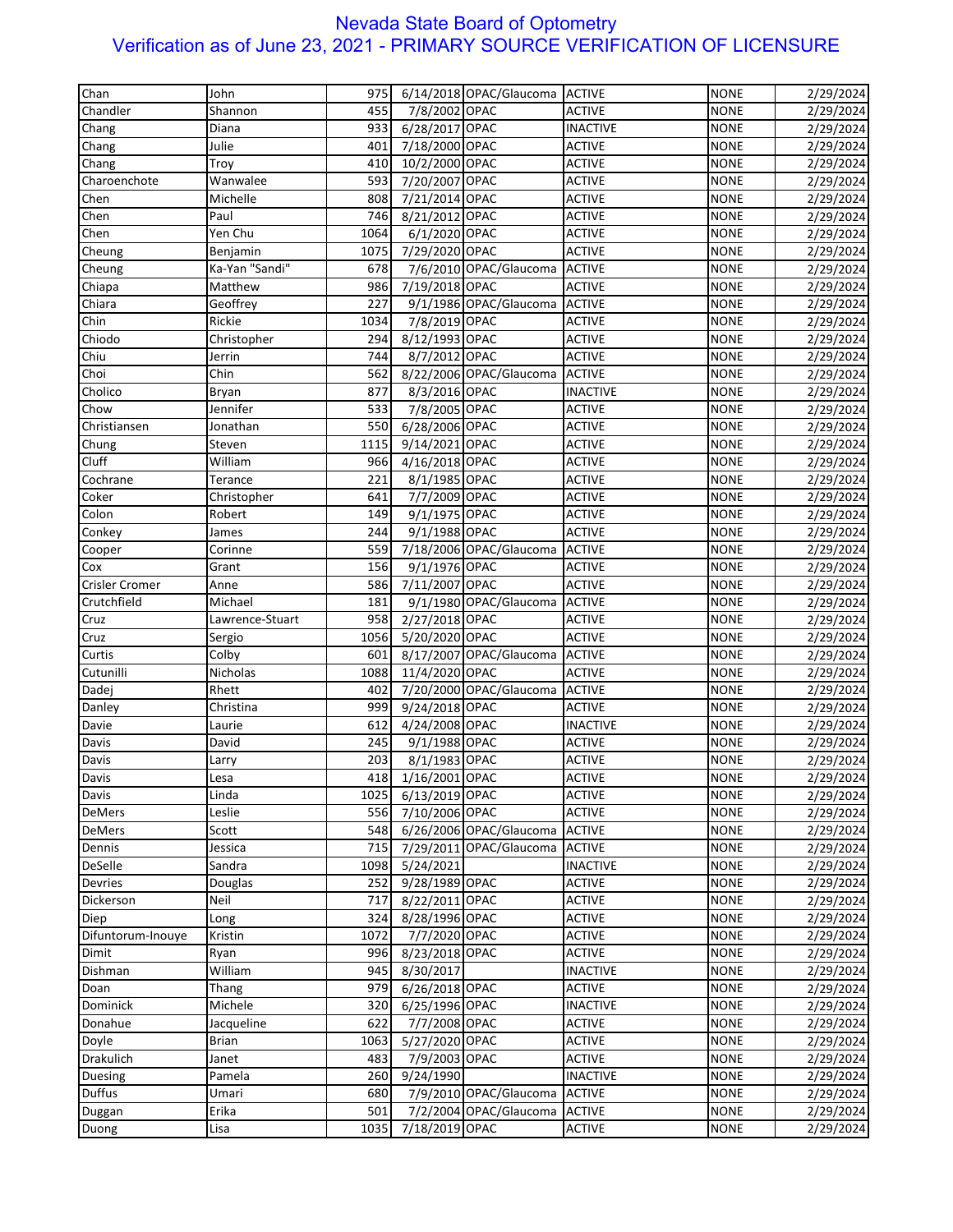| Duran              | Phillip      | 775         | 8/5/2013 OPAC   |                                | <b>ACTIVE</b>                  | <b>NONE</b> | 2/29/2024 |
|--------------------|--------------|-------------|-----------------|--------------------------------|--------------------------------|-------------|-----------|
| Earhart            | Matthew      | 950         |                 | 10/12/2017 OPAC/Glaucoma       | <b>ACTIVE</b>                  | <b>NONE</b> | 2/29/2024 |
| Einowski           | Jeremy       | 1027        | 6/18/2019 OPAC  |                                | <b>ACTIVE</b>                  | <b>NONE</b> | 2/29/2024 |
| Eisley             | Corom        | 1011        |                 | 3/5/2019 OPAC/Glaucoma ACTIVE  |                                | <b>NONE</b> | 2/29/2024 |
| Ellement (Hueftle) | Mary         | 772         | 12/4/2019 OPAC  |                                | <b>ACTIVE</b>                  | <b>NONE</b> | 2/29/2024 |
| Enewold            | Taira        | 760         |                 | 6/24/2013 OPAC/Glaucoma        | <b>ACTIVE</b>                  | <b>NONE</b> | 2/29/2024 |
|                    | Joseph       | 461         | 7/15/2002 OPAC  |                                | <b>ACTIVE</b>                  | <b>NONE</b> |           |
| Eng                | JC           | 561         |                 |                                | <b>ACTIVE</b>                  |             | 2/29/2024 |
| Erramouspe         |              |             | 7/21/2006 OPAC  |                                |                                | <b>NONE</b> | 2/29/2024 |
| Estrella           | Angelica     | 1066        | 6/10/2020 OPAC  |                                | <b>ACTIVE</b>                  | <b>NONE</b> | 2/29/2024 |
| Etchandy           | Jennifer     | 969         | 5/18/2018 OPAC  |                                | <b>INACTIVE</b>                | <b>NONE</b> | 2/29/2024 |
| Eusebio            | Richard      | 801         | 7/16/2014 OPAC  |                                | <b>ACTIVE</b>                  | <b>NONE</b> | 2/29/2024 |
| Evans              | Gregory      | 1050        | 3/30/2020       |                                | <b>ACTIVE</b>                  | <b>NONE</b> | 2/29/2024 |
| Evers              | Reeve        | 591         | 7/20/2007 OPAC  |                                | <b>ACTIVE</b>                  | <b>NONE</b> | 2/29/2024 |
| Faccinto-Mayer     | Christina    | 500         | 7/1/2004 OPAC   |                                | <b>ACTIVE</b>                  | <b>NONE</b> | 2/29/2024 |
| Fagan              | John         | 992         | 7/25/2018 OPAC  |                                | <b>ACTIVE</b>                  | <b>NONE</b> | 2/29/2024 |
| Fakhra             | Sahba        | 913         |                 | 5/30/2017 OPAC/Glaucoma        | <b>ACTIVE</b>                  | <b>NONE</b> | 2/29/2024 |
| Faldowski          | Gregory      | 896         |                 | 9/20/2016 OPAC/Glaucoma        | <b>ACTIVE</b>                  | <b>NONE</b> | 2/29/2024 |
| Farnsworth         | Dennis       | 960         | 3/19/2018 OPAC  |                                | <b>ACTIVE</b>                  | <b>NONE</b> | 2/29/2024 |
| Feinberg           | <b>Bruce</b> | 938         | 8/1/2017 OPAC   |                                | <b>ACTIVE</b>                  | <b>NONE</b> | 2/29/2024 |
| Felix              | Maria        | 1131        | 6/1/2022        |                                | <b>ACTIVE</b>                  | <b>NONE</b> | 2/29/2024 |
| Fermin             | Joseph       | 555         | 7/5/2006 OPAC   |                                | <b>ACTIVE</b>                  | <b>NONE</b> | 2/29/2024 |
| Ferris             | Jeffrey      | 246         | 9/8/1988 OPAC   |                                | <b>ACTIVE</b>                  | <b>NONE</b> | 2/29/2024 |
| Fitzpatrick        | Shawn        | 1062        | 5/27/2020 OPAC  |                                | <b>ACTIVE</b>                  | <b>NONE</b> | 2/29/2024 |
| Foster             | Summer       | 672         | 6/28/2010 OPAC  |                                | <b>ACTIVE</b>                  | <b>NONE</b> | 2/29/2024 |
| Fournier           | Trisha       | 1046        | 10/30/2019 OPAC |                                | <b>ACTIVE</b>                  | <b>NONE</b> | 2/29/2024 |
| Frillarte          | Erin         | 768         | 7/3/2013 OPAC   |                                | <b>ACTIVE</b>                  | <b>NONE</b> | 2/29/2024 |
| Fujimoto           | Lane         | 332         |                 | 9/16/1997 OPAC/Glaucoma        | <b>ACTIVE</b>                  | <b>NONE</b> | 2/29/2024 |
| Galantuomini       | Gail         | 287         | 8/17/1992 OPAC  |                                | <b>ACTIVE</b>                  | <b>NONE</b> | 2/29/2024 |
| Gall               | Thomas       | 1004        | 11/8/2018 OPAC  |                                | <b>ACTIVE</b>                  | <b>NONE</b> | 2/29/2024 |
| Gammoh             | Nataly       | 716         |                 | 8/9/2011 OPAC/Glaucoma         | <b>ACTIVE</b>                  | <b>NONE</b> | 2/29/2024 |
| Garcia             | Jean         | 451         | 3/14/2002 OPAC  |                                | <b>ACTIVE</b>                  | <b>NONE</b> | 2/29/2024 |
| Garrido            | Thomas       | 419         | 3/12/2001 OPAC  |                                | <b>ACTIVE</b>                  | <b>NONE</b> | 2/29/2024 |
| Gassen             | Vincent      | 364         |                 | 7/12/1999 OPAC/Glaucoma ACTIVE |                                | <b>NONE</b> | 2/29/2024 |
| Gaster             | <b>Brian</b> | 898         |                 | 12/6/2016 OPAC/Glaucoma        | <b>ACTIVE</b>                  | <b>NONE</b> | 2/29/2024 |
| Gaus (Mikkelson)   | Kristen      | 703         |                 | 9/1/2021 OPAC/Glaucoma         | <b>ACTIVE</b>                  | <b>NONE</b> | 2/29/2024 |
| Gauthier           | Nancy        | 1108        | 7/29/2021 OPAC  |                                | <b>ACTIVE</b>                  | <b>NONE</b> |           |
|                    |              |             |                 | 6/18/2019 OPAC/Glaucoma        |                                |             | 2/29/2024 |
| Giang              | Dennis       | 1026<br>121 |                 |                                | <b>ACTIVE</b>                  | <b>NONE</b> | 2/29/2024 |
| Gibbons            | Thomas       |             | 7/1/1970 OPAC   |                                | <b>ACTIVE</b><br><b>ACTIVE</b> | <b>NONE</b> | 2/29/2024 |
| Gill               | Kiran        | 976         | 6/5/2018 OPAC   |                                |                                | <b>NONE</b> | 2/29/2024 |
| Girisgen           | Sefir        | 323         | 8/28/1996 OPAC  |                                | <b>ACTIVE</b>                  | <b>NONE</b> | 2/29/2024 |
| Gnanakkan          | Selvin       | 959         | 2/27/2018       |                                | <b>ACTIVE</b>                  | <b>NONE</b> | 2/29/2024 |
| Goh                | Eeling       | 660         | 12/1/2009 OPAC  |                                | <b>ACTIVE</b>                  | <b>NONE</b> | 2/29/2024 |
| Gomez              | David        | 1140        | 6/23/2022       |                                | <b>ACTIVE</b>                  | <b>NONE</b> | 2/29/2024 |
| Gonzalez           | Marilyn      | 375         | 3/14/2002 OPAC  |                                | <b>ACTIVE</b>                  | <b>NONE</b> | 2/29/2024 |
| Gori               | Vincent      | 697         | 4/27/2011 OPAC  |                                | <b>ACTIVE</b>                  | <b>NONE</b> | 2/29/2024 |
| Grant              | Mary         | 385         | 7/5/2000 OPAC   |                                | <b>ACTIVE</b>                  | <b>NONE</b> | 2/29/2024 |
| Grant              | Steven       | 272         | 9/12/1991 OPAC  |                                | <b>ACTIVE</b>                  | <b>NONE</b> | 2/29/2024 |
| Griffin            | Kyle         | 1071        | 7/7/2020 OPAC   |                                | <b>ACTIVE</b>                  | <b>NONE</b> | 2/29/2024 |
| Griffith           | Robert       | 552         |                 | 6/29/2006 OPAC/Glaucoma        | <b>ACTIVE</b>                  | <b>NONE</b> | 2/29/2024 |
| Guerrero           | Lisa         | 588         | 7/17/2007 OPAC  |                                | <b>ACTIVE</b>                  | <b>NONE</b> | 2/29/2024 |
| Gutierrez          | Tamara       | 484         |                 | 7/29/2003 OPAC/Glaucoma        | <b>ACTIVE</b>                  | <b>NONE</b> | 2/29/2024 |
| Gutowski           | David        | 1022        | 6/6/2019        |                                | <b>ACTIVE</b>                  | <b>NONE</b> | 2/29/2024 |
| Guzman             | Sergio       | 322         | 8/28/1996 OPAC  |                                | <b>ACTIVE</b>                  | <b>NONE</b> | 2/29/2024 |
| Ha                 | Thomas       | 459         | 7/15/2002 OPAC  |                                | <b>ACTIVE</b>                  | <b>NONE</b> | 2/29/2024 |
| Ha                 | Toan         | 521         | 11/4/2004 OPAC  |                                | <b>ACTIVE</b>                  | <b>NONE</b> | 2/29/2024 |
| Haghani            | Sara         | 963         | 3/28/2018 OPAC  |                                | <b>ACTIVE</b>                  | <b>NONE</b> | 2/29/2024 |
| Hahn               | Angela       | 394         | 7/12/2000 OPAC  |                                | <b>ACTIVE</b>                  | <b>NONE</b> | 2/29/2024 |
| Halling            | Ricki-Lee    | 722         | 3/7/2012        |                                | <b>ACTIVE</b>                  | <b>NONE</b> | 2/29/2024 |
| Hamilton           | Craig        | 140         | 8/24/1974 OPAC  |                                | <b>ACTIVE</b>                  | <b>NONE</b> | 2/29/2024 |
| Harsini            | David        | 998         |                 | 9/18/2018 OPAC/Glaucoma        | <b>ACTIVE</b>                  | <b>NONE</b> | 2/29/2024 |
|                    |              |             |                 |                                |                                |             |           |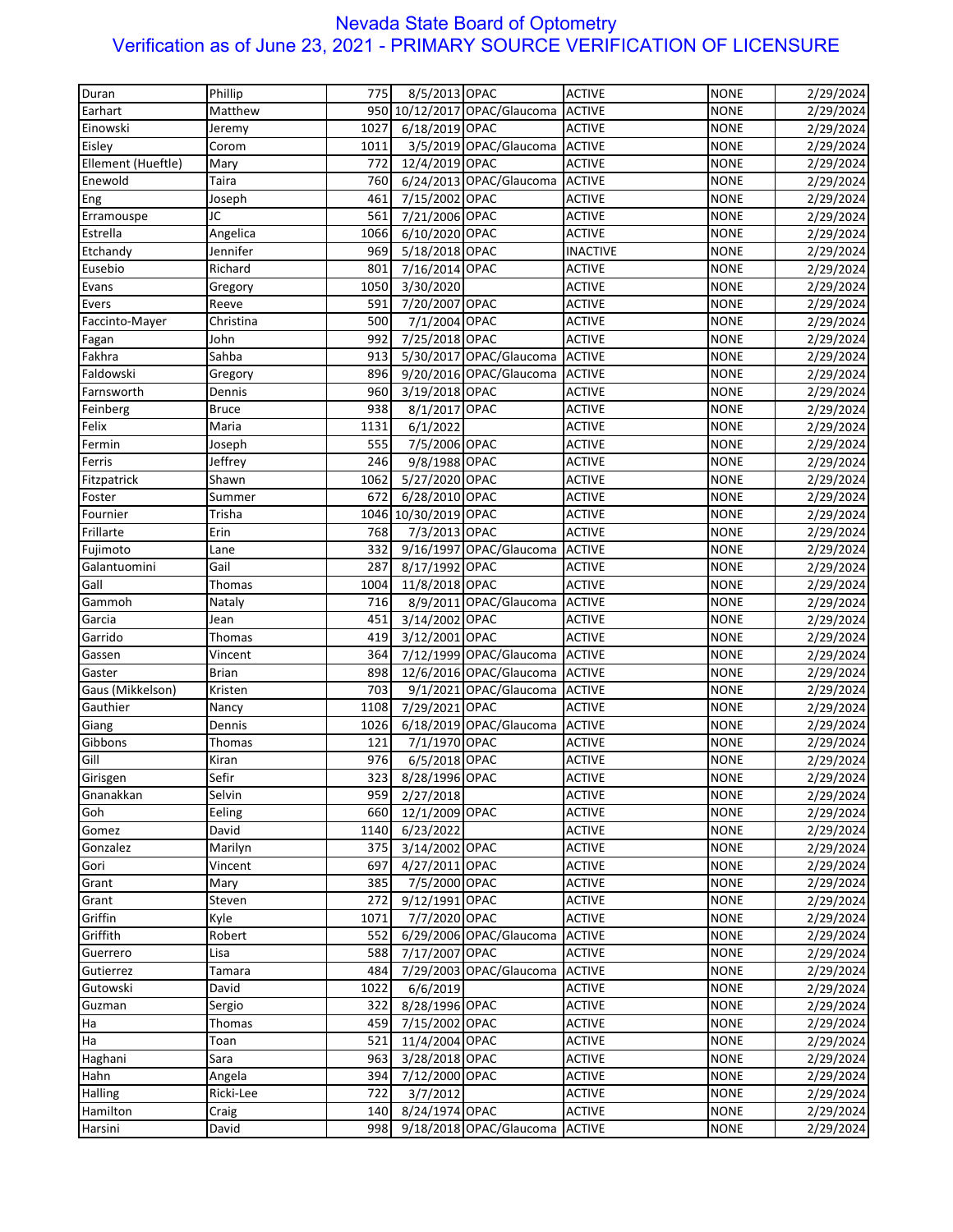| William<br>1/1/1977 OPAC/Glaucoma<br><b>NONE</b><br>160<br><b>ACTIVE</b><br>2/29/2024<br>Harvey<br>Todd<br>943<br>9/21/2020<br><b>NONE</b><br>Hebert<br><b>ACTIVE</b><br>2/29/2024<br>Kristin<br>6/20/2019 OPAC<br><b>ACTIVE</b><br><b>NONE</b><br>Heilman (Lee)<br>1029<br>2/29/2024<br>Helmick<br>229<br>9/1/1988 OPAC<br><b>ACTIVE</b><br><b>NONE</b><br>Kent<br>2/29/2024<br>511<br>7/14/2004 OPAC<br><b>ACTIVE</b><br><b>NONE</b><br>Hemmer<br>Aaron<br>2/29/2024<br>Melanie<br>495<br>7/14/2004 OPAC<br><b>ACTIVE</b><br><b>NONE</b><br>Hemmer<br>2/29/2024<br>Henkel<br>1100<br>6/9/2021 OPAC<br><b>ACTIVE</b><br><b>NONE</b><br>Ashley<br>2/29/2024<br>Hernandez<br>Gabriel<br>7/18/2006 OPAC<br><b>ACTIVE</b><br><b>NONE</b><br>557<br>2/29/2024<br>7/7/1998 OPAC/Glaucoma<br><b>ACTIVE</b><br><b>NONE</b><br>Herzman<br>James<br>343<br>2/29/2024<br>Hillstead<br>261<br>9/24/1990 OPAC<br><b>NONE</b><br>Robert<br><b>ACTIVE</b><br>2/29/2024<br>884<br>8/8/2016 OPAC<br><b>ACTIVE</b><br><b>NONE</b><br>Hitzeman<br>2/29/2024<br>Amy<br>1125<br>3/23/2022 OPAC/Glaucoma<br><b>ACTIVE</b><br><b>NONE</b><br>Ho<br>James<br>2/29/2024<br>Hoffbuhr<br>4/11/2017<br><b>INACTIVE</b><br><b>NONE</b><br>2/29/2024<br>Lindsay<br>911<br>1/31/2013 OPAC<br>751<br><b>ACTIVE</b><br><b>NONE</b><br>2/29/2024<br>Horner<br>Robert<br>Hsueh<br>536<br>8/8/2005 OPAC<br><b>ACTIVE</b><br><b>YES</b><br>Karen<br>2/29/2024<br>1127<br>5/5/2022<br><b>ACTIVE</b><br><b>NONE</b><br>Hu<br>Stacy<br>2/29/2024<br>Hubbard<br>8/8/2017 OPAC/Glaucoma<br><b>ACTIVE</b><br><b>NONE</b><br>Tonya<br>942<br>2/29/2024<br><b>NONE</b><br>Hui<br>Allen<br>569 10/24/2006 OPAC<br><b>ACTIVE</b><br>2/29/2024<br>Jordan<br>520<br>11/4/2004 OPAC<br><b>NONE</b><br>Hui<br><b>ACTIVE</b><br>2/29/2024<br>Becky<br>381<br>6/22/2000 OPAC<br><b>ACTIVE</b><br><b>NONE</b><br>Humphreys<br>2/29/2024<br>8/1/1974 OPAC/Glaucoma<br><b>ACTIVE</b><br><b>NONE</b><br>Denis<br>141<br>2/29/2024<br>6/30/2000 OPAC/Glaucoma<br><b>ACTIVE</b><br><b>NONE</b><br>Troy<br>384<br>2/29/2024<br>Mark<br>7/12/1999 OPAC<br><b>ACTIVE</b><br><b>NONE</b><br>2/29/2024<br>361<br>987<br>7/19/2018 OPAC<br><b>ACTIVE</b><br><b>NONE</b><br>2/29/2024<br>Timothy<br>6/28/2006 OPAC<br><b>ACTIVE</b><br><b>NONE</b><br>Jensen<br>549<br>2/29/2024<br>Tony<br>8/18/2010 OPAC<br><b>NONE</b><br>Johnson<br>Curtiss<br>687<br><b>ACTIVE</b><br>2/29/2024<br>Paul<br>12/29/2000 OPAC<br><b>NONE</b><br>Johnson<br>413<br><b>ACTIVE</b><br>2/29/2024<br>728<br>6/11/2012 OPAC/Glaucoma<br><b>ACTIVE</b><br><b>NONE</b><br>Johnson<br>Stephanie<br>2/29/2024<br>Michael<br>376<br>1/25/2000 OPAC<br><b>ACTIVE</b><br><b>NONE</b><br>Jones<br>2/29/2024<br>6/18/2012 OPAC<br><b>ACTIVE</b><br><b>NONE</b><br>Jones (Capulong)<br>Frances-Lynn<br>731<br>2/29/2024<br>Jordan<br>Wess<br>674<br>6/28/2010 OPAC/Glaucoma<br><b>ACTIVE</b><br><b>NONE</b><br>2/29/2024<br>Jenalyn<br>907<br>3/13/2017 OPAC<br><b>ACTIVE</b><br><b>NONE</b><br>Jotie<br>2/29/2024<br>Julio<br>Jacqueline Anne<br>1037<br>7/29/2019 OPAC/Glaucoma<br><b>ACTIVE</b><br><b>NONE</b><br>2/29/2024<br>Kales<br>9/1/1980 OPAC<br><b>NONE</b><br>Tyson<br>185<br><b>ACTIVE</b><br>2/29/2024<br>Sonia<br>780<br>8/30/2013 OPAC<br><b>NONE</b><br>Kalia<br><b>ACTIVE</b><br>2/29/2024<br>Samantha<br>946<br>9/12/2017<br><b>ACTIVE</b><br><b>NONE</b><br>Kamo<br>2/29/2024<br>Kallie<br>6/14/2018 OPAC/Glaucoma<br>973<br><b>ACTIVE</b><br><b>NONE</b><br>2/29/2024<br>Kappes<br>496<br>6/24/2004 OPAC<br><b>ACTIVE</b><br><b>NONE</b><br>2/29/2024<br>Kasden<br>Trevor<br>7/17/2007<br>Katschke<br>587<br><b>INACTIVE</b><br><b>NONE</b><br>2/29/2024<br>Joseph<br>889<br>8/22/2016 OPAC<br><b>INACTIVE</b><br><b>NONE</b><br>2/29/2024<br>Kawakami<br>Scott<br><b>NONE</b><br>Kawasaki<br><b>Brian</b><br>614<br>5/19/2008 OPAC/Glaucoma<br><b>ACTIVE</b><br>2/29/2024<br>Danielle<br>6/13/2014 OPAC/Glaucoma<br><b>INACTIVE</b><br><b>NONE</b><br>Keel<br>798<br>2/29/2024<br><b>NONE</b><br>Kei<br>1104<br>6/21/2021 OPAC<br><b>ACTIVE</b><br>Jeremy<br>2/29/2024<br>10/1/1979 OPAC<br><b>NONE</b><br>Keller<br>James<br>174<br><b>ACTIVE</b><br>2/29/2024<br>Michael<br>189<br>9/1/1981 OPAC<br><b>ACTIVE</b><br><b>NONE</b><br>Keyes<br>2/29/2024<br>3/1/2014 OPAC<br><b>NONE</b><br>Khakshooy<br>Angela<br>792<br><b>ACTIVE</b><br>2/29/2024<br>590<br>7/17/2007 OPAC/Glaucoma<br><b>ACTIVE</b><br><b>NONE</b><br>Khankhanian<br>Farnaz<br>2/29/2024<br>357<br>7/7/1999 OPAC<br><b>NONE</b><br>2/29/2024<br>Kiernan<br>Cynthia<br><b>ACTIVE</b><br>4/10/2017 OPAC<br>Heidi<br>910<br><b>ACTIVE</b><br><b>NONE</b><br>2/29/2024<br>Kim<br>3/20/2008 OPAC<br><b>NONE</b><br>Kim<br>611<br><b>ACTIVE</b><br>2/29/2024<br>Jenny<br>9/6/2018 OPAC<br>Kim<br>Kylie<br>997<br><b>ACTIVE</b><br><b>NONE</b><br>2/29/2024<br>Kim<br>7/21/2000 OPAC<br>Richard<br>404<br><b>ACTIVE</b><br><b>NONE</b><br>2/29/2024<br><b>NONE</b><br>Vanessa<br>403<br>7/21/2000 OPAC<br><b>ACTIVE</b><br>2/29/2024<br>6/29/2015 OPAC<br><b>ACTIVE</b><br><b>NONE</b><br>Colin<br>827<br>2/29/2024<br>4/22/2020 OPAC/Glaucoma<br><b>ACTIVE</b><br><b>NONE</b><br>Susan<br>1053<br>2/29/2024<br>454<br>7/8/2002 OPAC<br><b>NONE</b><br>Helen<br><b>ACTIVE</b><br>2/29/2024<br>748 11/14/2012 OPAC<br><b>NONE</b><br>Rodney<br><b>ACTIVE</b><br>2/29/2024<br><b>NONE</b><br>Gregory<br>321<br>8/28/1996 OPAC<br><b>ACTIVE</b><br>2/29/2024<br>Keith<br>253<br>9/28/1989 OPAC<br><b>ACTIVE</b><br><b>NONE</b><br>2/29/2024 | Hartman   | Todd | 632 | 10/9/2008 OPAC/Glaucoma ACTIVE | <b>NONE</b> | 2/29/2024 |
|-------------------------------------------------------------------------------------------------------------------------------------------------------------------------------------------------------------------------------------------------------------------------------------------------------------------------------------------------------------------------------------------------------------------------------------------------------------------------------------------------------------------------------------------------------------------------------------------------------------------------------------------------------------------------------------------------------------------------------------------------------------------------------------------------------------------------------------------------------------------------------------------------------------------------------------------------------------------------------------------------------------------------------------------------------------------------------------------------------------------------------------------------------------------------------------------------------------------------------------------------------------------------------------------------------------------------------------------------------------------------------------------------------------------------------------------------------------------------------------------------------------------------------------------------------------------------------------------------------------------------------------------------------------------------------------------------------------------------------------------------------------------------------------------------------------------------------------------------------------------------------------------------------------------------------------------------------------------------------------------------------------------------------------------------------------------------------------------------------------------------------------------------------------------------------------------------------------------------------------------------------------------------------------------------------------------------------------------------------------------------------------------------------------------------------------------------------------------------------------------------------------------------------------------------------------------------------------------------------------------------------------------------------------------------------------------------------------------------------------------------------------------------------------------------------------------------------------------------------------------------------------------------------------------------------------------------------------------------------------------------------------------------------------------------------------------------------------------------------------------------------------------------------------------------------------------------------------------------------------------------------------------------------------------------------------------------------------------------------------------------------------------------------------------------------------------------------------------------------------------------------------------------------------------------------------------------------------------------------------------------------------------------------------------------------------------------------------------------------------------------------------------------------------------------------------------------------------------------------------------------------------------------------------------------------------------------------------------------------------------------------------------------------------------------------------------------------------------------------------------------------------------------------------------------------------------------------------------------------------------------------------------------------------------------------------------------------------------------------------------------------------------------------------------------------------------------------------------------------------------------------------------------------------------------------------------------------------------------------------------------------------------------------------------------------------------------------------------------------------------------------------------------------------------------------------------------------------------------------------------------------------------------------------------------------------------------------------------------------------------------------------------------------------------------------------------------------------------------------------------------------------------------------------------------------------------------------------------------------------------------------------------------------------------------------------------------------------------------------------------------------------------------------------------------------------------------------------------------------------------------------------------------------|-----------|------|-----|--------------------------------|-------------|-----------|
|                                                                                                                                                                                                                                                                                                                                                                                                                                                                                                                                                                                                                                                                                                                                                                                                                                                                                                                                                                                                                                                                                                                                                                                                                                                                                                                                                                                                                                                                                                                                                                                                                                                                                                                                                                                                                                                                                                                                                                                                                                                                                                                                                                                                                                                                                                                                                                                                                                                                                                                                                                                                                                                                                                                                                                                                                                                                                                                                                                                                                                                                                                                                                                                                                                                                                                                                                                                                                                                                                                                                                                                                                                                                                                                                                                                                                                                                                                                                                                                                                                                                                                                                                                                                                                                                                                                                                                                                                                                                                                                                                                                                                                                                                                                                                                                                                                                                                                                                                                                                                                                                                                                                                                                                                                                                                                                                                                                                                                                                                                                               |           |      |     |                                |             |           |
|                                                                                                                                                                                                                                                                                                                                                                                                                                                                                                                                                                                                                                                                                                                                                                                                                                                                                                                                                                                                                                                                                                                                                                                                                                                                                                                                                                                                                                                                                                                                                                                                                                                                                                                                                                                                                                                                                                                                                                                                                                                                                                                                                                                                                                                                                                                                                                                                                                                                                                                                                                                                                                                                                                                                                                                                                                                                                                                                                                                                                                                                                                                                                                                                                                                                                                                                                                                                                                                                                                                                                                                                                                                                                                                                                                                                                                                                                                                                                                                                                                                                                                                                                                                                                                                                                                                                                                                                                                                                                                                                                                                                                                                                                                                                                                                                                                                                                                                                                                                                                                                                                                                                                                                                                                                                                                                                                                                                                                                                                                                               |           |      |     |                                |             |           |
|                                                                                                                                                                                                                                                                                                                                                                                                                                                                                                                                                                                                                                                                                                                                                                                                                                                                                                                                                                                                                                                                                                                                                                                                                                                                                                                                                                                                                                                                                                                                                                                                                                                                                                                                                                                                                                                                                                                                                                                                                                                                                                                                                                                                                                                                                                                                                                                                                                                                                                                                                                                                                                                                                                                                                                                                                                                                                                                                                                                                                                                                                                                                                                                                                                                                                                                                                                                                                                                                                                                                                                                                                                                                                                                                                                                                                                                                                                                                                                                                                                                                                                                                                                                                                                                                                                                                                                                                                                                                                                                                                                                                                                                                                                                                                                                                                                                                                                                                                                                                                                                                                                                                                                                                                                                                                                                                                                                                                                                                                                                               |           |      |     |                                |             |           |
|                                                                                                                                                                                                                                                                                                                                                                                                                                                                                                                                                                                                                                                                                                                                                                                                                                                                                                                                                                                                                                                                                                                                                                                                                                                                                                                                                                                                                                                                                                                                                                                                                                                                                                                                                                                                                                                                                                                                                                                                                                                                                                                                                                                                                                                                                                                                                                                                                                                                                                                                                                                                                                                                                                                                                                                                                                                                                                                                                                                                                                                                                                                                                                                                                                                                                                                                                                                                                                                                                                                                                                                                                                                                                                                                                                                                                                                                                                                                                                                                                                                                                                                                                                                                                                                                                                                                                                                                                                                                                                                                                                                                                                                                                                                                                                                                                                                                                                                                                                                                                                                                                                                                                                                                                                                                                                                                                                                                                                                                                                                               |           |      |     |                                |             |           |
|                                                                                                                                                                                                                                                                                                                                                                                                                                                                                                                                                                                                                                                                                                                                                                                                                                                                                                                                                                                                                                                                                                                                                                                                                                                                                                                                                                                                                                                                                                                                                                                                                                                                                                                                                                                                                                                                                                                                                                                                                                                                                                                                                                                                                                                                                                                                                                                                                                                                                                                                                                                                                                                                                                                                                                                                                                                                                                                                                                                                                                                                                                                                                                                                                                                                                                                                                                                                                                                                                                                                                                                                                                                                                                                                                                                                                                                                                                                                                                                                                                                                                                                                                                                                                                                                                                                                                                                                                                                                                                                                                                                                                                                                                                                                                                                                                                                                                                                                                                                                                                                                                                                                                                                                                                                                                                                                                                                                                                                                                                                               |           |      |     |                                |             |           |
|                                                                                                                                                                                                                                                                                                                                                                                                                                                                                                                                                                                                                                                                                                                                                                                                                                                                                                                                                                                                                                                                                                                                                                                                                                                                                                                                                                                                                                                                                                                                                                                                                                                                                                                                                                                                                                                                                                                                                                                                                                                                                                                                                                                                                                                                                                                                                                                                                                                                                                                                                                                                                                                                                                                                                                                                                                                                                                                                                                                                                                                                                                                                                                                                                                                                                                                                                                                                                                                                                                                                                                                                                                                                                                                                                                                                                                                                                                                                                                                                                                                                                                                                                                                                                                                                                                                                                                                                                                                                                                                                                                                                                                                                                                                                                                                                                                                                                                                                                                                                                                                                                                                                                                                                                                                                                                                                                                                                                                                                                                                               |           |      |     |                                |             |           |
|                                                                                                                                                                                                                                                                                                                                                                                                                                                                                                                                                                                                                                                                                                                                                                                                                                                                                                                                                                                                                                                                                                                                                                                                                                                                                                                                                                                                                                                                                                                                                                                                                                                                                                                                                                                                                                                                                                                                                                                                                                                                                                                                                                                                                                                                                                                                                                                                                                                                                                                                                                                                                                                                                                                                                                                                                                                                                                                                                                                                                                                                                                                                                                                                                                                                                                                                                                                                                                                                                                                                                                                                                                                                                                                                                                                                                                                                                                                                                                                                                                                                                                                                                                                                                                                                                                                                                                                                                                                                                                                                                                                                                                                                                                                                                                                                                                                                                                                                                                                                                                                                                                                                                                                                                                                                                                                                                                                                                                                                                                                               |           |      |     |                                |             |           |
|                                                                                                                                                                                                                                                                                                                                                                                                                                                                                                                                                                                                                                                                                                                                                                                                                                                                                                                                                                                                                                                                                                                                                                                                                                                                                                                                                                                                                                                                                                                                                                                                                                                                                                                                                                                                                                                                                                                                                                                                                                                                                                                                                                                                                                                                                                                                                                                                                                                                                                                                                                                                                                                                                                                                                                                                                                                                                                                                                                                                                                                                                                                                                                                                                                                                                                                                                                                                                                                                                                                                                                                                                                                                                                                                                                                                                                                                                                                                                                                                                                                                                                                                                                                                                                                                                                                                                                                                                                                                                                                                                                                                                                                                                                                                                                                                                                                                                                                                                                                                                                                                                                                                                                                                                                                                                                                                                                                                                                                                                                                               |           |      |     |                                |             |           |
|                                                                                                                                                                                                                                                                                                                                                                                                                                                                                                                                                                                                                                                                                                                                                                                                                                                                                                                                                                                                                                                                                                                                                                                                                                                                                                                                                                                                                                                                                                                                                                                                                                                                                                                                                                                                                                                                                                                                                                                                                                                                                                                                                                                                                                                                                                                                                                                                                                                                                                                                                                                                                                                                                                                                                                                                                                                                                                                                                                                                                                                                                                                                                                                                                                                                                                                                                                                                                                                                                                                                                                                                                                                                                                                                                                                                                                                                                                                                                                                                                                                                                                                                                                                                                                                                                                                                                                                                                                                                                                                                                                                                                                                                                                                                                                                                                                                                                                                                                                                                                                                                                                                                                                                                                                                                                                                                                                                                                                                                                                                               |           |      |     |                                |             |           |
|                                                                                                                                                                                                                                                                                                                                                                                                                                                                                                                                                                                                                                                                                                                                                                                                                                                                                                                                                                                                                                                                                                                                                                                                                                                                                                                                                                                                                                                                                                                                                                                                                                                                                                                                                                                                                                                                                                                                                                                                                                                                                                                                                                                                                                                                                                                                                                                                                                                                                                                                                                                                                                                                                                                                                                                                                                                                                                                                                                                                                                                                                                                                                                                                                                                                                                                                                                                                                                                                                                                                                                                                                                                                                                                                                                                                                                                                                                                                                                                                                                                                                                                                                                                                                                                                                                                                                                                                                                                                                                                                                                                                                                                                                                                                                                                                                                                                                                                                                                                                                                                                                                                                                                                                                                                                                                                                                                                                                                                                                                                               |           |      |     |                                |             |           |
|                                                                                                                                                                                                                                                                                                                                                                                                                                                                                                                                                                                                                                                                                                                                                                                                                                                                                                                                                                                                                                                                                                                                                                                                                                                                                                                                                                                                                                                                                                                                                                                                                                                                                                                                                                                                                                                                                                                                                                                                                                                                                                                                                                                                                                                                                                                                                                                                                                                                                                                                                                                                                                                                                                                                                                                                                                                                                                                                                                                                                                                                                                                                                                                                                                                                                                                                                                                                                                                                                                                                                                                                                                                                                                                                                                                                                                                                                                                                                                                                                                                                                                                                                                                                                                                                                                                                                                                                                                                                                                                                                                                                                                                                                                                                                                                                                                                                                                                                                                                                                                                                                                                                                                                                                                                                                                                                                                                                                                                                                                                               |           |      |     |                                |             |           |
|                                                                                                                                                                                                                                                                                                                                                                                                                                                                                                                                                                                                                                                                                                                                                                                                                                                                                                                                                                                                                                                                                                                                                                                                                                                                                                                                                                                                                                                                                                                                                                                                                                                                                                                                                                                                                                                                                                                                                                                                                                                                                                                                                                                                                                                                                                                                                                                                                                                                                                                                                                                                                                                                                                                                                                                                                                                                                                                                                                                                                                                                                                                                                                                                                                                                                                                                                                                                                                                                                                                                                                                                                                                                                                                                                                                                                                                                                                                                                                                                                                                                                                                                                                                                                                                                                                                                                                                                                                                                                                                                                                                                                                                                                                                                                                                                                                                                                                                                                                                                                                                                                                                                                                                                                                                                                                                                                                                                                                                                                                                               |           |      |     |                                |             |           |
|                                                                                                                                                                                                                                                                                                                                                                                                                                                                                                                                                                                                                                                                                                                                                                                                                                                                                                                                                                                                                                                                                                                                                                                                                                                                                                                                                                                                                                                                                                                                                                                                                                                                                                                                                                                                                                                                                                                                                                                                                                                                                                                                                                                                                                                                                                                                                                                                                                                                                                                                                                                                                                                                                                                                                                                                                                                                                                                                                                                                                                                                                                                                                                                                                                                                                                                                                                                                                                                                                                                                                                                                                                                                                                                                                                                                                                                                                                                                                                                                                                                                                                                                                                                                                                                                                                                                                                                                                                                                                                                                                                                                                                                                                                                                                                                                                                                                                                                                                                                                                                                                                                                                                                                                                                                                                                                                                                                                                                                                                                                               |           |      |     |                                |             |           |
|                                                                                                                                                                                                                                                                                                                                                                                                                                                                                                                                                                                                                                                                                                                                                                                                                                                                                                                                                                                                                                                                                                                                                                                                                                                                                                                                                                                                                                                                                                                                                                                                                                                                                                                                                                                                                                                                                                                                                                                                                                                                                                                                                                                                                                                                                                                                                                                                                                                                                                                                                                                                                                                                                                                                                                                                                                                                                                                                                                                                                                                                                                                                                                                                                                                                                                                                                                                                                                                                                                                                                                                                                                                                                                                                                                                                                                                                                                                                                                                                                                                                                                                                                                                                                                                                                                                                                                                                                                                                                                                                                                                                                                                                                                                                                                                                                                                                                                                                                                                                                                                                                                                                                                                                                                                                                                                                                                                                                                                                                                                               |           |      |     |                                |             |           |
|                                                                                                                                                                                                                                                                                                                                                                                                                                                                                                                                                                                                                                                                                                                                                                                                                                                                                                                                                                                                                                                                                                                                                                                                                                                                                                                                                                                                                                                                                                                                                                                                                                                                                                                                                                                                                                                                                                                                                                                                                                                                                                                                                                                                                                                                                                                                                                                                                                                                                                                                                                                                                                                                                                                                                                                                                                                                                                                                                                                                                                                                                                                                                                                                                                                                                                                                                                                                                                                                                                                                                                                                                                                                                                                                                                                                                                                                                                                                                                                                                                                                                                                                                                                                                                                                                                                                                                                                                                                                                                                                                                                                                                                                                                                                                                                                                                                                                                                                                                                                                                                                                                                                                                                                                                                                                                                                                                                                                                                                                                                               |           |      |     |                                |             |           |
|                                                                                                                                                                                                                                                                                                                                                                                                                                                                                                                                                                                                                                                                                                                                                                                                                                                                                                                                                                                                                                                                                                                                                                                                                                                                                                                                                                                                                                                                                                                                                                                                                                                                                                                                                                                                                                                                                                                                                                                                                                                                                                                                                                                                                                                                                                                                                                                                                                                                                                                                                                                                                                                                                                                                                                                                                                                                                                                                                                                                                                                                                                                                                                                                                                                                                                                                                                                                                                                                                                                                                                                                                                                                                                                                                                                                                                                                                                                                                                                                                                                                                                                                                                                                                                                                                                                                                                                                                                                                                                                                                                                                                                                                                                                                                                                                                                                                                                                                                                                                                                                                                                                                                                                                                                                                                                                                                                                                                                                                                                                               |           |      |     |                                |             |           |
|                                                                                                                                                                                                                                                                                                                                                                                                                                                                                                                                                                                                                                                                                                                                                                                                                                                                                                                                                                                                                                                                                                                                                                                                                                                                                                                                                                                                                                                                                                                                                                                                                                                                                                                                                                                                                                                                                                                                                                                                                                                                                                                                                                                                                                                                                                                                                                                                                                                                                                                                                                                                                                                                                                                                                                                                                                                                                                                                                                                                                                                                                                                                                                                                                                                                                                                                                                                                                                                                                                                                                                                                                                                                                                                                                                                                                                                                                                                                                                                                                                                                                                                                                                                                                                                                                                                                                                                                                                                                                                                                                                                                                                                                                                                                                                                                                                                                                                                                                                                                                                                                                                                                                                                                                                                                                                                                                                                                                                                                                                                               |           |      |     |                                |             |           |
|                                                                                                                                                                                                                                                                                                                                                                                                                                                                                                                                                                                                                                                                                                                                                                                                                                                                                                                                                                                                                                                                                                                                                                                                                                                                                                                                                                                                                                                                                                                                                                                                                                                                                                                                                                                                                                                                                                                                                                                                                                                                                                                                                                                                                                                                                                                                                                                                                                                                                                                                                                                                                                                                                                                                                                                                                                                                                                                                                                                                                                                                                                                                                                                                                                                                                                                                                                                                                                                                                                                                                                                                                                                                                                                                                                                                                                                                                                                                                                                                                                                                                                                                                                                                                                                                                                                                                                                                                                                                                                                                                                                                                                                                                                                                                                                                                                                                                                                                                                                                                                                                                                                                                                                                                                                                                                                                                                                                                                                                                                                               |           |      |     |                                |             |           |
|                                                                                                                                                                                                                                                                                                                                                                                                                                                                                                                                                                                                                                                                                                                                                                                                                                                                                                                                                                                                                                                                                                                                                                                                                                                                                                                                                                                                                                                                                                                                                                                                                                                                                                                                                                                                                                                                                                                                                                                                                                                                                                                                                                                                                                                                                                                                                                                                                                                                                                                                                                                                                                                                                                                                                                                                                                                                                                                                                                                                                                                                                                                                                                                                                                                                                                                                                                                                                                                                                                                                                                                                                                                                                                                                                                                                                                                                                                                                                                                                                                                                                                                                                                                                                                                                                                                                                                                                                                                                                                                                                                                                                                                                                                                                                                                                                                                                                                                                                                                                                                                                                                                                                                                                                                                                                                                                                                                                                                                                                                                               |           |      |     |                                |             |           |
|                                                                                                                                                                                                                                                                                                                                                                                                                                                                                                                                                                                                                                                                                                                                                                                                                                                                                                                                                                                                                                                                                                                                                                                                                                                                                                                                                                                                                                                                                                                                                                                                                                                                                                                                                                                                                                                                                                                                                                                                                                                                                                                                                                                                                                                                                                                                                                                                                                                                                                                                                                                                                                                                                                                                                                                                                                                                                                                                                                                                                                                                                                                                                                                                                                                                                                                                                                                                                                                                                                                                                                                                                                                                                                                                                                                                                                                                                                                                                                                                                                                                                                                                                                                                                                                                                                                                                                                                                                                                                                                                                                                                                                                                                                                                                                                                                                                                                                                                                                                                                                                                                                                                                                                                                                                                                                                                                                                                                                                                                                                               |           |      |     |                                |             |           |
|                                                                                                                                                                                                                                                                                                                                                                                                                                                                                                                                                                                                                                                                                                                                                                                                                                                                                                                                                                                                                                                                                                                                                                                                                                                                                                                                                                                                                                                                                                                                                                                                                                                                                                                                                                                                                                                                                                                                                                                                                                                                                                                                                                                                                                                                                                                                                                                                                                                                                                                                                                                                                                                                                                                                                                                                                                                                                                                                                                                                                                                                                                                                                                                                                                                                                                                                                                                                                                                                                                                                                                                                                                                                                                                                                                                                                                                                                                                                                                                                                                                                                                                                                                                                                                                                                                                                                                                                                                                                                                                                                                                                                                                                                                                                                                                                                                                                                                                                                                                                                                                                                                                                                                                                                                                                                                                                                                                                                                                                                                                               |           |      |     |                                |             |           |
|                                                                                                                                                                                                                                                                                                                                                                                                                                                                                                                                                                                                                                                                                                                                                                                                                                                                                                                                                                                                                                                                                                                                                                                                                                                                                                                                                                                                                                                                                                                                                                                                                                                                                                                                                                                                                                                                                                                                                                                                                                                                                                                                                                                                                                                                                                                                                                                                                                                                                                                                                                                                                                                                                                                                                                                                                                                                                                                                                                                                                                                                                                                                                                                                                                                                                                                                                                                                                                                                                                                                                                                                                                                                                                                                                                                                                                                                                                                                                                                                                                                                                                                                                                                                                                                                                                                                                                                                                                                                                                                                                                                                                                                                                                                                                                                                                                                                                                                                                                                                                                                                                                                                                                                                                                                                                                                                                                                                                                                                                                                               | Humphreys |      |     |                                |             |           |
|                                                                                                                                                                                                                                                                                                                                                                                                                                                                                                                                                                                                                                                                                                                                                                                                                                                                                                                                                                                                                                                                                                                                                                                                                                                                                                                                                                                                                                                                                                                                                                                                                                                                                                                                                                                                                                                                                                                                                                                                                                                                                                                                                                                                                                                                                                                                                                                                                                                                                                                                                                                                                                                                                                                                                                                                                                                                                                                                                                                                                                                                                                                                                                                                                                                                                                                                                                                                                                                                                                                                                                                                                                                                                                                                                                                                                                                                                                                                                                                                                                                                                                                                                                                                                                                                                                                                                                                                                                                                                                                                                                                                                                                                                                                                                                                                                                                                                                                                                                                                                                                                                                                                                                                                                                                                                                                                                                                                                                                                                                                               | Humphreys |      |     |                                |             |           |
|                                                                                                                                                                                                                                                                                                                                                                                                                                                                                                                                                                                                                                                                                                                                                                                                                                                                                                                                                                                                                                                                                                                                                                                                                                                                                                                                                                                                                                                                                                                                                                                                                                                                                                                                                                                                                                                                                                                                                                                                                                                                                                                                                                                                                                                                                                                                                                                                                                                                                                                                                                                                                                                                                                                                                                                                                                                                                                                                                                                                                                                                                                                                                                                                                                                                                                                                                                                                                                                                                                                                                                                                                                                                                                                                                                                                                                                                                                                                                                                                                                                                                                                                                                                                                                                                                                                                                                                                                                                                                                                                                                                                                                                                                                                                                                                                                                                                                                                                                                                                                                                                                                                                                                                                                                                                                                                                                                                                                                                                                                                               | Hunt      |      |     |                                |             |           |
|                                                                                                                                                                                                                                                                                                                                                                                                                                                                                                                                                                                                                                                                                                                                                                                                                                                                                                                                                                                                                                                                                                                                                                                                                                                                                                                                                                                                                                                                                                                                                                                                                                                                                                                                                                                                                                                                                                                                                                                                                                                                                                                                                                                                                                                                                                                                                                                                                                                                                                                                                                                                                                                                                                                                                                                                                                                                                                                                                                                                                                                                                                                                                                                                                                                                                                                                                                                                                                                                                                                                                                                                                                                                                                                                                                                                                                                                                                                                                                                                                                                                                                                                                                                                                                                                                                                                                                                                                                                                                                                                                                                                                                                                                                                                                                                                                                                                                                                                                                                                                                                                                                                                                                                                                                                                                                                                                                                                                                                                                                                               | Huntting  |      |     |                                |             |           |
|                                                                                                                                                                                                                                                                                                                                                                                                                                                                                                                                                                                                                                                                                                                                                                                                                                                                                                                                                                                                                                                                                                                                                                                                                                                                                                                                                                                                                                                                                                                                                                                                                                                                                                                                                                                                                                                                                                                                                                                                                                                                                                                                                                                                                                                                                                                                                                                                                                                                                                                                                                                                                                                                                                                                                                                                                                                                                                                                                                                                                                                                                                                                                                                                                                                                                                                                                                                                                                                                                                                                                                                                                                                                                                                                                                                                                                                                                                                                                                                                                                                                                                                                                                                                                                                                                                                                                                                                                                                                                                                                                                                                                                                                                                                                                                                                                                                                                                                                                                                                                                                                                                                                                                                                                                                                                                                                                                                                                                                                                                                               |           |      |     |                                |             |           |
|                                                                                                                                                                                                                                                                                                                                                                                                                                                                                                                                                                                                                                                                                                                                                                                                                                                                                                                                                                                                                                                                                                                                                                                                                                                                                                                                                                                                                                                                                                                                                                                                                                                                                                                                                                                                                                                                                                                                                                                                                                                                                                                                                                                                                                                                                                                                                                                                                                                                                                                                                                                                                                                                                                                                                                                                                                                                                                                                                                                                                                                                                                                                                                                                                                                                                                                                                                                                                                                                                                                                                                                                                                                                                                                                                                                                                                                                                                                                                                                                                                                                                                                                                                                                                                                                                                                                                                                                                                                                                                                                                                                                                                                                                                                                                                                                                                                                                                                                                                                                                                                                                                                                                                                                                                                                                                                                                                                                                                                                                                                               |           |      |     |                                |             |           |
|                                                                                                                                                                                                                                                                                                                                                                                                                                                                                                                                                                                                                                                                                                                                                                                                                                                                                                                                                                                                                                                                                                                                                                                                                                                                                                                                                                                                                                                                                                                                                                                                                                                                                                                                                                                                                                                                                                                                                                                                                                                                                                                                                                                                                                                                                                                                                                                                                                                                                                                                                                                                                                                                                                                                                                                                                                                                                                                                                                                                                                                                                                                                                                                                                                                                                                                                                                                                                                                                                                                                                                                                                                                                                                                                                                                                                                                                                                                                                                                                                                                                                                                                                                                                                                                                                                                                                                                                                                                                                                                                                                                                                                                                                                                                                                                                                                                                                                                                                                                                                                                                                                                                                                                                                                                                                                                                                                                                                                                                                                                               |           |      |     |                                |             |           |
|                                                                                                                                                                                                                                                                                                                                                                                                                                                                                                                                                                                                                                                                                                                                                                                                                                                                                                                                                                                                                                                                                                                                                                                                                                                                                                                                                                                                                                                                                                                                                                                                                                                                                                                                                                                                                                                                                                                                                                                                                                                                                                                                                                                                                                                                                                                                                                                                                                                                                                                                                                                                                                                                                                                                                                                                                                                                                                                                                                                                                                                                                                                                                                                                                                                                                                                                                                                                                                                                                                                                                                                                                                                                                                                                                                                                                                                                                                                                                                                                                                                                                                                                                                                                                                                                                                                                                                                                                                                                                                                                                                                                                                                                                                                                                                                                                                                                                                                                                                                                                                                                                                                                                                                                                                                                                                                                                                                                                                                                                                                               |           |      |     |                                |             |           |
|                                                                                                                                                                                                                                                                                                                                                                                                                                                                                                                                                                                                                                                                                                                                                                                                                                                                                                                                                                                                                                                                                                                                                                                                                                                                                                                                                                                                                                                                                                                                                                                                                                                                                                                                                                                                                                                                                                                                                                                                                                                                                                                                                                                                                                                                                                                                                                                                                                                                                                                                                                                                                                                                                                                                                                                                                                                                                                                                                                                                                                                                                                                                                                                                                                                                                                                                                                                                                                                                                                                                                                                                                                                                                                                                                                                                                                                                                                                                                                                                                                                                                                                                                                                                                                                                                                                                                                                                                                                                                                                                                                                                                                                                                                                                                                                                                                                                                                                                                                                                                                                                                                                                                                                                                                                                                                                                                                                                                                                                                                                               |           |      |     |                                |             |           |
|                                                                                                                                                                                                                                                                                                                                                                                                                                                                                                                                                                                                                                                                                                                                                                                                                                                                                                                                                                                                                                                                                                                                                                                                                                                                                                                                                                                                                                                                                                                                                                                                                                                                                                                                                                                                                                                                                                                                                                                                                                                                                                                                                                                                                                                                                                                                                                                                                                                                                                                                                                                                                                                                                                                                                                                                                                                                                                                                                                                                                                                                                                                                                                                                                                                                                                                                                                                                                                                                                                                                                                                                                                                                                                                                                                                                                                                                                                                                                                                                                                                                                                                                                                                                                                                                                                                                                                                                                                                                                                                                                                                                                                                                                                                                                                                                                                                                                                                                                                                                                                                                                                                                                                                                                                                                                                                                                                                                                                                                                                                               |           |      |     |                                |             |           |
|                                                                                                                                                                                                                                                                                                                                                                                                                                                                                                                                                                                                                                                                                                                                                                                                                                                                                                                                                                                                                                                                                                                                                                                                                                                                                                                                                                                                                                                                                                                                                                                                                                                                                                                                                                                                                                                                                                                                                                                                                                                                                                                                                                                                                                                                                                                                                                                                                                                                                                                                                                                                                                                                                                                                                                                                                                                                                                                                                                                                                                                                                                                                                                                                                                                                                                                                                                                                                                                                                                                                                                                                                                                                                                                                                                                                                                                                                                                                                                                                                                                                                                                                                                                                                                                                                                                                                                                                                                                                                                                                                                                                                                                                                                                                                                                                                                                                                                                                                                                                                                                                                                                                                                                                                                                                                                                                                                                                                                                                                                                               |           |      |     |                                |             |           |
|                                                                                                                                                                                                                                                                                                                                                                                                                                                                                                                                                                                                                                                                                                                                                                                                                                                                                                                                                                                                                                                                                                                                                                                                                                                                                                                                                                                                                                                                                                                                                                                                                                                                                                                                                                                                                                                                                                                                                                                                                                                                                                                                                                                                                                                                                                                                                                                                                                                                                                                                                                                                                                                                                                                                                                                                                                                                                                                                                                                                                                                                                                                                                                                                                                                                                                                                                                                                                                                                                                                                                                                                                                                                                                                                                                                                                                                                                                                                                                                                                                                                                                                                                                                                                                                                                                                                                                                                                                                                                                                                                                                                                                                                                                                                                                                                                                                                                                                                                                                                                                                                                                                                                                                                                                                                                                                                                                                                                                                                                                                               |           |      |     |                                |             |           |
|                                                                                                                                                                                                                                                                                                                                                                                                                                                                                                                                                                                                                                                                                                                                                                                                                                                                                                                                                                                                                                                                                                                                                                                                                                                                                                                                                                                                                                                                                                                                                                                                                                                                                                                                                                                                                                                                                                                                                                                                                                                                                                                                                                                                                                                                                                                                                                                                                                                                                                                                                                                                                                                                                                                                                                                                                                                                                                                                                                                                                                                                                                                                                                                                                                                                                                                                                                                                                                                                                                                                                                                                                                                                                                                                                                                                                                                                                                                                                                                                                                                                                                                                                                                                                                                                                                                                                                                                                                                                                                                                                                                                                                                                                                                                                                                                                                                                                                                                                                                                                                                                                                                                                                                                                                                                                                                                                                                                                                                                                                                               |           |      |     |                                |             |           |
|                                                                                                                                                                                                                                                                                                                                                                                                                                                                                                                                                                                                                                                                                                                                                                                                                                                                                                                                                                                                                                                                                                                                                                                                                                                                                                                                                                                                                                                                                                                                                                                                                                                                                                                                                                                                                                                                                                                                                                                                                                                                                                                                                                                                                                                                                                                                                                                                                                                                                                                                                                                                                                                                                                                                                                                                                                                                                                                                                                                                                                                                                                                                                                                                                                                                                                                                                                                                                                                                                                                                                                                                                                                                                                                                                                                                                                                                                                                                                                                                                                                                                                                                                                                                                                                                                                                                                                                                                                                                                                                                                                                                                                                                                                                                                                                                                                                                                                                                                                                                                                                                                                                                                                                                                                                                                                                                                                                                                                                                                                                               |           |      |     |                                |             |           |
|                                                                                                                                                                                                                                                                                                                                                                                                                                                                                                                                                                                                                                                                                                                                                                                                                                                                                                                                                                                                                                                                                                                                                                                                                                                                                                                                                                                                                                                                                                                                                                                                                                                                                                                                                                                                                                                                                                                                                                                                                                                                                                                                                                                                                                                                                                                                                                                                                                                                                                                                                                                                                                                                                                                                                                                                                                                                                                                                                                                                                                                                                                                                                                                                                                                                                                                                                                                                                                                                                                                                                                                                                                                                                                                                                                                                                                                                                                                                                                                                                                                                                                                                                                                                                                                                                                                                                                                                                                                                                                                                                                                                                                                                                                                                                                                                                                                                                                                                                                                                                                                                                                                                                                                                                                                                                                                                                                                                                                                                                                                               |           |      |     |                                |             |           |
|                                                                                                                                                                                                                                                                                                                                                                                                                                                                                                                                                                                                                                                                                                                                                                                                                                                                                                                                                                                                                                                                                                                                                                                                                                                                                                                                                                                                                                                                                                                                                                                                                                                                                                                                                                                                                                                                                                                                                                                                                                                                                                                                                                                                                                                                                                                                                                                                                                                                                                                                                                                                                                                                                                                                                                                                                                                                                                                                                                                                                                                                                                                                                                                                                                                                                                                                                                                                                                                                                                                                                                                                                                                                                                                                                                                                                                                                                                                                                                                                                                                                                                                                                                                                                                                                                                                                                                                                                                                                                                                                                                                                                                                                                                                                                                                                                                                                                                                                                                                                                                                                                                                                                                                                                                                                                                                                                                                                                                                                                                                               |           |      |     |                                |             |           |
|                                                                                                                                                                                                                                                                                                                                                                                                                                                                                                                                                                                                                                                                                                                                                                                                                                                                                                                                                                                                                                                                                                                                                                                                                                                                                                                                                                                                                                                                                                                                                                                                                                                                                                                                                                                                                                                                                                                                                                                                                                                                                                                                                                                                                                                                                                                                                                                                                                                                                                                                                                                                                                                                                                                                                                                                                                                                                                                                                                                                                                                                                                                                                                                                                                                                                                                                                                                                                                                                                                                                                                                                                                                                                                                                                                                                                                                                                                                                                                                                                                                                                                                                                                                                                                                                                                                                                                                                                                                                                                                                                                                                                                                                                                                                                                                                                                                                                                                                                                                                                                                                                                                                                                                                                                                                                                                                                                                                                                                                                                                               |           |      |     |                                |             |           |
|                                                                                                                                                                                                                                                                                                                                                                                                                                                                                                                                                                                                                                                                                                                                                                                                                                                                                                                                                                                                                                                                                                                                                                                                                                                                                                                                                                                                                                                                                                                                                                                                                                                                                                                                                                                                                                                                                                                                                                                                                                                                                                                                                                                                                                                                                                                                                                                                                                                                                                                                                                                                                                                                                                                                                                                                                                                                                                                                                                                                                                                                                                                                                                                                                                                                                                                                                                                                                                                                                                                                                                                                                                                                                                                                                                                                                                                                                                                                                                                                                                                                                                                                                                                                                                                                                                                                                                                                                                                                                                                                                                                                                                                                                                                                                                                                                                                                                                                                                                                                                                                                                                                                                                                                                                                                                                                                                                                                                                                                                                                               |           |      |     |                                |             |           |
|                                                                                                                                                                                                                                                                                                                                                                                                                                                                                                                                                                                                                                                                                                                                                                                                                                                                                                                                                                                                                                                                                                                                                                                                                                                                                                                                                                                                                                                                                                                                                                                                                                                                                                                                                                                                                                                                                                                                                                                                                                                                                                                                                                                                                                                                                                                                                                                                                                                                                                                                                                                                                                                                                                                                                                                                                                                                                                                                                                                                                                                                                                                                                                                                                                                                                                                                                                                                                                                                                                                                                                                                                                                                                                                                                                                                                                                                                                                                                                                                                                                                                                                                                                                                                                                                                                                                                                                                                                                                                                                                                                                                                                                                                                                                                                                                                                                                                                                                                                                                                                                                                                                                                                                                                                                                                                                                                                                                                                                                                                                               |           |      |     |                                |             |           |
|                                                                                                                                                                                                                                                                                                                                                                                                                                                                                                                                                                                                                                                                                                                                                                                                                                                                                                                                                                                                                                                                                                                                                                                                                                                                                                                                                                                                                                                                                                                                                                                                                                                                                                                                                                                                                                                                                                                                                                                                                                                                                                                                                                                                                                                                                                                                                                                                                                                                                                                                                                                                                                                                                                                                                                                                                                                                                                                                                                                                                                                                                                                                                                                                                                                                                                                                                                                                                                                                                                                                                                                                                                                                                                                                                                                                                                                                                                                                                                                                                                                                                                                                                                                                                                                                                                                                                                                                                                                                                                                                                                                                                                                                                                                                                                                                                                                                                                                                                                                                                                                                                                                                                                                                                                                                                                                                                                                                                                                                                                                               |           |      |     |                                |             |           |
|                                                                                                                                                                                                                                                                                                                                                                                                                                                                                                                                                                                                                                                                                                                                                                                                                                                                                                                                                                                                                                                                                                                                                                                                                                                                                                                                                                                                                                                                                                                                                                                                                                                                                                                                                                                                                                                                                                                                                                                                                                                                                                                                                                                                                                                                                                                                                                                                                                                                                                                                                                                                                                                                                                                                                                                                                                                                                                                                                                                                                                                                                                                                                                                                                                                                                                                                                                                                                                                                                                                                                                                                                                                                                                                                                                                                                                                                                                                                                                                                                                                                                                                                                                                                                                                                                                                                                                                                                                                                                                                                                                                                                                                                                                                                                                                                                                                                                                                                                                                                                                                                                                                                                                                                                                                                                                                                                                                                                                                                                                                               |           |      |     |                                |             |           |
|                                                                                                                                                                                                                                                                                                                                                                                                                                                                                                                                                                                                                                                                                                                                                                                                                                                                                                                                                                                                                                                                                                                                                                                                                                                                                                                                                                                                                                                                                                                                                                                                                                                                                                                                                                                                                                                                                                                                                                                                                                                                                                                                                                                                                                                                                                                                                                                                                                                                                                                                                                                                                                                                                                                                                                                                                                                                                                                                                                                                                                                                                                                                                                                                                                                                                                                                                                                                                                                                                                                                                                                                                                                                                                                                                                                                                                                                                                                                                                                                                                                                                                                                                                                                                                                                                                                                                                                                                                                                                                                                                                                                                                                                                                                                                                                                                                                                                                                                                                                                                                                                                                                                                                                                                                                                                                                                                                                                                                                                                                                               |           |      |     |                                |             |           |
|                                                                                                                                                                                                                                                                                                                                                                                                                                                                                                                                                                                                                                                                                                                                                                                                                                                                                                                                                                                                                                                                                                                                                                                                                                                                                                                                                                                                                                                                                                                                                                                                                                                                                                                                                                                                                                                                                                                                                                                                                                                                                                                                                                                                                                                                                                                                                                                                                                                                                                                                                                                                                                                                                                                                                                                                                                                                                                                                                                                                                                                                                                                                                                                                                                                                                                                                                                                                                                                                                                                                                                                                                                                                                                                                                                                                                                                                                                                                                                                                                                                                                                                                                                                                                                                                                                                                                                                                                                                                                                                                                                                                                                                                                                                                                                                                                                                                                                                                                                                                                                                                                                                                                                                                                                                                                                                                                                                                                                                                                                                               |           |      |     |                                |             |           |
|                                                                                                                                                                                                                                                                                                                                                                                                                                                                                                                                                                                                                                                                                                                                                                                                                                                                                                                                                                                                                                                                                                                                                                                                                                                                                                                                                                                                                                                                                                                                                                                                                                                                                                                                                                                                                                                                                                                                                                                                                                                                                                                                                                                                                                                                                                                                                                                                                                                                                                                                                                                                                                                                                                                                                                                                                                                                                                                                                                                                                                                                                                                                                                                                                                                                                                                                                                                                                                                                                                                                                                                                                                                                                                                                                                                                                                                                                                                                                                                                                                                                                                                                                                                                                                                                                                                                                                                                                                                                                                                                                                                                                                                                                                                                                                                                                                                                                                                                                                                                                                                                                                                                                                                                                                                                                                                                                                                                                                                                                                                               |           |      |     |                                |             |           |
|                                                                                                                                                                                                                                                                                                                                                                                                                                                                                                                                                                                                                                                                                                                                                                                                                                                                                                                                                                                                                                                                                                                                                                                                                                                                                                                                                                                                                                                                                                                                                                                                                                                                                                                                                                                                                                                                                                                                                                                                                                                                                                                                                                                                                                                                                                                                                                                                                                                                                                                                                                                                                                                                                                                                                                                                                                                                                                                                                                                                                                                                                                                                                                                                                                                                                                                                                                                                                                                                                                                                                                                                                                                                                                                                                                                                                                                                                                                                                                                                                                                                                                                                                                                                                                                                                                                                                                                                                                                                                                                                                                                                                                                                                                                                                                                                                                                                                                                                                                                                                                                                                                                                                                                                                                                                                                                                                                                                                                                                                                                               |           |      |     |                                |             |           |
|                                                                                                                                                                                                                                                                                                                                                                                                                                                                                                                                                                                                                                                                                                                                                                                                                                                                                                                                                                                                                                                                                                                                                                                                                                                                                                                                                                                                                                                                                                                                                                                                                                                                                                                                                                                                                                                                                                                                                                                                                                                                                                                                                                                                                                                                                                                                                                                                                                                                                                                                                                                                                                                                                                                                                                                                                                                                                                                                                                                                                                                                                                                                                                                                                                                                                                                                                                                                                                                                                                                                                                                                                                                                                                                                                                                                                                                                                                                                                                                                                                                                                                                                                                                                                                                                                                                                                                                                                                                                                                                                                                                                                                                                                                                                                                                                                                                                                                                                                                                                                                                                                                                                                                                                                                                                                                                                                                                                                                                                                                                               |           |      |     |                                |             |           |
|                                                                                                                                                                                                                                                                                                                                                                                                                                                                                                                                                                                                                                                                                                                                                                                                                                                                                                                                                                                                                                                                                                                                                                                                                                                                                                                                                                                                                                                                                                                                                                                                                                                                                                                                                                                                                                                                                                                                                                                                                                                                                                                                                                                                                                                                                                                                                                                                                                                                                                                                                                                                                                                                                                                                                                                                                                                                                                                                                                                                                                                                                                                                                                                                                                                                                                                                                                                                                                                                                                                                                                                                                                                                                                                                                                                                                                                                                                                                                                                                                                                                                                                                                                                                                                                                                                                                                                                                                                                                                                                                                                                                                                                                                                                                                                                                                                                                                                                                                                                                                                                                                                                                                                                                                                                                                                                                                                                                                                                                                                                               |           |      |     |                                |             |           |
|                                                                                                                                                                                                                                                                                                                                                                                                                                                                                                                                                                                                                                                                                                                                                                                                                                                                                                                                                                                                                                                                                                                                                                                                                                                                                                                                                                                                                                                                                                                                                                                                                                                                                                                                                                                                                                                                                                                                                                                                                                                                                                                                                                                                                                                                                                                                                                                                                                                                                                                                                                                                                                                                                                                                                                                                                                                                                                                                                                                                                                                                                                                                                                                                                                                                                                                                                                                                                                                                                                                                                                                                                                                                                                                                                                                                                                                                                                                                                                                                                                                                                                                                                                                                                                                                                                                                                                                                                                                                                                                                                                                                                                                                                                                                                                                                                                                                                                                                                                                                                                                                                                                                                                                                                                                                                                                                                                                                                                                                                                                               |           |      |     |                                |             |           |
|                                                                                                                                                                                                                                                                                                                                                                                                                                                                                                                                                                                                                                                                                                                                                                                                                                                                                                                                                                                                                                                                                                                                                                                                                                                                                                                                                                                                                                                                                                                                                                                                                                                                                                                                                                                                                                                                                                                                                                                                                                                                                                                                                                                                                                                                                                                                                                                                                                                                                                                                                                                                                                                                                                                                                                                                                                                                                                                                                                                                                                                                                                                                                                                                                                                                                                                                                                                                                                                                                                                                                                                                                                                                                                                                                                                                                                                                                                                                                                                                                                                                                                                                                                                                                                                                                                                                                                                                                                                                                                                                                                                                                                                                                                                                                                                                                                                                                                                                                                                                                                                                                                                                                                                                                                                                                                                                                                                                                                                                                                                               |           |      |     |                                |             |           |
|                                                                                                                                                                                                                                                                                                                                                                                                                                                                                                                                                                                                                                                                                                                                                                                                                                                                                                                                                                                                                                                                                                                                                                                                                                                                                                                                                                                                                                                                                                                                                                                                                                                                                                                                                                                                                                                                                                                                                                                                                                                                                                                                                                                                                                                                                                                                                                                                                                                                                                                                                                                                                                                                                                                                                                                                                                                                                                                                                                                                                                                                                                                                                                                                                                                                                                                                                                                                                                                                                                                                                                                                                                                                                                                                                                                                                                                                                                                                                                                                                                                                                                                                                                                                                                                                                                                                                                                                                                                                                                                                                                                                                                                                                                                                                                                                                                                                                                                                                                                                                                                                                                                                                                                                                                                                                                                                                                                                                                                                                                                               |           |      |     |                                |             |           |
|                                                                                                                                                                                                                                                                                                                                                                                                                                                                                                                                                                                                                                                                                                                                                                                                                                                                                                                                                                                                                                                                                                                                                                                                                                                                                                                                                                                                                                                                                                                                                                                                                                                                                                                                                                                                                                                                                                                                                                                                                                                                                                                                                                                                                                                                                                                                                                                                                                                                                                                                                                                                                                                                                                                                                                                                                                                                                                                                                                                                                                                                                                                                                                                                                                                                                                                                                                                                                                                                                                                                                                                                                                                                                                                                                                                                                                                                                                                                                                                                                                                                                                                                                                                                                                                                                                                                                                                                                                                                                                                                                                                                                                                                                                                                                                                                                                                                                                                                                                                                                                                                                                                                                                                                                                                                                                                                                                                                                                                                                                                               |           |      |     |                                |             |           |
|                                                                                                                                                                                                                                                                                                                                                                                                                                                                                                                                                                                                                                                                                                                                                                                                                                                                                                                                                                                                                                                                                                                                                                                                                                                                                                                                                                                                                                                                                                                                                                                                                                                                                                                                                                                                                                                                                                                                                                                                                                                                                                                                                                                                                                                                                                                                                                                                                                                                                                                                                                                                                                                                                                                                                                                                                                                                                                                                                                                                                                                                                                                                                                                                                                                                                                                                                                                                                                                                                                                                                                                                                                                                                                                                                                                                                                                                                                                                                                                                                                                                                                                                                                                                                                                                                                                                                                                                                                                                                                                                                                                                                                                                                                                                                                                                                                                                                                                                                                                                                                                                                                                                                                                                                                                                                                                                                                                                                                                                                                                               |           |      |     |                                |             |           |
|                                                                                                                                                                                                                                                                                                                                                                                                                                                                                                                                                                                                                                                                                                                                                                                                                                                                                                                                                                                                                                                                                                                                                                                                                                                                                                                                                                                                                                                                                                                                                                                                                                                                                                                                                                                                                                                                                                                                                                                                                                                                                                                                                                                                                                                                                                                                                                                                                                                                                                                                                                                                                                                                                                                                                                                                                                                                                                                                                                                                                                                                                                                                                                                                                                                                                                                                                                                                                                                                                                                                                                                                                                                                                                                                                                                                                                                                                                                                                                                                                                                                                                                                                                                                                                                                                                                                                                                                                                                                                                                                                                                                                                                                                                                                                                                                                                                                                                                                                                                                                                                                                                                                                                                                                                                                                                                                                                                                                                                                                                                               |           |      |     |                                |             |           |
|                                                                                                                                                                                                                                                                                                                                                                                                                                                                                                                                                                                                                                                                                                                                                                                                                                                                                                                                                                                                                                                                                                                                                                                                                                                                                                                                                                                                                                                                                                                                                                                                                                                                                                                                                                                                                                                                                                                                                                                                                                                                                                                                                                                                                                                                                                                                                                                                                                                                                                                                                                                                                                                                                                                                                                                                                                                                                                                                                                                                                                                                                                                                                                                                                                                                                                                                                                                                                                                                                                                                                                                                                                                                                                                                                                                                                                                                                                                                                                                                                                                                                                                                                                                                                                                                                                                                                                                                                                                                                                                                                                                                                                                                                                                                                                                                                                                                                                                                                                                                                                                                                                                                                                                                                                                                                                                                                                                                                                                                                                                               | Kim       |      |     |                                |             |           |
|                                                                                                                                                                                                                                                                                                                                                                                                                                                                                                                                                                                                                                                                                                                                                                                                                                                                                                                                                                                                                                                                                                                                                                                                                                                                                                                                                                                                                                                                                                                                                                                                                                                                                                                                                                                                                                                                                                                                                                                                                                                                                                                                                                                                                                                                                                                                                                                                                                                                                                                                                                                                                                                                                                                                                                                                                                                                                                                                                                                                                                                                                                                                                                                                                                                                                                                                                                                                                                                                                                                                                                                                                                                                                                                                                                                                                                                                                                                                                                                                                                                                                                                                                                                                                                                                                                                                                                                                                                                                                                                                                                                                                                                                                                                                                                                                                                                                                                                                                                                                                                                                                                                                                                                                                                                                                                                                                                                                                                                                                                                               | Kinjo     |      |     |                                |             |           |
|                                                                                                                                                                                                                                                                                                                                                                                                                                                                                                                                                                                                                                                                                                                                                                                                                                                                                                                                                                                                                                                                                                                                                                                                                                                                                                                                                                                                                                                                                                                                                                                                                                                                                                                                                                                                                                                                                                                                                                                                                                                                                                                                                                                                                                                                                                                                                                                                                                                                                                                                                                                                                                                                                                                                                                                                                                                                                                                                                                                                                                                                                                                                                                                                                                                                                                                                                                                                                                                                                                                                                                                                                                                                                                                                                                                                                                                                                                                                                                                                                                                                                                                                                                                                                                                                                                                                                                                                                                                                                                                                                                                                                                                                                                                                                                                                                                                                                                                                                                                                                                                                                                                                                                                                                                                                                                                                                                                                                                                                                                                               | Klemens   |      |     |                                |             |           |
|                                                                                                                                                                                                                                                                                                                                                                                                                                                                                                                                                                                                                                                                                                                                                                                                                                                                                                                                                                                                                                                                                                                                                                                                                                                                                                                                                                                                                                                                                                                                                                                                                                                                                                                                                                                                                                                                                                                                                                                                                                                                                                                                                                                                                                                                                                                                                                                                                                                                                                                                                                                                                                                                                                                                                                                                                                                                                                                                                                                                                                                                                                                                                                                                                                                                                                                                                                                                                                                                                                                                                                                                                                                                                                                                                                                                                                                                                                                                                                                                                                                                                                                                                                                                                                                                                                                                                                                                                                                                                                                                                                                                                                                                                                                                                                                                                                                                                                                                                                                                                                                                                                                                                                                                                                                                                                                                                                                                                                                                                                                               | Knisley   |      |     |                                |             |           |
|                                                                                                                                                                                                                                                                                                                                                                                                                                                                                                                                                                                                                                                                                                                                                                                                                                                                                                                                                                                                                                                                                                                                                                                                                                                                                                                                                                                                                                                                                                                                                                                                                                                                                                                                                                                                                                                                                                                                                                                                                                                                                                                                                                                                                                                                                                                                                                                                                                                                                                                                                                                                                                                                                                                                                                                                                                                                                                                                                                                                                                                                                                                                                                                                                                                                                                                                                                                                                                                                                                                                                                                                                                                                                                                                                                                                                                                                                                                                                                                                                                                                                                                                                                                                                                                                                                                                                                                                                                                                                                                                                                                                                                                                                                                                                                                                                                                                                                                                                                                                                                                                                                                                                                                                                                                                                                                                                                                                                                                                                                                               | Knuckles  |      |     |                                |             |           |
|                                                                                                                                                                                                                                                                                                                                                                                                                                                                                                                                                                                                                                                                                                                                                                                                                                                                                                                                                                                                                                                                                                                                                                                                                                                                                                                                                                                                                                                                                                                                                                                                                                                                                                                                                                                                                                                                                                                                                                                                                                                                                                                                                                                                                                                                                                                                                                                                                                                                                                                                                                                                                                                                                                                                                                                                                                                                                                                                                                                                                                                                                                                                                                                                                                                                                                                                                                                                                                                                                                                                                                                                                                                                                                                                                                                                                                                                                                                                                                                                                                                                                                                                                                                                                                                                                                                                                                                                                                                                                                                                                                                                                                                                                                                                                                                                                                                                                                                                                                                                                                                                                                                                                                                                                                                                                                                                                                                                                                                                                                                               | Koenig    |      |     |                                |             |           |
|                                                                                                                                                                                                                                                                                                                                                                                                                                                                                                                                                                                                                                                                                                                                                                                                                                                                                                                                                                                                                                                                                                                                                                                                                                                                                                                                                                                                                                                                                                                                                                                                                                                                                                                                                                                                                                                                                                                                                                                                                                                                                                                                                                                                                                                                                                                                                                                                                                                                                                                                                                                                                                                                                                                                                                                                                                                                                                                                                                                                                                                                                                                                                                                                                                                                                                                                                                                                                                                                                                                                                                                                                                                                                                                                                                                                                                                                                                                                                                                                                                                                                                                                                                                                                                                                                                                                                                                                                                                                                                                                                                                                                                                                                                                                                                                                                                                                                                                                                                                                                                                                                                                                                                                                                                                                                                                                                                                                                                                                                                                               | Kohorst   |      |     |                                |             |           |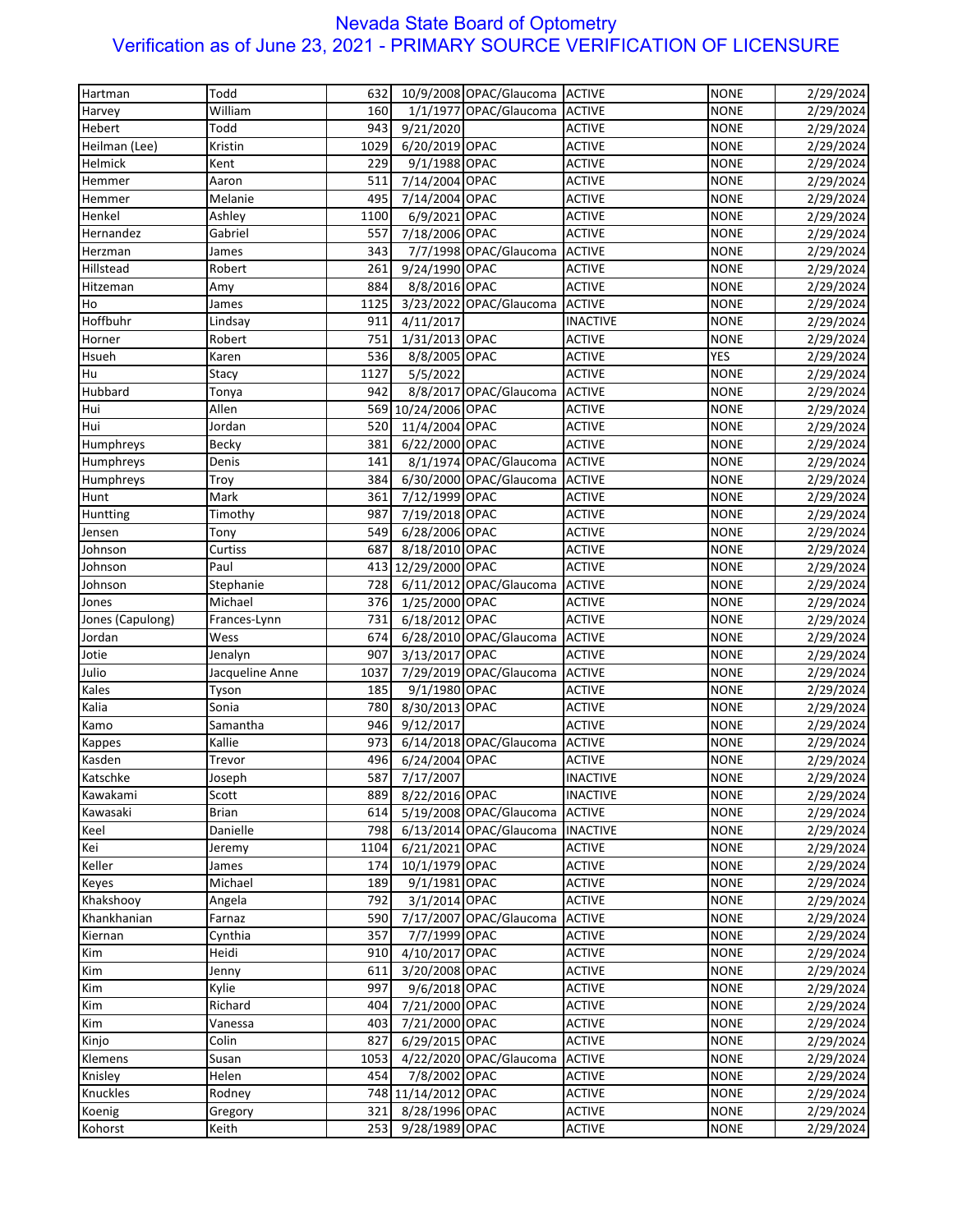| Kopolow                    | Harlan     | 274  | 9/12/1991 OPAC      |                                      | <b>ACTIVE</b>   | <b>NONE</b> | 2/29/2024              |
|----------------------------|------------|------|---------------------|--------------------------------------|-----------------|-------------|------------------------|
| Korman                     | Shana      | 584  | 7/11/2007 OPAC      |                                      | <b>ACTIVE</b>   | <b>NONE</b> | 2/29/2024              |
| Kroll                      | Kara       | 729  |                     | 6/11/2012 OPAC/Glaucoma ACTIVE       |                 | <b>NONE</b> | 2/29/2024              |
| Kroll                      | Thomas     | 152  |                     | 9/1/1975 OPAC/Glaucoma ACTIVE        |                 | <b>NONE</b> | 2/29/2024              |
| Kwong                      | Andrew     |      |                     | 901 12/19/2016 OPAC/Glaucoma ACTIVE  |                 | <b>NONE</b> | 2/29/2024              |
| Lai                        | Tiffanny   | 1110 |                     | 8/19/2021 OPAC/Glaucoma              | <b>ACTIVE</b>   | <b>NONE</b> | 2/29/2024              |
|                            | Jeanette   | 1051 | 3/30/2020 OPAC      |                                      | <b>ACTIVE</b>   | <b>NONE</b> |                        |
| Lam                        |            |      |                     |                                      |                 |             | 2/29/2024              |
| Langr                      | Kyle       | 1039 | 8/27/2019 OPAC      |                                      | <b>ACTIVE</b>   | <b>NONE</b> | 2/29/2024              |
| Lao                        | Joseph     | 796  | 5/2/2014 OPAC       |                                      | <b>ACTIVE</b>   | <b>NONE</b> | 2/29/2024              |
| Larsen                     | Eric       | 223  | 8/1/1985 OPAC       |                                      | <b>ACTIVE</b>   | <b>NONE</b> | 2/29/2024              |
| Larsen                     | Karl       | 112  |                     | 7/1/1967 OPAC/Glaucoma               | <b>ACTIVE</b>   | <b>NONE</b> | 2/29/2024              |
| Lau                        | Stella     | 589  | 7/17/2007 OPAC      |                                      | <b>ACTIVE</b>   | <b>NONE</b> | 2/29/2024              |
| Lavine                     | Alaina     | 791  | 1/14/2014 OPAC      |                                      | <b>ACTIVE</b>   | <b>NONE</b> | 2/29/2024              |
| Lawyer                     | John       | 254  | 9/28/1989 OPAC      |                                      | <b>ACTIVE</b>   | <b>NONE</b> | 2/29/2024              |
| Le                         | Anhton     | 462  | 7/22/2002 OPAC      |                                      | <b>ACTIVE</b>   | <b>NONE</b> | 2/29/2024              |
| Le                         | Kimberly   | 1019 | 6/3/2019 OPAC       |                                      | <b>ACTIVE</b>   | <b>NONE</b> | 2/29/2024              |
| Le                         | Susie      | 644  | 7/14/2009 OPAC      |                                      | <b>ACTIVE</b>   | <b>NONE</b> | 2/29/2024              |
| Le                         | Tami       | 701  | 6/24/2011 OPAC      |                                      | <b>ACTIVE</b>   | <b>NONE</b> | 2/29/2024              |
| Leaks                      | George     | 224  |                     | 8/1/1985 OPAC/Glaucoma               | <b>ACTIVE</b>   | <b>NONE</b> | 2/29/2024              |
| Lee                        | Helen      | 842  | 11/2/2015           |                                      | <b>ACTIVE</b>   | <b>NONE</b> | 2/29/2024              |
| Lee                        | Johanna    |      |                     | 1090 12/22/2020 OPAC/Glaucoma ACTIVE |                 | <b>NONE</b> | 2/29/2024              |
| Lee                        | Juliane    | 1107 | 7/21/2021 OPAC      |                                      | <b>ACTIVE</b>   | <b>NONE</b> | 2/29/2024              |
| Lee                        | Mark       | 390  | 7/7/2000 OPAC       |                                      | <b>ACTIVE</b>   | <b>NONE</b> | 2/29/2024              |
| Lee                        | Stephanie  | 289  | 8/17/1992 OPAC      |                                      | <b>ACTIVE</b>   | <b>NONE</b> | 2/29/2024              |
| Lee                        | Suzanne    | 255  | 9/28/1989 OPAC      |                                      | <b>INACTIVE</b> | <b>NONE</b> | 2/29/2024              |
| Lee/Wong                   | Claire     | 736  | 6/26/2012 OPAC      |                                      | <b>INACTIVE</b> | <b>NONE</b> |                        |
|                            |            |      |                     |                                      |                 |             | 2/29/2024              |
| Lehmann                    | Mark       | 452  | 4/8/2002 OPAC       |                                      | <b>INACTIVE</b> | <b>NONE</b> | 2/29/2024              |
| Le-Huynh                   | Quy-Anh    | 1105 | 7/15/2021 OPAC      |                                      | <b>ACTIVE</b>   | <b>NONE</b> | 2/29/2024              |
| Lemus                      | Jesica     | 1080 | 8/17/2020 OPAC      |                                      | <b>ACTIVE</b>   | <b>NONE</b> | 2/29/2024              |
| Leonard                    | David      | 344  | 7/7/1998 OPAC       |                                      | <b>ACTIVE</b>   | <b>NONE</b> | 2/29/2024              |
| Levin                      | Arthur     |      | 897 10/31/2016 OPAC |                                      | <b>INACTIVE</b> | <b>NONE</b> | 2/29/2024              |
| Levine                     | David      | 1065 | 6/9/2020 OPAC       |                                      | <b>ACTIVE</b>   | <b>NONE</b> | 2/29/2024              |
| Lewandowski-Walker         | Kimberly   | 334  | 9/16/1997 OPAC      |                                      | <b>INACTIVE</b> | <b>NONE</b> | 2/29/2024              |
| Lewis                      | Hersel     | 939  | 8/1/2017 OPAC       |                                      | <b>ACTIVE</b>   | <b>NONE</b> | 2/29/2024              |
| Licina                     | Tina       | 915  |                     | 5/31/2017 OPAC/Glaucoma              | <b>ACTIVE</b>   | <b>NONE</b> | 2/29/2024              |
| Lighthouse                 | Christy    | 356  |                     | 6/30/1999 OPAC/Glaucoma              | <b>ACTIVE</b>   | <b>NONE</b> | 2/29/2024              |
| Lipparelli                 | Matthew    | 265  | 9/24/1990 OPAC      |                                      | <b>ACTIVE</b>   | <b>NONE</b> | 2/29/2024              |
| Lochner                    | Conrad III | 256  | 9/28/1989 OPAC      |                                      | <b>ACTIVE</b>   | <b>NONE</b> | 2/29/2024              |
| Long                       | Sharon     | 1018 | 5/28/2019 OPAC      |                                      | <b>ACTIVE</b>   | <b>NONE</b> | 2/29/2024              |
| Lum                        | Cindy      | 613  | 5/19/2008 OPAC      |                                      | <b>ACTIVE</b>   | <b>NONE</b> | 2/29/2024              |
| Lum                        | Michael    |      | 904 1/25/2017 OPAC  |                                      | <b>ACTIVE</b>   | <b>NONE</b> | 2/28/2024              |
| Luu                        | Shirlene   | 1082 | 9/15/2020 OPAC      |                                      | <b>ACTIVE</b>   | <b>NONE</b> | 2/29/2024              |
| Ly                         | Danny      | 1113 |                     | 9/1/2021 OPAC/Glaucoma               | <b>ACTIVE</b>   | <b>NONE</b> | 2/29/2024              |
| Lyons                      | Robert     |      |                     | 542 12/16/2005 OPAC/Glaucoma         | <b>ACTIVE</b>   | <b>NONE</b> | 2/29/2024              |
| Lyons                      | Somer      | 489  | 11/3/2003 OPAC      |                                      | <b>ACTIVE</b>   | <b>NONE</b> | 2/29/2024              |
| Macco                      | Melissa    | 1012 |                     | 3/5/2019 OPAC/Glaucoma ACTIVE        |                 | <b>NONE</b> |                        |
| Macintyre                  | Mackenzie  |      |                     | 843 11/12/2015 OPAC/Glaucoma         | <b>ACTIVE</b>   | <b>NONE</b> | 2/29/2024              |
| Magdato                    | Jeimelie   | 572  | 12/5/2006 OPAC      |                                      | <b>ACTIVE</b>   | <b>NONE</b> | 2/29/2024<br>2/29/2024 |
|                            |            |      |                     |                                      |                 |             |                        |
| Mai                        | Thuytien   | 947  |                     | 10/4/2017 OPAC/Glaucoma              | <b>ACTIVE</b>   | <b>NONE</b> | 2/29/2024              |
| Maldonado                  | Andrea     | 1033 | 7/2/2019 OPAC       |                                      | <b>ACTIVE</b>   | <b>NONE</b> | 2/29/2024              |
| Malik                      | Edward     | 236  | 10/1/1987 OPAC      |                                      | <b>ACTIVE</b>   | <b>NONE</b> | 2/29/2024              |
| <b>Mallinger McCormick</b> | Jennifer   | 328  | 9/16/1997 OPAC      |                                      | <b>ACTIVE</b>   | <b>NONE</b> | 2/29/2024              |
| Maloney                    | Laura      | 326  | 3/5/1997 OPAC       |                                      | <b>ACTIVE</b>   | <b>NONE</b> | 2/29/2024              |
| Mancuso                    | Aaron      |      |                     | 237 10/10/1987 OPAC/Glaucoma         | <b>ACTIVE</b>   | <b>NONE</b> | 2/29/2024              |
| Manos                      | Chrys      | 369  | 8/3/1999 OPAC       |                                      | <b>ACTIVE</b>   | <b>NONE</b> | 2/29/2024              |
| Mar                        | Victoria   | 414  | 1/2/2001 OPAC       |                                      | <b>ACTIVE</b>   | <b>NONE</b> | 2/29/2024              |
| Marable                    | Madison    | 1135 | 6/8/2022 OPAC       |                                      | <b>ACTIVE</b>   | <b>NONE</b> | 2/29/2024              |
| Marchant                   | Evan       | 277  | 9/12/1991 OPAC      |                                      | <b>ACTIVE</b>   | <b>NONE</b> | 2/29/2024              |
| Marquez                    | Mark       | 912  |                     | 5/30/2017 OPAC/Glaucoma              | <b>ACTIVE</b>   | <b>NONE</b> | 2/29/2024              |
| Martin                     | Sarah      | 1002 | 10/8/2018 OPAC      |                                      | <b>ACTIVE</b>   | <b>NONE</b> | 2/29/2024              |
|                            |            |      |                     |                                      |                 |             |                        |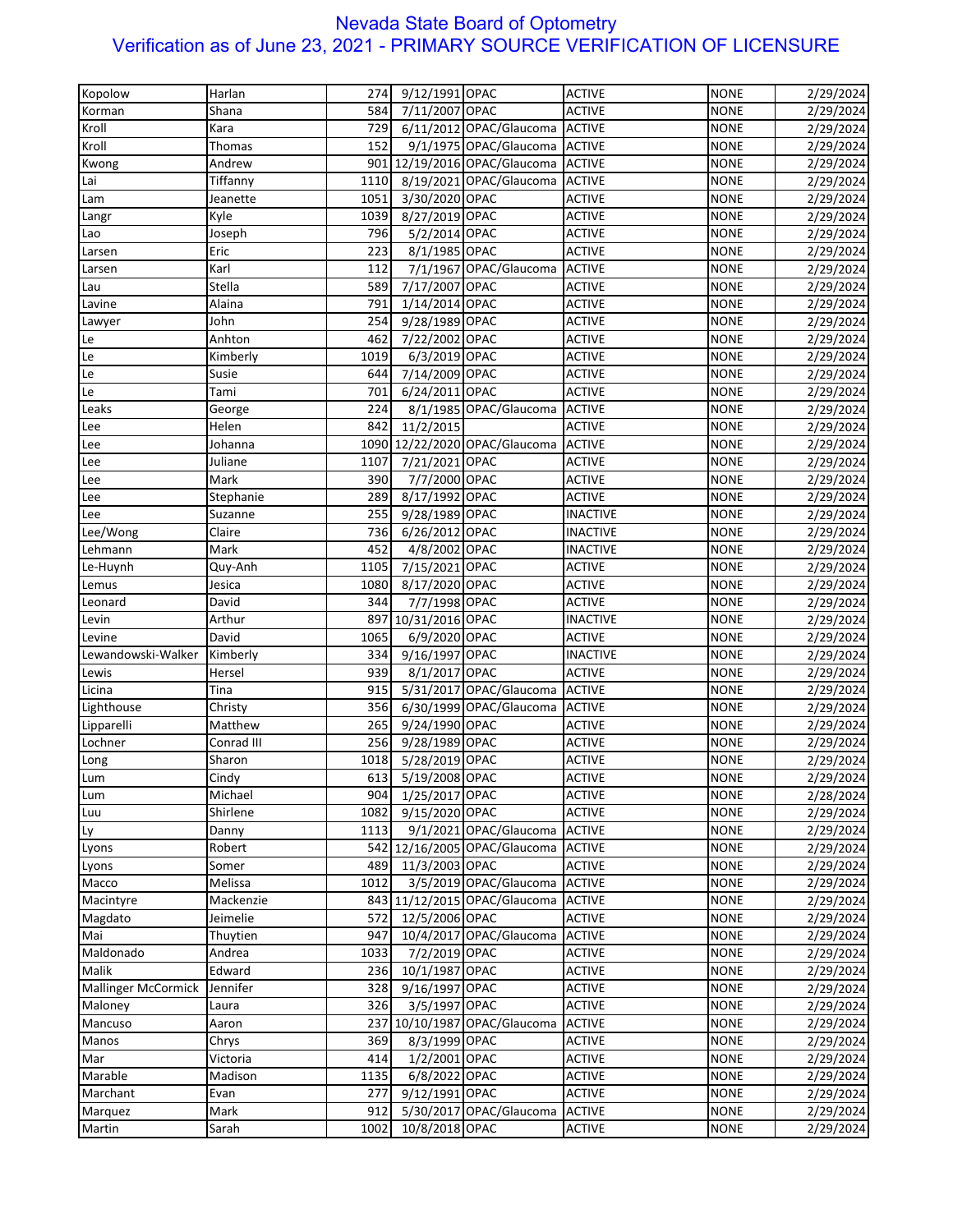| Martinez          | Jesus        | 1010 | 3/1/2019 OPAC   |                                | <b>ACTIVE</b>   | <b>NONE</b> | 2/29/2024 |
|-------------------|--------------|------|-----------------|--------------------------------|-----------------|-------------|-----------|
| Mateossian        | Roger        | 126  | 7/1/1971 OPAC   |                                | <b>ACTIVE</b>   | <b>NONE</b> | 2/29/2024 |
| Mather            | Jonathan     | 776  | 8/13/2013 OPAC  |                                | <b>ACTIVE</b>   | <b>NONE</b> | 2/29/2024 |
| Matson            | Michelle     | 670  |                 | 5/13/2010 OPAC/Glaucoma        | <b>ACTIVE</b>   | <b>NONE</b> |           |
|                   |              | 914  | 5/30/2017       |                                | <b>ACTIVE</b>   | <b>NONE</b> | 2/29/2024 |
| Maxon             | Tyler        |      |                 |                                |                 |             | 2/29/2024 |
| Mayer             | Michael      | 499  | 7/1/2004 OPAC   |                                | <b>ACTIVE</b>   | <b>NONE</b> | 2/29/2024 |
| McAllister        | Bennett      | 339  | 2/9/1998 OPAC   |                                | <b>ACTIVE</b>   | <b>NONE</b> | 2/29/2024 |
| McCaffrey         | Civia        | 551  | 6/28/2006 OPAC  |                                | <b>ACTIVE</b>   | <b>NONE</b> | 2/29/2024 |
| <b>McCandless</b> | Kenneth      | 553  |                 | 7/5/2006 OPAC/Glaucoma         | <b>ACTIVE</b>   | <b>NONE</b> | 2/29/2024 |
| McConkie          | Spencer      | 1052 |                 | 4/8/2020 OPAC/Glaucoma         | <b>ACTIVE</b>   | <b>NONE</b> | 2/29/2024 |
| McKnight          | Lara         | 481  |                 | 7/8/2003 OPAC/Glaucoma         | <b>ACTIVE</b>   | <b>NONE</b> | 2/29/2024 |
| McLaughlin        | Kelli        | 453  | 7/2/2002 OPAC   |                                | <b>ACTIVE</b>   | <b>NONE</b> | 2/29/2024 |
| Meier             | Richard      | 175  |                 | 10/1/1979 OPAC/Glaucoma        | <b>ACTIVE</b>   | <b>NONE</b> | 2/29/2024 |
| Mendez            | Jaime        | 930  |                 | 6/19/2017 OPAC/Glaucoma        | <b>ACTIVE</b>   | <b>NONE</b> | 2/29/2024 |
| Mendoza           | Billy        | 671  | 6/25/2010 OPAC  |                                | <b>ACTIVE</b>   | <b>NONE</b> | 2/29/2024 |
| Merkin            | Ellen        | 219  | 8/1/1985 OPAC   |                                | <b>ACTIVE</b>   | <b>NONE</b> | 2/29/2024 |
| Michitsch         | Mark         | 278  | 9/12/1991 OPAC  |                                | <b>ACTIVE</b>   | <b>NONE</b> | 2/29/2024 |
| Mietzner          | David        | 665  |                 | 12/15/2009 OPAC/Glaucoma       | <b>ACTIVE</b>   | <b>NONE</b> | 2/29/2024 |
| Mijares Landin    | Silvia       | 1021 | 6/4/2019 OPAC   |                                | <b>ACTIVE</b>   | <b>NONE</b> | 2/29/2024 |
| Miller            | <b>Brian</b> | 304  |                 | 8/12/1993 OPAC/Glaucoma ACTIVE |                 | <b>NONE</b> | 2/29/2024 |
| Miller            | Mark         | 279  | 9/12/1991 OPAC  |                                | <b>ACTIVE</b>   | <b>NONE</b> | 2/29/2024 |
| Miller            | Michelle     | 290  |                 | 8/17/1992 OPAC/Glaucoma        | <b>INACTIVE</b> | <b>NONE</b> | 2/29/2024 |
| Minnix            | Julie        | 880  | 8/4/2016 OPAC   |                                | <b>ACTIVE</b>   | <b>NONE</b> | 2/29/2024 |
| Miranda           | Nissa        | 809  | 7/21/2014 OPAC  |                                | <b>ACTIVE</b>   | <b>NONE</b> | 2/29/2024 |
| Mirbaha           | Leyla        | 634  |                 | 12/1/2008 OPAC/Glaucoma ACTIVE |                 | <b>NONE</b> | 2/29/2024 |
| Miro              | Leonardo     | 916  |                 | 5/31/2017 OPAC/Glaucoma        | <b>ACTIVE</b>   | <b>NONE</b> | 2/29/2024 |
| Mitman            | Mariah       | 1016 |                 | 4/18/2019 OPAC/Glaucoma        | <b>ACTIVE</b>   | <b>NONE</b> |           |
|                   |              |      |                 |                                |                 |             | 2/29/2024 |
| Moallem           | Marjan       | 1083 | 9/28/2020       |                                | <b>ACTIVE</b>   | <b>NONE</b> | 2/29/2024 |
| Moerdick          | Matthew      | 1032 | 6/20/2019 OPAC  |                                | <b>ACTIVE</b>   | <b>NONE</b> | 2/29/2024 |
| Mok               | Amy          | 373  | 9/3/1999 OPAC   |                                | <b>INACTIVE</b> | <b>NONE</b> | 2/29/2024 |
| Monahan           | Trevor       | 988  | 7/19/2018 OPAC  |                                | <b>ACTIVE</b>   | <b>NONE</b> | 2/29/2024 |
| Monarrez          | Jennifer     | 702  |                 | 6/27/2011 OPAC/Glaucoma        | <b>ACTIVE</b>   | <b>NONE</b> | 2/29/2024 |
| Moore             | Timothy      | 811  | 8/11/2014 OPAC  |                                | <b>ACTIVE</b>   | <b>NONE</b> | 2/29/2024 |
| Morris            | Dexter       | 239  | 10/6/1987 OPAC  |                                | <b>ACTIVE</b>   | <b>NONE</b> | 2/29/2024 |
| Mosiman           | Corwyn       | 835  | 9/1/2015 OPAC   |                                | <b>ACTIVE</b>   | <b>NONE</b> | 2/29/2024 |
| Mosley            | Megan        | 1117 | 9/27/2021       |                                | <b>ACTIVE</b>   | <b>NONE</b> | 2/29/2024 |
| Motola            | Abraham      | 978  |                 | 6/26/2018 OPAC/Glaucoma ACTIVE |                 | <b>NONE</b> | 2/29/2024 |
| Mu                | Andy         | 793  |                 | 3/1/2014 OPAC/Glaucoma ACTIVE  |                 | <b>NONE</b> | 2/29/2024 |
| Muniz             | Dorothea     | 970  | 6/5/2018 OPAC   |                                | <b>ACTIVE</b>   | <b>NONE</b> | 2/29/2024 |
| Murphy            | Rory         | 688  | 8/16/2010 OPAC  |                                | <b>ACTIVE</b>   | <b>NONE</b> | 2/29/2024 |
| Murray            | Rodney       | 329  | 9/16/1997 OPAC  |                                | <b>ACTIVE</b>   | <b>NONE</b> | 2/29/2024 |
| <b>Myers</b>      | Stephen      | 280  | 9/12/1991 OPAC  |                                | <b>ACTIVE</b>   | <b>NONE</b> | 2/29/2024 |
| Nagel             | Alissa       | 603  |                 | 8/17/2007 OPAC/Glaucoma        | <b>ACTIVE</b>   | <b>NONE</b> | 2/29/2024 |
| Nakano            | Greyson      | 818  | 3/23/2015 OPAC  |                                | <b>ACTIVE</b>   | <b>NONE</b> | 2/29/2024 |
| Nakatani          | Dennis       | 881  | 8/4/2016        |                                | <b>ACTIVE</b>   | <b>NONE</b> | 2/29/2024 |
| Nannini           | Brittany     | 681  | 7/9/2010 OPAC   |                                | <b>ACTIVE</b>   | <b>NONE</b> | 2/29/2024 |
| Nannini           | Christopher  | 741  |                 | 7/11/2012 OPAC/Glaucoma        | <b>ACTIVE</b>   | <b>NONE</b> | 2/29/2024 |
| Narayan           | Sonam        | 1017 | 4/23/2019 OPAC  |                                | <b>ACTIVE</b>   | <b>NONE</b> | 2/29/2024 |
| <b>Nass</b>       | Mitchell     | 1092 | 3/16/2021 OPAC  |                                | <b>ACTIVE</b>   | <b>NONE</b> | 2/29/2024 |
| Nassar            | Joanne       | 433  | 7/16/2001 OPAC  |                                | <b>ACTIVE</b>   | <b>NONE</b> | 2/29/2024 |
|                   | <b>Brian</b> | 1054 | 4/27/2020 OPAC  |                                | <b>ACTIVE</b>   | <b>NONE</b> |           |
| Nasser            |              |      |                 |                                |                 |             | 2/29/2024 |
| Nathani           | Nidha        |      | 1118 10/25/2021 |                                | <b>ACTIVE</b>   | <b>NONE</b> | 2/29/2024 |
| Ng                | Justin       | 1074 |                 | 7/29/2020 OPAC/Glaucoma        | <b>ACTIVE</b>   | <b>NONE</b> | 2/29/2024 |
| Ng                | Kant         | 503  | 7/2/2004 OPAC   |                                | <b>ACTIVE</b>   | <b>NONE</b> | 2/29/2024 |
| Ngo               | Julie        | 765  |                 | 7/2/2013 OPAC/Glaucoma         | <b>ACTIVE</b>   | <b>NONE</b> | 2/29/2024 |
| Ngo               | Trang        | 1096 |                 | 4/29/2021 OPAC/Glaucoma        | <b>ACTIVE</b>   | <b>NONE</b> | 2/29/2024 |
| Nguyen            | Daniel       | 1061 | 5/27/2020 OPAC  |                                | <b>ACTIVE</b>   | <b>NONE</b> | 2/29/2024 |
| Nguyen            | Huyen        | 993  | 7/25/2018 OPAC  |                                | <b>ACTIVE</b>   | <b>NONE</b> | 2/29/2024 |
| Nguyen            | Katherine    | 1106 | 7/21/2021       |                                | <b>ACTIVE</b>   | <b>NONE</b> | 2/29/2024 |
| Nguyen            | Kenneth      | 832  | 8/3/2015 OPAC   |                                | <b>ACTIVE</b>   | <b>NONE</b> | 2/29/2024 |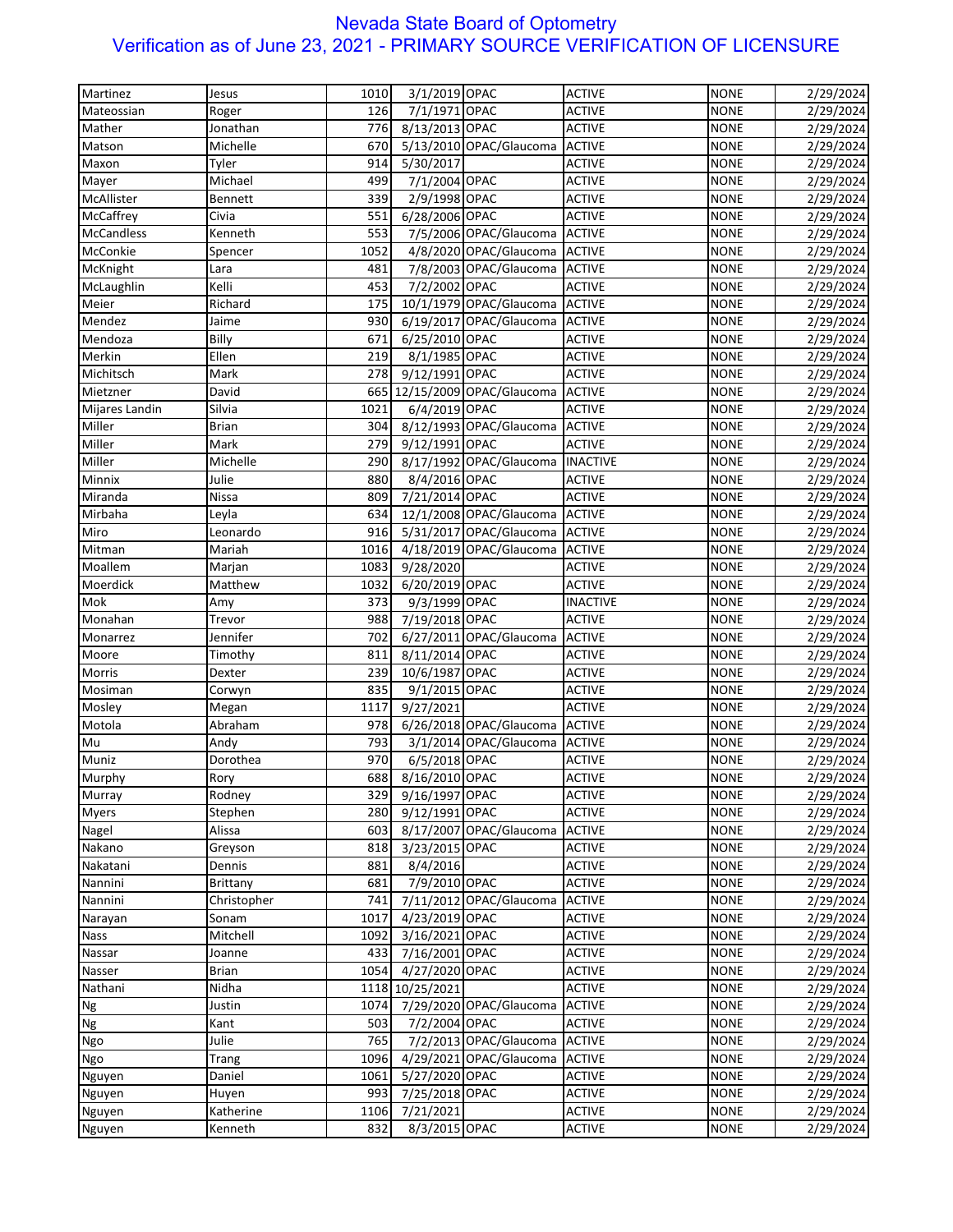| Nguyen               | Lynh         | 531  | 7/6/2005             |                                | <b>ACTIVE</b>         | <b>NONE</b> | 2/29/2024 |
|----------------------|--------------|------|----------------------|--------------------------------|-----------------------|-------------|-----------|
| Nguyen               | Mindy        | 1047 | 11/4/2019 OPAC       |                                | <b>ACTIVE</b>         | <b>NONE</b> | 2/29/2024 |
| Nguyen               | Pierre       | 1103 | 6/16/2021 OPAC       |                                | <b>ACTIVE</b>         | <b>NONE</b> | 2/29/2024 |
| Nguyen               | Richard      | 1057 | 5/20/2020 OPAC       |                                | <b>ACTIVE</b>         | <b>NONE</b> | 2/29/2024 |
| Nguyen               | Steve        | 417  | 1/11/2002 OPAC       |                                | <b>ACTIVE</b>         | <b>NONE</b> | 2/29/2024 |
| Nguyen               | Tiffany      | 1132 | 6/8/2022             |                                | <b>ACTIVE</b>         | <b>NONE</b> | 2/29/2024 |
|                      | Wendy        | 882  | 8/8/2016 OPAC        |                                | <b>ACTIVE</b>         | <b>NONE</b> |           |
| Nguyen<br>Nissinoff  |              |      |                      |                                |                       |             | 2/29/2024 |
|                      | Jordan       | 1134 | 6/8/2022             |                                | <b>ACTIVE</b>         | <b>NONE</b> | 2/29/2024 |
| Noll                 | Aimee        | 850  |                      | 5/13/2016 OPAC/Glaucoma        | <b>ACTIVE</b>         | <b>NONE</b> | 2/29/2024 |
| Nyon                 | Jie          | 1031 | 6/20/2019 OPAC       |                                | <b>ACTIVE</b>         | <b>NONE</b> | 2/29/2024 |
| Nyon                 | Pamela       | 505  | 7/6/2004 OPAC        |                                | <b>ACTIVE</b>         | <b>NONE</b> | 2/29/2024 |
| O'Brien              | Erin         | 752  |                      | 1/31/2013 OPAC/Glaucoma        | <b>ACTIVE</b>         | <b>NONE</b> | 2/29/2024 |
| Ogden                | Troy         | 782  | 9/30/2013 OPAC       |                                | <b>ACTIVE</b>         | <b>NONE</b> | 2/29/2024 |
| Oh                   | Stephanie    | 1085 |                      | 10/6/2020 OPAC/Glaucoma        | <b>ACTIVE</b>         | <b>NONE</b> | 2/29/2024 |
| Ohriner              | Harvey       | 120  | 7/1/1970 OPAC        |                                | DECEASED May 31, 2022 | <b>NONE</b> | 2/29/2024 |
| Ohriner              | Mark         | 249  | 12/1/1988 OPAC       |                                | <b>ACTIVE</b>         | <b>NONE</b> | 2/29/2024 |
| Old                  | Tamara       | 415  |                      | 1/8/2001 OPAC/Glaucoma ACTIVE  |                       | <b>NONE</b> | 2/29/2024 |
| Orgill               | Matthew      | 972  | 6/14/2018 OPAC       |                                | <b>ACTIVE</b>         | <b>NONE</b> | 2/29/2024 |
| Ortiz                | Isaac        | 831  |                      | 7/20/2015 OPAC/Glaucoma ACTIVE |                       | <b>NONE</b> | 2/29/2024 |
| Orton                | Douglas      | 282  |                      | 9/12/1991 OPAC/Glaucoma ACTIVE |                       | <b>NONE</b> | 2/29/2024 |
| O'Saurus             | Jeanine      | 1116 | 9/20/2021 OPAC       |                                | <b>ACTIVE</b>         | <b>NONE</b> | 2/29/2024 |
| $\overline{O}$ 'Shea | Timothy      |      | 633 10/22/2008 OPAC  |                                | <b>ACTIVE</b>         | <b>NONE</b> | 2/29/2024 |
| Padolina             | Jennifer     | 971  |                      | 6/5/2018 OPAC/Glaucoma         | <b>ACTIVE</b>         | <b>NONE</b> | 2/29/2024 |
| Palazzolo            | Stephen      | 225  | 8/1/1985 OPAC        |                                | <b>ACTIVE</b>         | <b>NONE</b> | 2/29/2024 |
| Park                 | Peter        | 422  | 4/24/2001 OPAC       |                                | <b>ACTIVE</b>         | <b>NONE</b> | 2/29/2024 |
| Park                 | Romy         |      |                      | 522 11/30/2004 OPAC/Glaucoma   | <b>ACTIVE</b>         | <b>NONE</b> | 2/29/2024 |
| Park                 | Silvia       | 819  | 4/21/2015 OPAC       |                                | <b>ACTIVE</b>         | <b>NONE</b> | 2/29/2024 |
| Patel                | Beena        |      | 1043 10/15/2019 OPAC |                                | <b>ACTIVE</b>         | <b>NONE</b> | 2/29/2024 |
| Patel                | Jemini       | 794  | 3/27/2014 OPAC       |                                | <b>ACTIVE</b>         | <b>NONE</b> | 2/29/2024 |
| Patterson            | Laura        | 528  | 6/28/2005 OPAC       |                                | <b>ACTIVE</b>         | <b>NONE</b> | 2/29/2024 |
| Payne                | Cynthia      | 574  | 3/8/2007 OPAC        |                                | <b>ACTIVE</b>         | <b>NONE</b> | 2/29/2024 |
| Pearson              | Robert       | 232  |                      | 9/1/1986 OPAC/Glaucoma         | <b>ACTIVE</b>         | <b>NONE</b> | 2/29/2024 |
| Peguese              | Elizabeth    | 820  | 6/15/2015 OPAC       |                                | <b>ACTIVE</b>         | <b>NONE</b> | 2/29/2024 |
|                      |              |      |                      |                                |                       |             |           |
| Perez                | Larry        | 616  | 6/3/2008 OPAC        |                                | <b>ACTIVE</b>         | <b>NONE</b> | 2/29/2024 |
| Peterson             | Jennifer     | 486  | 9/2/2003 OPAC        |                                | <b>ACTIVE</b>         | <b>NONE</b> | 2/29/2024 |
| Peterson             | Ryan         | 532  |                      | 7/6/2005 OPAC/Glaucoma         | <b>ACTIVE</b>         | <b>NONE</b> | 2/29/2024 |
| Pfondevida           | Joseph       | 342  | 7/7/1998 OPAC        |                                | <b>ACTIVE</b>         | <b>NONE</b> | 2/29/2024 |
| Pham                 | Andrea       | 1112 | 8/30/2021            |                                | <b>ACTIVE</b>         | <b>NONE</b> | 2/29/2024 |
| Pinon                | Monica       | 692  | 10/1/2010 OPAC       |                                | <b>ACTIVE</b>         | <b>NONE</b> | 2/29/2024 |
| Pittman              | James        | 925  | 6/20/2017 OPAC       |                                | <b>ACTIVE</b>         | <b>NONE</b> | 2/29/2024 |
| Podloski             | Anthony      |      | 448 12/14/2001 OPAC  |                                | <b>ACTIVE</b>         | <b>NONE</b> | 2/29/2024 |
| Polatis              | Steven       |      | 749 11/27/2012       |                                | <b>ACTIVE</b>         | <b>NONE</b> | 2/29/2024 |
| Polukoshko           | Erin         | 463  | 7/24/2002 OPAC       |                                | <b>ACTIVE</b>         | <b>NONE</b> | 2/29/2024 |
| Pressley             | Hilaire      | 457  | 7/9/2002 OPAC        |                                | <b>ACTIVE</b>         | <b>NONE</b> | 2/29/2024 |
| Qadeer               | Kashif       | 625  |                      | 7/14/2008 OPAC/Glaucoma        | <b>INACTIVE</b>       | <b>NONE</b> | 2/29/2024 |
| Qualls               | Christopher  | 985  | 7/19/2018 OPAC       |                                | <b>ACTIVE</b>         | <b>NONE</b> | 2/29/2024 |
| Quinton              | Spencer      | 362  |                      | 7/12/1999 OPAC/Glaucoma        | <b>ACTIVE</b>         | <b>NONE</b> | 2/29/2024 |
| Radtke               | Andrea       | 675  |                      | 6/28/2010 OPAC/Glaucoma        | <b>ACTIVE</b>         | <b>NONE</b> | 2/29/2024 |
| Rastegar-Lari        | Nazanin      | 1070 | 7/1/2020 OPAC        |                                | <b>ACTIVE</b>         | <b>NONE</b> | 2/29/2024 |
| Rath                 | Denis        | 359  | 7/9/1999 OPAC        |                                | <b>ACTIVE</b>         | <b>NONE</b> | 2/29/2024 |
| Raulino              | James        | 994  | 8/21/2018 OPAC       |                                | <b>INACTIVE</b>       | <b>NONE</b> | 2/29/2024 |
| Raulino              | Margaret     | 677  |                      | 7/1/2010 OPAC/Glaucoma         | <b>ACTIVE</b>         | <b>NONE</b> | 2/29/2024 |
| Rearwin              | David        | 416  | 1/8/2001             |                                | <b>INACTIVE</b>       | <b>NONE</b> | 2/29/2024 |
| Reed                 | Courtney     | 473  | 5/14/2003 OPAC       |                                | <b>ACTIVE</b>         | <b>NONE</b> | 2/29/2024 |
| Reed                 | Kelly        | 1020 | 6/4/2019             |                                | <b>INACTIVE</b>       | <b>NONE</b> | 2/29/2024 |
| Rehal                | Manpreet     | 936  | 7/19/2017 OPAC       |                                | <b>ACTIVE</b>         | <b>NONE</b> | 2/29/2024 |
| Reinholdt            | Renee        | 900  |                      | 12/6/2016 OPAC/Glaucoma        | <b>ACTIVE</b>         | <b>NONE</b> | 2/29/2024 |
| Rhodes               | Kristina     | 686  | 7/26/2010 OPAC       |                                | <b>ACTIVE</b>         | <b>NONE</b> | 2/29/2024 |
| Richardson           | <b>Brett</b> | 918  | 5/31/2017 OPAC       |                                | <b>ACTIVE</b>         | <b>NONE</b> |           |
|                      |              |      |                      |                                |                       |             | 2/29/2024 |
| Richardson           | Stuart       | 176  | 10/1/1979 OPAC       |                                | <b>ACTIVE</b>         | <b>NONE</b> | 2/29/2024 |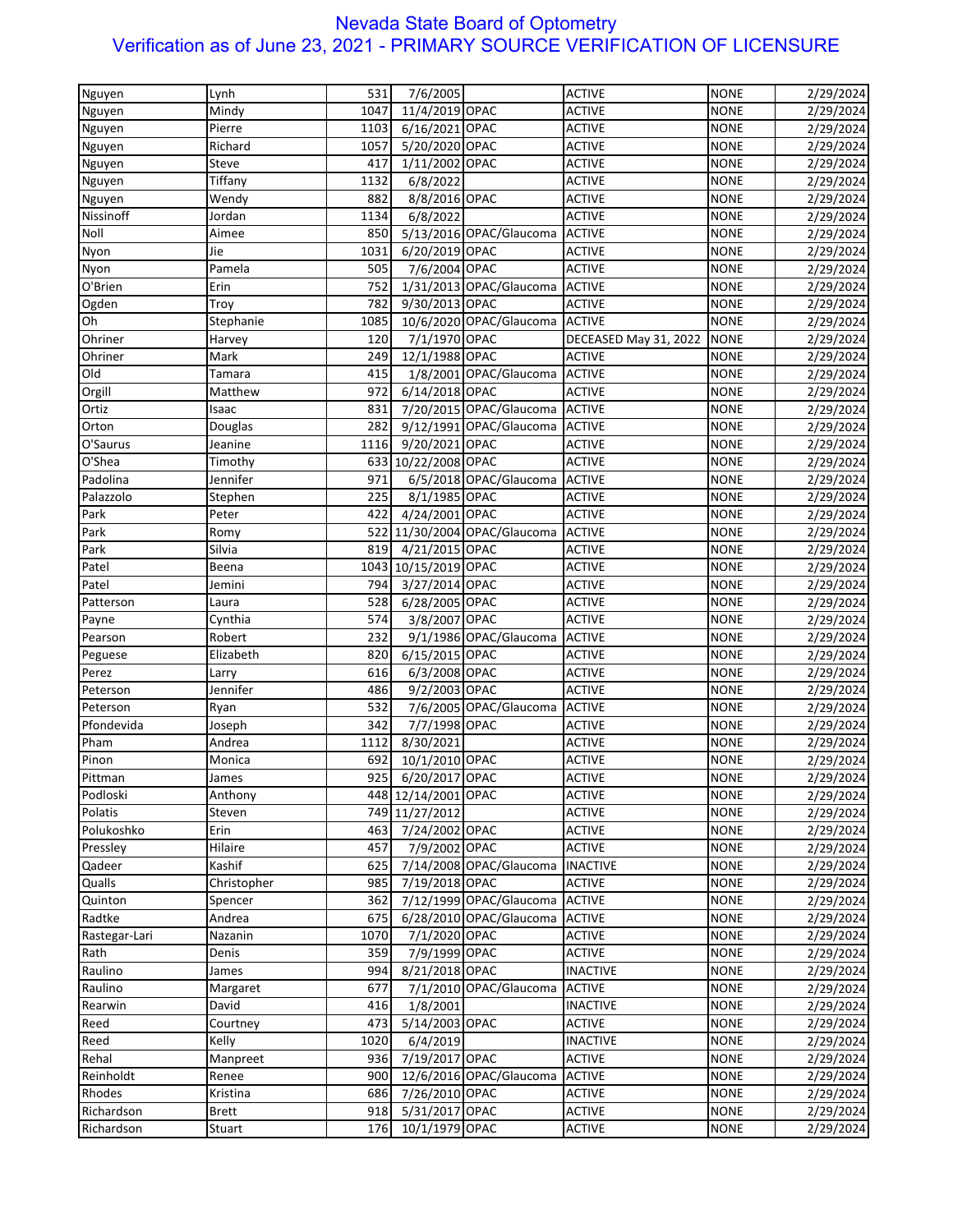| Riffel      | Suzanne       | 450  | 3/5/2002 OPAC        |                                | <b>ACTIVE</b>   | <b>NONE</b> | 2/29/2024 |
|-------------|---------------|------|----------------------|--------------------------------|-----------------|-------------|-----------|
| Ritter      | Emilie        | 291  | 8/17/1992 OPAC       |                                | <b>ACTIVE</b>   | <b>NONE</b> | 2/29/2024 |
| Robertson   | Carl          | 292  | 8/17/1992 OPAC       |                                | <b>ACTIVE</b>   | <b>NONE</b> | 2/29/2024 |
| Robertson   | Kent          | 257  | 9/28/1989 OPAC       |                                | <b>ACTIVE</b>   | <b>NONE</b> | 2/29/2024 |
| Robertson   | Tyler         | 924  | 6/9/2017 OPAC        |                                | <b>ACTIVE</b>   | <b>NONE</b> | 2/29/2024 |
| Roter       | Glenn         |      | 411 12/21/2000 OPAC  |                                | <b>ACTIVE</b>   | <b>NONE</b> | 2/29/2024 |
| Roth        | Michael       | 1001 |                      | 9/27/2018 OPAC/Glaucoma        | <b>ACTIVE</b>   | <b>NONE</b> |           |
|             | Daniel        | 437  |                      |                                |                 |             | 2/29/2024 |
| Rowan       |               |      | 7/26/2001 OPAC       |                                | <b>ACTIVE</b>   | <b>NONE</b> | 2/29/2024 |
| Rowe        | Kevin         | 352  | 1/21/1999 OPAC       |                                | <b>INACTIVE</b> | <b>YES</b>  | 2/29/2024 |
| Ruckman     | David         | 767  |                      | 7/3/2013 OPAC/Glaucoma         | <b>ACTIVE</b>   | <b>NONE</b> | 2/29/2024 |
| Ruckman     | Raymond       | 638  |                      | 5/18/2009 OPAC/Glaucoma        | <b>ACTIVE</b>   | <b>NONE</b> | 2/29/2024 |
| Saboo       | Frances       | 477  | 6/5/2003 OPAC        |                                | <b>ACTIVE</b>   | <b>NONE</b> | 2/29/2024 |
| Saldivar    | Daniela       | 1133 | 6/8/2022             |                                | <b>ACTIVE</b>   | <b>NONE</b> | 2/29/2024 |
| Sands       | Keisha        | 974  | 6/14/2018 OPAC       |                                | <b>ACTIVE</b>   | <b>NONE</b> | 2/29/2024 |
| Savery      | Douglas       |      | 240 10/10/1987       |                                | <b>INACTIVE</b> | <b>NONE</b> | 2/29/2024 |
| Schneider   | Carmen        | 623  | 7/14/2008 OPAC       |                                | <b>ACTIVE</b>   | <b>NONE</b> | 2/29/2024 |
| Schore      | Donald        | 955  | 1/4/2018             |                                | <b>ACTIVE</b>   | <b>NONE</b> | 2/29/2024 |
| Schwartz    | Adam          | 382  |                      | 6/26/2000 OPAC/Glaucoma        | <b>ACTIVE</b>   | <b>NONE</b> | 2/29/2024 |
| Seljestad   | Benjamin      | 490  |                      | 11/5/2003 OPAC/Glaucoma        | <b>ACTIVE</b>   | <b>NONE</b> | 2/29/2024 |
| Seymour     | Shannon       | 1123 | 3/15/2022            |                                | <b>ACTIVE</b>   | <b>NONE</b> | 2/29/2024 |
| Shah        | Shelvi        | 1097 | 5/11/2021 OPAC       |                                | <b>ACTIVE</b>   | <b>NONE</b> | 2/29/2024 |
| Shane       | Jennifer      | 379  | 3/13/2000 OPAC       |                                | <b>ACTIVE</b>   | <b>NONE</b> | 2/29/2024 |
| Shih        | <b>Brian</b>  | 878  | 8/3/2016 OPAC        |                                | <b>ACTIVE</b>   | <b>NONE</b> | 2/29/2024 |
| Shimizu     | Keith         | 803  | 7/16/2014 OPAC       |                                | <b>ACTIVE</b>   | <b>NONE</b> | 2/29/2024 |
| Shiraishi   | Kimberly      | 757  | 5/7/2013 OPAC        |                                | <b>ACTIVE</b>   | <b>NONE</b> | 2/29/2024 |
| Siciliano   | Antonia       |      | 1003 10/11/2018 OPAC |                                | <b>ACTIVE</b>   | <b>NONE</b> | 2/29/2024 |
| Singer      | Ronald        | 192  | 9/1/1981 OPAC        |                                | <b>INACTIVE</b> | <b>NONE</b> | 2/29/2024 |
| Singleton   | Isaac         | 311  |                      | 8/1/1994 OPAC/Glaucoma         | <b>ACTIVE</b>   | <b>NONE</b> | 2/29/2024 |
| Sirintr     | Neesha        |      | 788 11/19/2013 OPAC  |                                | <b>ACTIVE</b>   | <b>NONE</b> | 2/29/2024 |
| Sisson      | Matthew       | 812  |                      | 4/25/2022 OPAC/Glaucoma        | <b>ACTIVE</b>   | <b>NONE</b> | 2/29/2024 |
| Smith       | David         | 128  | 7/1/1971 OPAC        |                                | <b>ACTIVE</b>   | <b>NONE</b> | 2/29/2024 |
| Smith       | Jonathan      | 267  | 9/4/1990 OPAC        |                                | <b>ACTIVE</b>   | <b>NONE</b> | 2/29/2024 |
| Smith       | Mariah        | 730  |                      | 6/12/2012 OPAC/Glaucoma ACTIVE |                 | <b>NONE</b> | 2/29/2024 |
| So          | Lilian        | 1069 | 6/16/2020 OPAC       |                                | <b>ACTIVE</b>   | <b>NONE</b> | 2/29/2024 |
| Solberg     | Cynthia       |      | 468 10/15/2002 OPAC  |                                | <b>ACTIVE</b>   | <b>NONE</b> | 2/29/2024 |
| Sorensen    | <b>Braden</b> | 1129 | 6/1/2022             |                                | <b>ACTIVE</b>   | <b>NONE</b> | 2/29/2024 |
|             | Vincent       | 965  | 4/16/2018 OPAC       |                                | <b>ACTIVE</b>   | <b>NONE</b> |           |
| Sorgentoni  |               | 779  |                      |                                |                 |             | 2/29/2024 |
| Southam     | <b>Brant</b>  |      |                      | 8/27/2013 OPAC/Glaucoma        | <b>ACTIVE</b>   | <b>NONE</b> | 2/29/2024 |
| Speakman    | Paul          | 169  | 10/6/1997 OPAC       |                                | <b>ACTIVE</b>   | <b>NONE</b> | 2/29/2024 |
| Squire      | Jeffrey       | 248  | 9/23/1997 OPAC       |                                | <b>INACTIVE</b> | <b>NONE</b> | 2/29/2024 |
| Stanley     | Maria         | 312  | 8/10/1994 OPAC       |                                | <b>ACTIVE</b>   | <b>NONE</b> | 2/29/2024 |
| Starlin     | Herbert       | 258  | 9/28/1989 OPAC       |                                | <b>ACTIVE</b>   | <b>NONE</b> | 2/29/2024 |
| Staten      | Donald        | 168  | 9/1/1978 OPAC        |                                | <b>INACTIVE</b> | <b>NONE</b> | 2/29/2024 |
| Steed       | Cory          | 440  |                      | 8/3/2001 OPAC/Glaucoma         | <b>ACTIVE</b>   | <b>NONE</b> | 2/29/2024 |
| Stetson     | Kelly         |      | 519 11/1/2004 OPAC   |                                | <b>ACTIVE</b>   | <b>NONE</b> | 2/29/2024 |
| Stewart     | <b>Brad</b>   | 217  |                      | 9/24/1984 OPAC/Glaucoma        | <b>ACTIVE</b>   | <b>NONE</b> | 2/29/2024 |
| Steyn       | Lori          | 313  | 8/10/1994 OPAC       |                                | <b>ACTIVE</b>   | <b>NONE</b> | 2/29/2024 |
| Streifel    | Norman        | 682  | 7/9/2010 OPAC        |                                | <b>INACTIVE</b> | <b>NONE</b> | 2/29/2024 |
| Stubbs      | Kade          | 962  | 3/22/2018 OPAC       |                                | <b>ACTIVE</b>   | <b>NONE</b> | 2/29/2024 |
| Suh         | Elizabeth     | 802  | 7/16/2014 OPAC       |                                | <b>ACTIVE</b>   | <b>NONE</b> | 2/29/2024 |
| Suk         | Dong          | 800  | 6/24/2014 OPAC       |                                | <b>ACTIVE</b>   | <b>NONE</b> | 2/29/2024 |
| Sullivan    | Amy           | 797  | 6/10/2014 OPAC       |                                | <b>ACTIVE</b>   | <b>NONE</b> | 2/29/2024 |
| Sutton      | John          | 146  | 8/1/1974 OPAC        |                                | <b>ACTIVE</b>   | <b>NONE</b> | 2/29/2024 |
| Swan        | Elisabeth     | 293  | 8/17/1992 OPAC       |                                | <b>INACTIVE</b> | <b>NONE</b> | 2/29/2024 |
| Swedberg    | James         | 458  | 7/10/2002 OPAC       |                                | <b>ACTIVE</b>   | <b>NONE</b> | 2/29/2024 |
| Sy          | Ellen         | 838  | 9/15/2015            |                                | <b>ACTIVE</b>   | <b>NONE</b> | 2/29/2024 |
| Szymanowicz | Dora          | 836  | 9/8/2015             |                                | <b>INACTIVE</b> | <b>NONE</b> | 2/29/2024 |
| Tan         | April         |      | 1120 11/23/2021      |                                | <b>ACTIVE</b>   | <b>NONE</b> | 2/29/2024 |
| Tan         | Esther        | 428  | 6/26/2001 OPAC       |                                | <b>ACTIVE</b>   | <b>NONE</b> | 2/29/2024 |
| Tchang      | Noelle        | 1109 | 8/5/2021             |                                | <b>ACTIVE</b>   | <b>NONE</b> | 2/29/2024 |
|             |               |      |                      |                                |                 |             |           |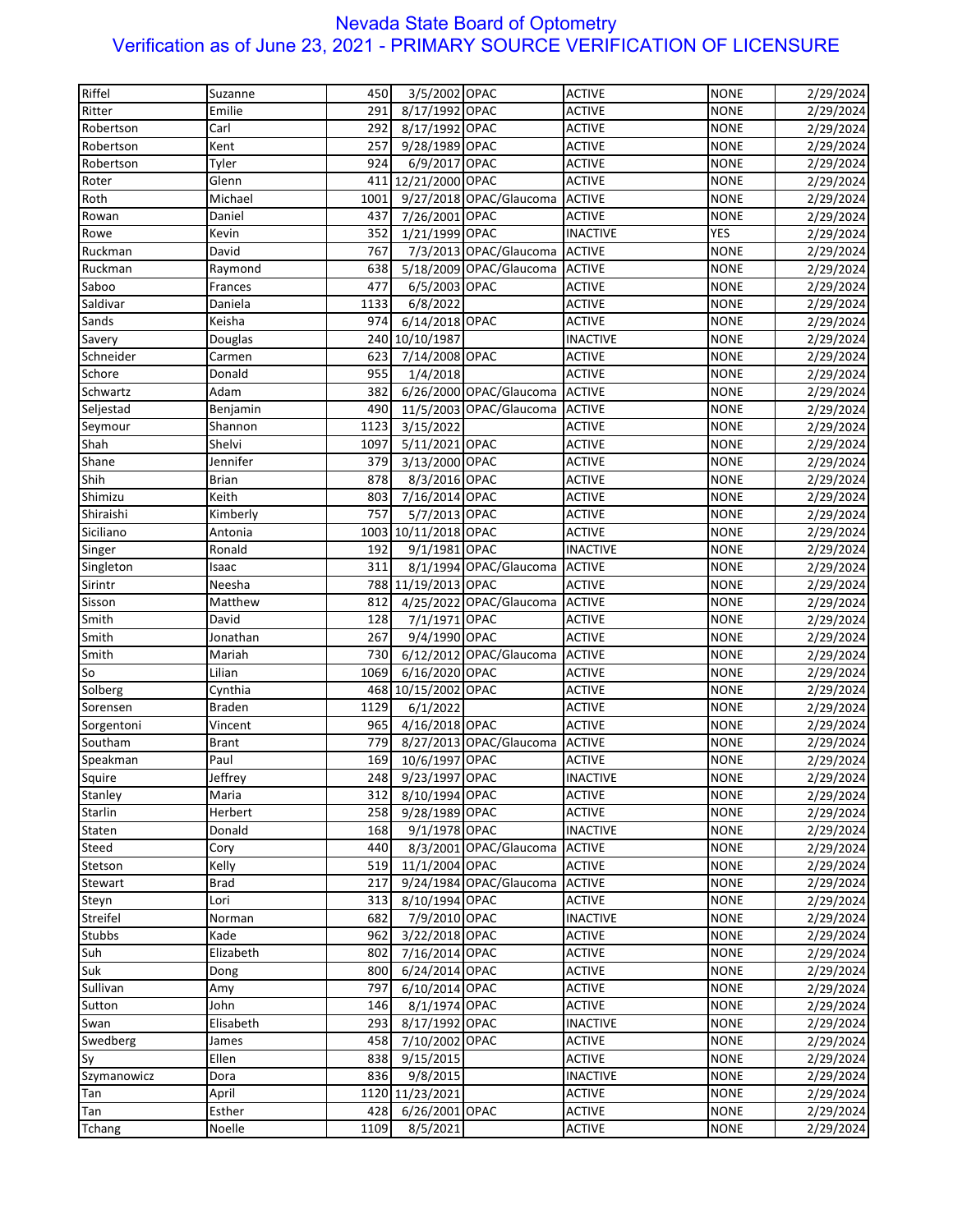| Terry               | Joshua              | 596  |                     | 7/25/2007 OPAC/Glaucoma ACTIVE     |                                | <b>NONE</b>                | 2/29/2024 |
|---------------------|---------------------|------|---------------------|------------------------------------|--------------------------------|----------------------------|-----------|
| Thanos              | Crystal             | 821  | 6/15/2015 OPAC      |                                    | <b>ACTIVE</b>                  | <b>NONE</b>                | 2/29/2024 |
| Thomas              | Jonathon            | 336  |                     | 12/2/1997 OPAC/Glaucoma ACTIVE     |                                | <b>NONE</b>                | 2/29/2024 |
| Thomas              | Lindy               | 350  |                     | 1/21/1999 OPAC/Glaucoma   INACTIVE |                                | <b>NONE</b>                | 2/29/2024 |
| Thompson            | Paul                | 391  | 7/7/2000 OPAC       |                                    | <b>ACTIVE</b>                  | <b>NONE</b>                | 2/29/2024 |
| Thunyalukul         | Vorapas             | 447  | 11/28/2001 OPAC     |                                    | <b>ACTIVE</b>                  | <b>NONE</b>                | 2/29/2024 |
| Tom                 | Christopher         | 1023 | 6/11/2019 OPAC      |                                    | <b>ACTIVE</b>                  | <b>NONE</b>                | 2/29/2024 |
| Tong                | Sharon              | 921  | 6/8/2017 OPAC       |                                    | <b>ACTIVE</b>                  | <b>NONE</b>                | 2/29/2024 |
| Tradup              | Nicole              | 595  |                     | 7/23/2007 OPAC/Glaucoma            | <b>ACTIVE</b>                  | <b>NONE</b>                | 2/29/2024 |
| Tran                | Eric                | 1038 | 8/5/2019 OPAC       |                                    | <b>ACTIVE</b>                  | <b>NONE</b>                | 2/29/2024 |
| Tran                | Hai                 | 386  | 7/5/2000 OPAC       |                                    | <b>ACTIVE</b>                  | <b>NONE</b>                |           |
|                     |                     | 371  | 8/12/1999 OPAC      |                                    |                                |                            | 2/29/2024 |
| Tran                | Janet               |      |                     |                                    | <b>ACTIVE</b>                  | <b>NONE</b>                | 2/29/2024 |
| Tran                | Jenny               | 886  | 8/16/2016 OPAC      |                                    | <b>ACTIVE</b>                  | <b>NONE</b>                | 2/29/2024 |
| Tran                | Jessica             | 1119 | 11/15/2021          |                                    | <b>ACTIVE</b>                  | <b>NONE</b>                | 2/29/2024 |
| Tran                | Sandy               | 1137 | 6/16/2022           |                                    | <b>ACTIVE</b>                  | <b>NONE</b>                | 2/29/2024 |
| Tran                | Tracy               | 1093 | 4/6/2021 OPAC       |                                    | <b>ACTIVE</b>                  | <b>NONE</b>                | 2/29/2024 |
| Tran                | Trang               | 378  | 3/13/2000 OPAC      |                                    | <b>ACTIVE</b>                  | <b>NONE</b>                | 2/29/2024 |
| Tran                | Van                 | 363  | 7/12/1999 OPAC      |                                    | <b>ACTIVE</b>                  | <b>NONE</b>                | 2/29/2024 |
| Trinh               | Cindy               | 984  | 7/10/2018 OPAC      |                                    | <b>ACTIVE</b>                  | <b>NONE</b>                | 2/29/2024 |
| Truong              | Daniel              | 1126 |                     | 4/26/2022 OPAC/Glaucoma            | <b>ACTIVE</b>                  | <b>NONE</b>                | 2/29/2024 |
| Truong              | Henry               | 839  | 9/16/2015 OPAC      |                                    | <b>ACTIVE</b>                  | <b>NONE</b>                | 2/29/2024 |
| Ueshiro             | Lynn                | 333  | 9/16/1997 OPAC      |                                    | <b>INACTIVE</b>                | <b>NONE</b>                | 2/29/2024 |
| Uy                  | Anthony             | 1102 | 6/16/2021 OPAC      |                                    | <b>ACTIVE</b>                  | <b>NONE</b>                | 2/29/2024 |
| Valdez              | Anne                | 977  | 6/26/2018 OPAC      |                                    | <b>ACTIVE</b>                  | <b>NONE</b>                | 2/29/2024 |
| Valdivia            | Chau                | 990  | 8/1/2018 OPAC       |                                    | <b>ACTIVE</b>                  | <b>NONE</b>                | 2/29/2024 |
| Van Patten          | Katrina             | 200  | 8/1/1983 OPAC       |                                    | <b>ACTIVE</b>                  | <b>NONE</b>                | 2/29/2024 |
| Vander Veldt        | David               | 509  |                     | 7/12/2004 OPAC/Glaucoma            | <b>ACTIVE</b>                  | <b>NONE</b>                | 2/29/2024 |
| Vathanasaynee       | Michael             |      | 609 12/20/2007 OPAC |                                    | <b>ACTIVE</b>                  | <b>NONE</b>                | 2/29/2024 |
| Velasco             | Vivienne            | 543  |                     | 12/29/2005 OPAC/Glaucoma           | <b>ACTIVE</b>                  | <b>NONE</b>                | 2/29/2024 |
| Vicuna              | Emma                | 599  | 8/6/2007 OPAC       |                                    | <b>ACTIVE</b>                  | <b>NONE</b>                | 2/29/2024 |
| Vidacic             | Sandra              | 844  |                     | 12/2/2015 OPAC/Glaucoma            | <b>INACTIVE</b>                | <b>NONE</b>                | 2/29/2024 |
| Vo                  | Dana                | 516  | 9/13/2004 OPAC      |                                    | <b>ACTIVE</b>                  | <b>NONE</b>                | 2/29/2024 |
| Vong                | Quan                | 1030 |                     | 6/20/2019 OPAC/Glaucoma            | <b>ACTIVE</b>                  | <b>NONE</b>                | 2/28/2024 |
| Vu                  | Tan                 | 502  | 7/2/2004 OPAC       |                                    | <b>INACTIVE</b>                | <b>NONE</b>                | 2/29/2024 |
| Vuong               | My                  | 558  | 7/18/2006 OPAC      |                                    | <b>ACTIVE</b>                  | <b>NONE</b>                | 2/29/2024 |
| Wachter             | James               | 1013 | 3/11/2019           |                                    | <b>ACTIVE</b>                  | <b>NONE</b>                | 2/29/2024 |
| Wadoski             | Joseph              | 310  | 8/10/1994 OPAC      |                                    | <b>ACTIVE</b>                  | <b>NONE</b>                | 2/29/2024 |
| Waite               | <b>Bradley</b>      | 764  | 7/2/2013 OPAC       |                                    | <b>ACTIVE</b>                  | <b>NONE</b>                | 2/29/2024 |
| Wallace             | Shaune              | 931  | 6/28/2017 OPAC      |                                    | <b>ACTIVE</b>                  | <b>NONE</b>                | 2/29/2024 |
| Wang                | Jacquelyn           | 1124 | 3/16/2022 OPAC      |                                    | <b>ACTIVE</b>                  | <b>NONE</b>                | 2/29/2024 |
| Wang                | Jason               | 1059 | 5/26/2020 OPAC      |                                    | <b>ACTIVE</b>                  | <b>NONE</b>                | 2/29/2024 |
|                     |                     | 392  | 7/7/2000 OPAC       |                                    | <b>ACTIVE</b>                  | <b>NONE</b>                |           |
| Wang<br>Ward        | Lawrence<br>Deborah | 309  | 8/10/1994 OPAC      |                                    | <b>ACTIVE</b>                  |                            | 2/29/2024 |
|                     |                     | 732  | 6/25/2012 OPAC      |                                    |                                | <b>NONE</b><br><b>NONE</b> | 2/29/2024 |
| Washington<br>Wells | Stacy<br>Tascha     | 648  |                     |                                    | <b>ACTIVE</b><br><b>ACTIVE</b> | <b>NONE</b>                | 2/29/2024 |
|                     |                     |      | 7/20/2009 OPAC      |                                    |                                |                            | 2/29/2024 |
| White               | Lauren              | 1073 | 7/28/2020           |                                    | <b>INACTIVE</b>                | <b>NONE</b>                | 2/29/2024 |
| Whitley             | Walter              | 456  |                     | 3/5/2020 OPAC/Glaucoma             | <b>ACTIVE</b>                  | <b>NONE</b>                | 2/29/2024 |
| Whitley             | Warren              | 810  | 8/1/2014 OPAC       |                                    | <b>ACTIVE</b>                  | <b>NONE</b>                | 2/29/2024 |
| Williams            | Grady               | 296  | 8/10/1993 OPAC      |                                    | <b>ACTIVE</b>                  | <b>NONE</b>                | 2/29/2024 |
| Williams            | Micah               | 1009 |                     | 3/1/2019 OPAC/Glaucoma             | <b>ACTIVE</b>                  | <b>NONE</b>                | 2/29/2024 |
| Williams            | Salisa              | 284  | 12/9/1991 OPAC      |                                    | <b>INACTIVE</b>                | <b>NONE</b>                | 2/29/2024 |
| Williamson          | James               | 640  | 6/30/2009 OPAC      |                                    | <b>ACTIVE</b>                  | <b>NONE</b>                | 2/29/2024 |
| Wilson              | Paul                | 305  | 12/8/1993 OPAC      |                                    | <b>ACTIVE</b>                  | <b>NONE</b>                | 2/29/2024 |
| Winkelman           | Rick                | 400  | 7/18/2000 OPAC      |                                    | <b>ACTIVE</b>                  | <b>NONE</b>                | 2/29/2024 |
| Wlodek              | Robert              | 421  | 4/16/2001 OPAC      |                                    | <b>ACTIVE</b>                  | <b>NONE</b>                | 2/29/2024 |
| Wogalter            | Kevin               | 944  |                     | 8/23/2017 OPAC/Glaucoma            | <b>ACTIVE</b>                  | <b>NONE</b>                | 2/29/2024 |
| Wong                | Allen               | 630  | 7/29/2008 OPAC      |                                    | <b>ACTIVE</b>                  | <b>NONE</b>                | 2/29/2024 |
| Wong                | Doris               | 618  | 6/26/2008 OPAC      |                                    | <b>ACTIVE</b>                  | <b>NONE</b>                | 2/29/2024 |
| Wong                | Jenny               | 1076 | 7/29/2020 OPAC      |                                    | <b>ACTIVE</b>                  | <b>NONE</b>                | 2/29/2024 |
| Wong                | Michelle            | 620  | 6/25/2008 OPAC      |                                    | <b>ACTIVE</b>                  | <b>NONE</b>                | 2/29/2024 |